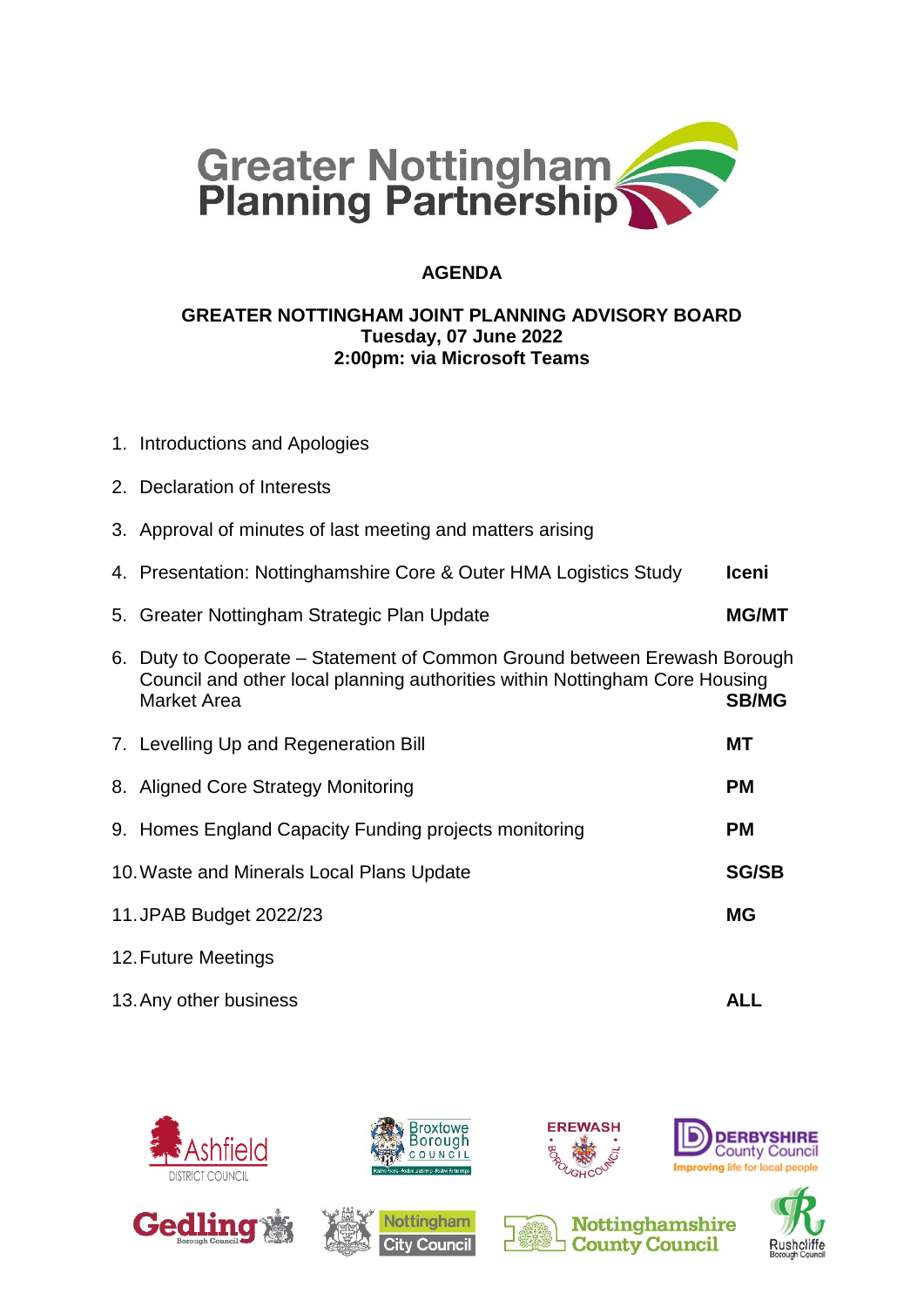## **ITEM 3 MINUTES OF THE GREATER NOTTINGHAM JOINT PLANNING ADVISORY BOARD (JPAB) VIRTUAL MEETING HELD ON TUESDAY 8 MARCH 2022 VIA MS TEAMS**

#### **PRESENT**

**Ashfield**: Councillor M Relf **City**: Councillor L Woodings **Gedling**: Councillor J Hollingsworth **Erewash:** Councillor M Powell (Vice Chair) **Nottinghamshire County**: Councillor N Clarke; Councillor R Jackson **Rushcliffe**: Councillor A Edyvean

#### **Officers in Attendance**

**Ashfield**: Christine Sarris **Broxtowe**: Tom Genway; Ruth Hyde; Dave Lawson; Steve Simms **Derbyshire County**: Steve Buffery **Erewash:** Oliver Dove; Adam Reddish **Gedling:** Alison Gibson; Mike Avery **Growth Point:** Matthew Gregory; Peter McAnespie **Nottingham City**: Paul Seddon **Nottinghamshire County:** Stephen Pointer **Rushcliffe:** Leanne Ashmore; Richard Mapletoft

#### **Observers**

Tom Armfield Rebecca Bentley James Beverley Rosie Blenkinsop Ian Deverell Robert Galij Rob Gilmore Marisa Heath Greg Hutton Sean Nicholson Ryan Simpson Phillipa Ward (notes) Sandhya Ward Gina Wynter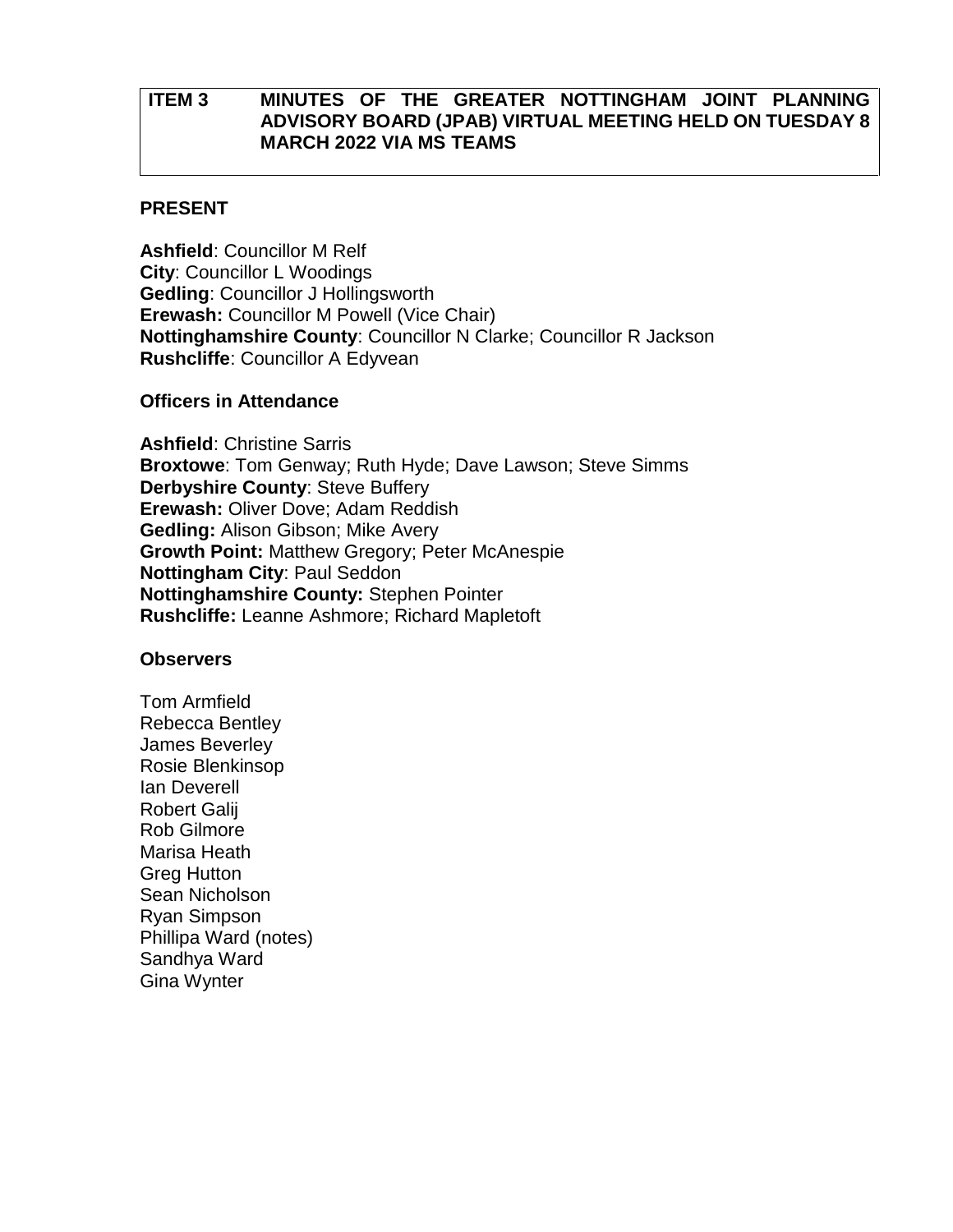## **Apologies**

**Ashfield**: Councillor J Zadrozny **Broxtowe**: Councillor M Radulovic; Ryan Dawson **Derbyshire County**: Councillor Carolyn Renwick; Joe Battye **Nottingham City**: Councillor Sally Longford **Rushcliffe**: Councillor R Upton **EMDevCo**: Ken Harrison **Highways England**: Steve Freek

## 1. **Introductions and Apologies**

The Deputy Chair welcomed everyone to the virtual meeting and apologies were noted in the absence of the Chair who is recouping from an operation. Best wishes were asked to be passed onto Councillor Radulovic for a speedy recovery.

## 2. **Declarations of Interest**

There were no declarations of interest.

## 3. **Approval of Minutes of the Last Meeting and Matters Arising**

The Minutes of the previous meeting held on 14 December 2021 were approved. Matters arising would be covered under agenda items during the meeting.

#### 4. **Broad Marsh Development presentation** (Paul Seddon)

- 4.1 PS provided a presentation of how the former Broad Marsh shopping centre will be developed into a major regeneration site. This would include new homes, offices, commercial development, student accommodation, public realm areas, transport interchange including the existing railway station. Green spaces are central to the vision. Details regarding the Island Site and the Waterside Area were also presented.
- 4.2 NC questioned how the development would be funded. PS responded that some public funding would come from the LUF bid and that there will be a variety of partnerships investing in the £500m project.
- 4.3 JH asked how much of the public view was taken into account and what was the timeframe for developing the majority of the site. She also asked if Listed Buildings would be lost. PS advised that it has been less than two years since Intu went into liquidation and joint plans collapsed. The intention is to keep momentum happening over a decade of development which has already started. The Island Quarter has one Listed Building in the worst condition but developers plan to work with the buildings.
- 4.4 LW liked the Vision and to see progress on site. She was conscious that there were 3,000 submissions from the consultation that people wanted to see more green space areas and to work with the levels of topography from West to East close to the former Broad Marsh shopping centre. This is a real opportunity to maximise the interest in the Caves offering tourism to the City. She believed the communal area where people could gather could be a secondary Old Market Square.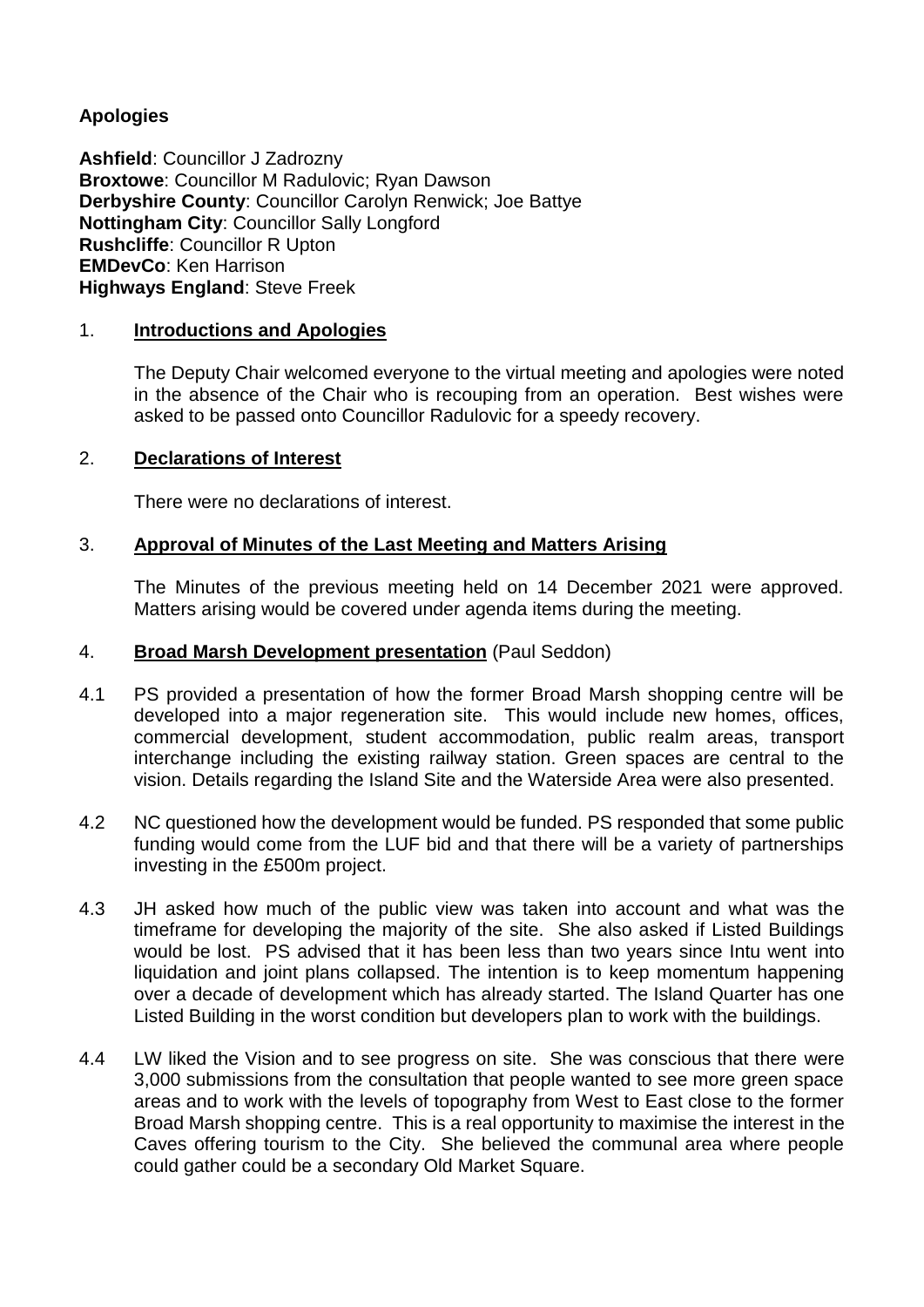**Joint Planning Advisory Board was resolved to RECEIVE the presentation on the redevelopment of the Broad Marsh area.**

## 5. **Greater Nottingham Strategic Update** (Matt Gregory)

- 5.1 MG reported two elements following the Councillor workshops. A decision was made to pause work on the preferred growth strategy due to (i) the Integrated Rail Plan (IRP) and (ii) the Planning Reform. For the IRP as yet there are no answers. The Planning Reform is expected in the spring. Information contained within the Levelling Up White Paper is limited but once the information has been consolidated then it is possible to move forward with the Strategic Plan.
- 5.2 The Planning Advisory Service (PAS) has provided project management support and acted as a critical friend on the Strategic Plan suggesting a number of recommendations. In order for the Strategic Plan to progress timely it is recommended that a Memorandum of Understanding be considered by JPAB. The next stage of consultation will focus on preferred sites and will allow comments to be received in advance of a Draft Plan being produced.
- 5.3 There is ongoing work with the Government's approach to affordable housing by introducing First Homes. It is intended that JPAB commissions the work through consultants who prepared the previous report.
- 5.4 EBC and ADC were asked to provide further updates on their respective Local Plans.
- 5.5 MP (EBC) noted the discussion and awaits decision on MoU. EBC will report their revised Growth Options Reg 19 at the next Full Council to be presented by MP. The general public raised concerns/complaints with the use of Green Belt land. Once Council has given approval then this will go out for further consultation, and then progress to submission and examination.
- 5.6 CS (ADC) their Local Plan is still on hold pending responses from government. Questions have been asked to them about housing methodology on Green Belt and greenfield development. They are currently digesting responses from residents and will provide a full and comprehensive response in due course.
- 5.7 LW asked how the MoU protected us against government intervention if we do not have a Strategic Plan as it does not just affect the City. MG explained that each council will commit to meet the timescales in the MoU to ensure the Plan progresses as quickly as possible. With a Plan in place and working in partnership should protect us against any government intervention. LW was concerned if we were behind schedule. MG advised that a large number of councils had paused Local Plan progress but there is uncertainty with the Planning Reform's housing numbers.
- 5.8 LW asked how long do we need to prepare a skeleton timetable whilst waiting for a date when Planning Reform legislation can be confirmed. MG advised that the Planning White Paper forms part of other legislation and will be provided more details in the spring.
- 5.9 AE confirmed RBC's position set out last year that made it clear that they do not anticipate any more housing other than that already committed to. Will look at agreement of MoU if no implication is given to RBC or going to expect anything beyond their existing level of housing.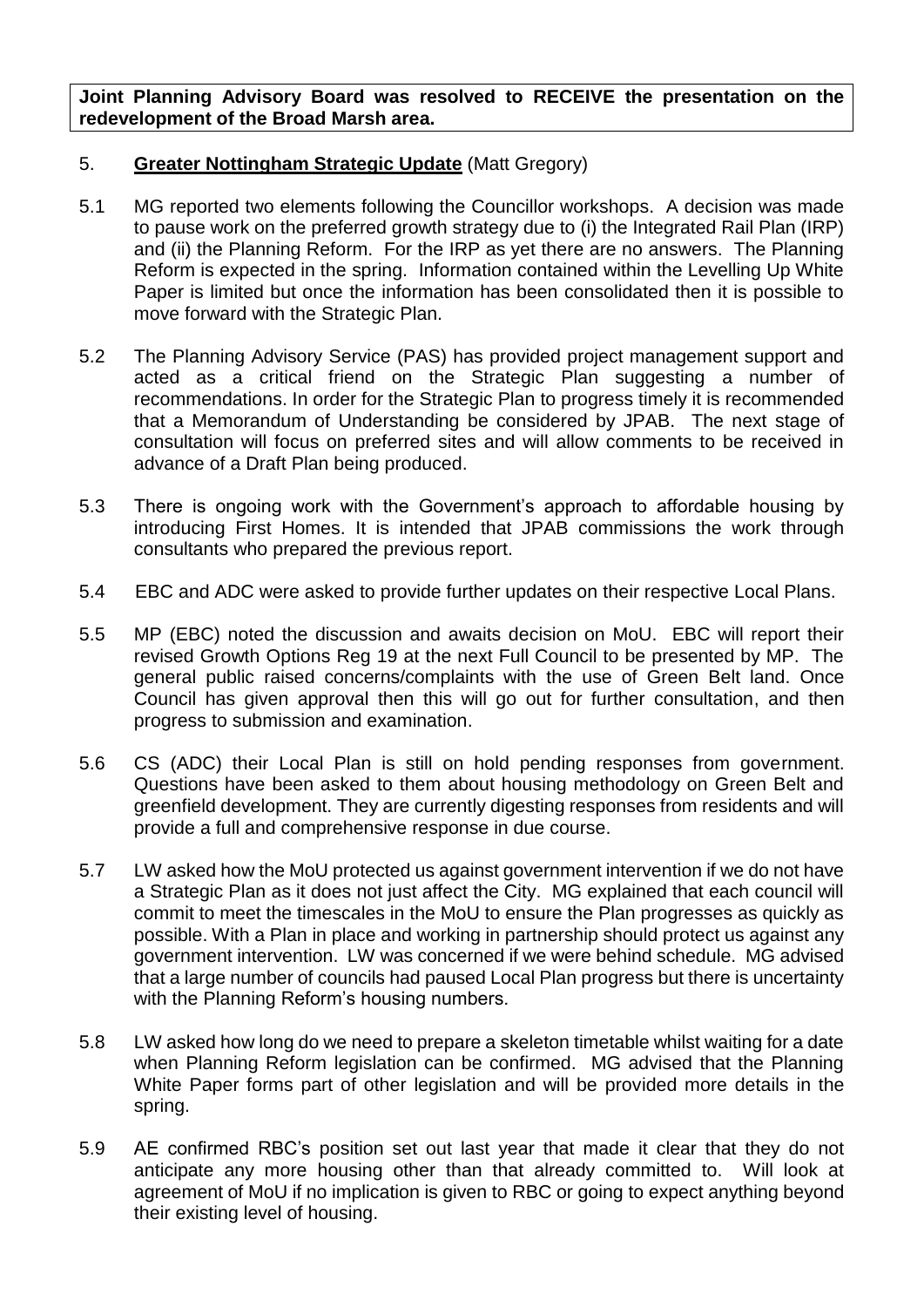- 5.10 MG would like to see a working arrangement that ensures commitment when making decisions for councils.
- 5.11 JH endorses item 2.9 and agrees that it is vital for residents and key stakeholders to comment on Plans and fully supports the MoU, whilst it doesn't eliminate risk, it reduces risk.
- 5.12 The MoU should be taken through their respective council's approval processes to give sufficient weight for endorsement by NCity, BBC, GBC and RBC within two months and communicate back to the Board.

#### **Joint Planning Advisory Board was resolved to:**

- **i) NOTE the progress with Strategic Plan preparation in Greater Nottingham;**
- **ii) CONSIDER the Memorandum of Understanding and the resource commitments for each Council (Appendix 1);**
- **iii) NOTE the proposed approach to the consultation on the Draft Plan (paragraph 2.13);**
- **iv) NOTE the intention to commission further work in relation to First Homes (paragraph 5.3).**

## 6. **Nottingham City Housing Capacity** (Matt Gregory)

- 6.1. NCity has prepared a Paper about how to maximise opportunities to develop housing within its own area. MG referred to housing need being accommodated within the City as much as possible. It was reported that NCity would be unable to meet the 35% uplift required by Government. NCity housing trajectory shows a shortfall of approximately 4,500 homes, mostly occurring later in the Strategic Plan period.
- 6.2. MG outlined the steps being undertaken to boost supply including increasing density and being proactive with developers. The City has also allocated over 90 ha of greenfield sites for residential development. In order to boost housing supply in the area it will need extra investment from the private sector and from Nottingham City Homes, which is Nottingham City Councils Arm's Length Management Organisation as well as its partnering company Blueprint from the private sector. Blueprint develops housing on problematic sites, such as at Waterside, which has encouraged other private sector developers to invest in the area.
- 6.3. LW was concerned that NCity did not qualify for any release of grants through the Homes England County Deals.
- 6.4. Sandhya Ward (HE) advised that Homes England worked with site specific mechanisms to influence the affordable housing benefit ratio by working with partners to support projects. The recent Levelling Up White Paper and HE deals will influence where they will work in collaboration with authorities in the future. They have worked with NCity on Broad Marsh and other projects.
- 6.5. JH asked what was the gap for the 35% uplift with 4,500 new homes being required which equated to 280 per annum and how many could NCity provide? What would the minimum amount be required in the Plan period and could the numbers be crammed in by the private sector later. Would the Planning Inspector find the Plan sound and is there a risk if Greater Nottingham didn't have the capacity to do that?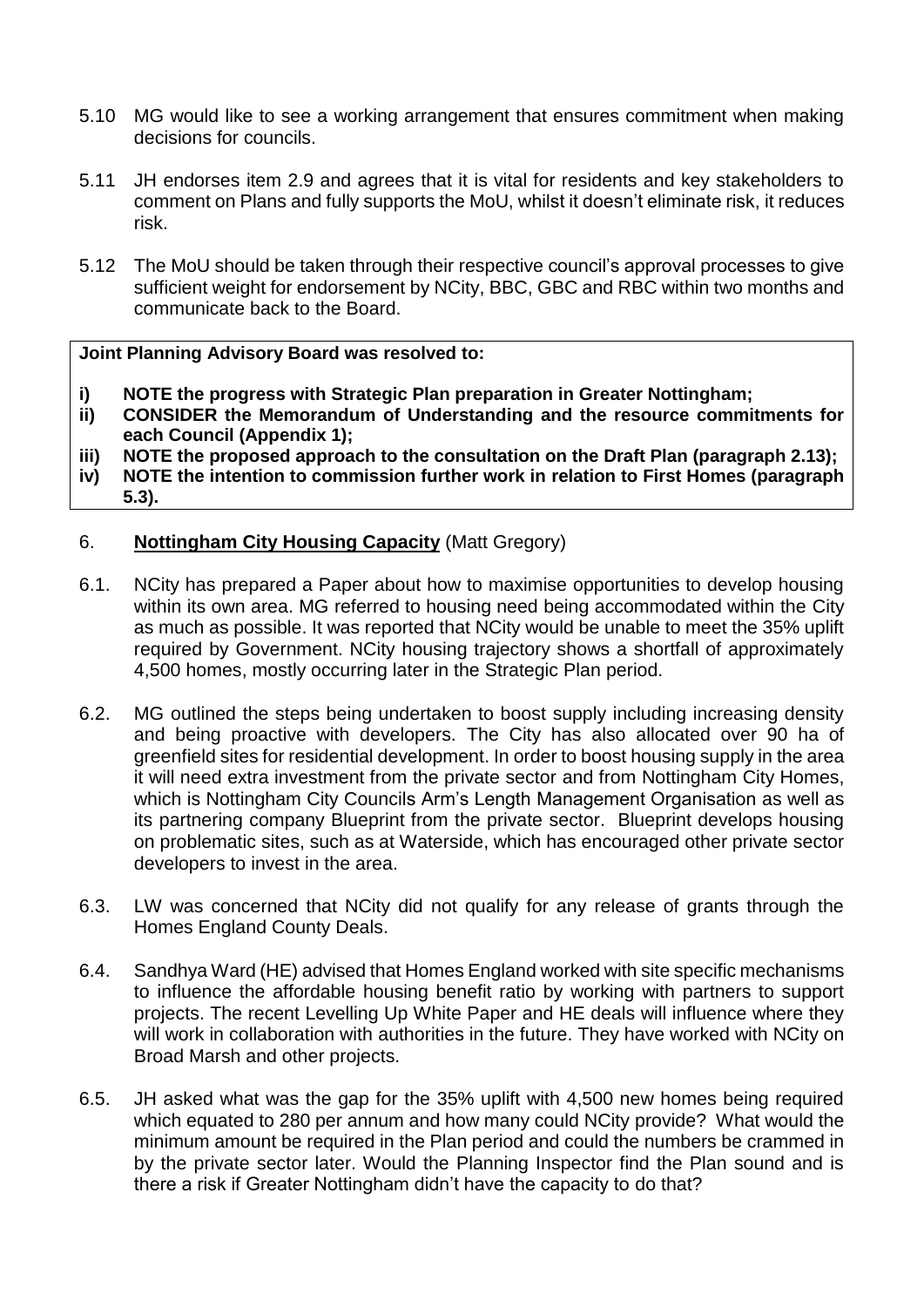- 6.6. MG will circulate figures to councillors what element of 35% cannot be met. MG made reference to the National Planning Policy Framework which outlines the soundness of a Local Plan. Where a Plan is found unsound evidence will need to be provided. This will have implications for NCity and its surrounding boroughs. We have to maximise development within the City and work with partners elsewhere.
- 6.7. AE (RBC) asked if the shortfall of 4,000 houses had been acknowledged or reduced following a letter written to government to reconsider the 35% uplift.
- 6.8. MG confirmed that no response had yet been received to the letter written to Government. In the annual SHLAA review assumptions were made that windfall allowance and densities could increase together with site suggestions from councillors. MG will circulate figures from the report to members.
- 6.9. LA (ADC) in the wait for Government to align NCity's numbers at what point will a decision be made how we are progressing towards adoption by the end of 2023. MG advised that this will be a Board decision. Further planning information is expected in the spring which we will need to review and report the announcement on the Planning Reform at the June JPAB meeting.

## **Joint Planning Advisory Board was resolved to CONSIDER the City Capacity Paper.**

## 7. **Levelling Up White Paper and County Deal** (Ruth Hyde)

- 7.1 RH presented slides showing the benefits of the Levelling Up White Paper which would improve living standards and be able to support areas considered weakest, empowering local leaders and communities.
- 7.2 A list of functions was presented that central government intends to devolve to allow extra powers and responsibilities within Levels 1, 2 or 3 with the most attractive option being Level 3.
- 7.3 Both Derbyshire and Nottinghamshire are preparing Levelling Up business cases for some of the functions. Levels 2 and 3 are more attractive for longer term arrangements. District councils can power the new arrangements but if they choose to veto the opportunity then they would need to think about their implications. D2N2 LEP covers Derbyshire and Nottinghamshire which makes a lot of sense to combine the wider geography area.
- 7.4 A slide showing the comparisons of how Combined Authorities better attract funding from government with strong leadership and power. The East Midlands has missed out on a lot of money that other areas have already accessed. A Combined Authority should have good relationships with its authorities and would ensure alignment across the system and makes good opportunity for resources to attract investment or development of any future HS2 Hub Station connection to infrastructure.
- 7.5 NC commented that RH had explained the County Deal very well and how emphasis was on the money and investment a subject we have been waiting for many years and cannot wait any longer. We need to accept that there is greater investment and options outlined in Levels 2 and 3, with Level 3 being the most attractive. We need to talk through which are District or County Council functions. The County has strategic functions such as transport. This is our opportunity to attract additional investment to Level Up.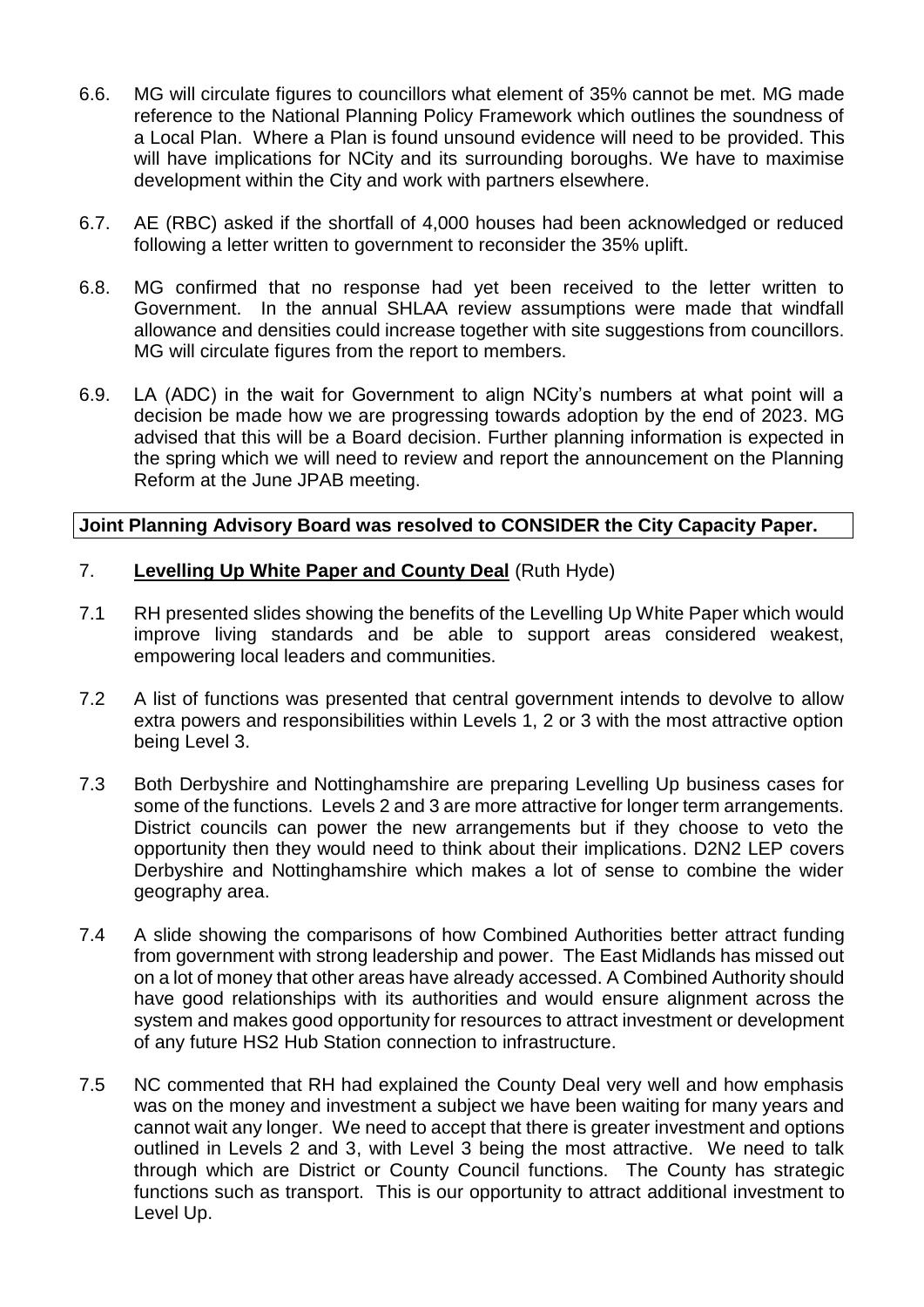7.6 AE mentioned that RBC is prepared to engage in meaningful discussions about how local government might be reformed and supports the 12 devolved functions. Districts and Boroughs would still exist which doesn't change much but a wider overview is needed how to deliver a Strategic Growth Plan not just in Greater Nottingham but in the whole of D2N2.

**Joint Planning Advisory Board was resolved to NOTE the publication of the Levelling Up White Paper, and the preparation of a County Deal for Nottingham and Nottinghamshire, and Derby and Derbyshire.**

## 8. **Homes England Capacity Funding projects monitoring** (Peter McAnespie)

- 8.1 PMc reported that EBC had delayed their capacity funding by five months to April 2022.
- 8.2 AG gave an update on GBC's funding which had an underspend on the transport modelling for the A60 corridor. The money has been repurposed to appoint an Economic and Regeneration Officer who is now in post. Station Road and Burton Road has not incurred any further spending and will be updated at the next JPAB meeting.

## **Joint Planning Advisory Board resolved to NOTE this report and the details set out in Appendix 1.**

- 9. **Waste and Minerals Local Plans Update** (Stephen Pointer/Steve Buffery)
- 9.1 Derby/Derbyshire

SBuffery updated the Board on the Derbyshire Minerals Local Plan which is progressing very well. Since the last JPAB meeting Derby and Derbyshire have commenced their consultations which will last for a period of eight weeks. A consultation regarding the Waste Plan will commence towards the end of spring; it will be a hybrid between 'issues' and 'preferred approach. In April or May they will develop a Statement of Common Ground with partners.

## 9.2 Nottingham/Nottinghamshire

SP reported that NCC had completed their Minerals Local Plan which was adopted last year and are consulting on a Draft Waste Local Plan with Nottingham City until 4 April. They will look at comments before finalising and submitting the plan before the end of the year. A Waste Summit was held two weeks ago to increase carbon neutrality and reduce waste.

**Joint Planning Advisory Board was resolved to NOTE the progress with the Nottinghamshire/Nottingham and Derbyshire Waste and Minerals Local Plans.**

## 10. **Future Meetings 2022**

| DATE | TIME | $\overline{r}$<br>◝∟ैै। |
|------|------|-------------------------|
|------|------|-------------------------|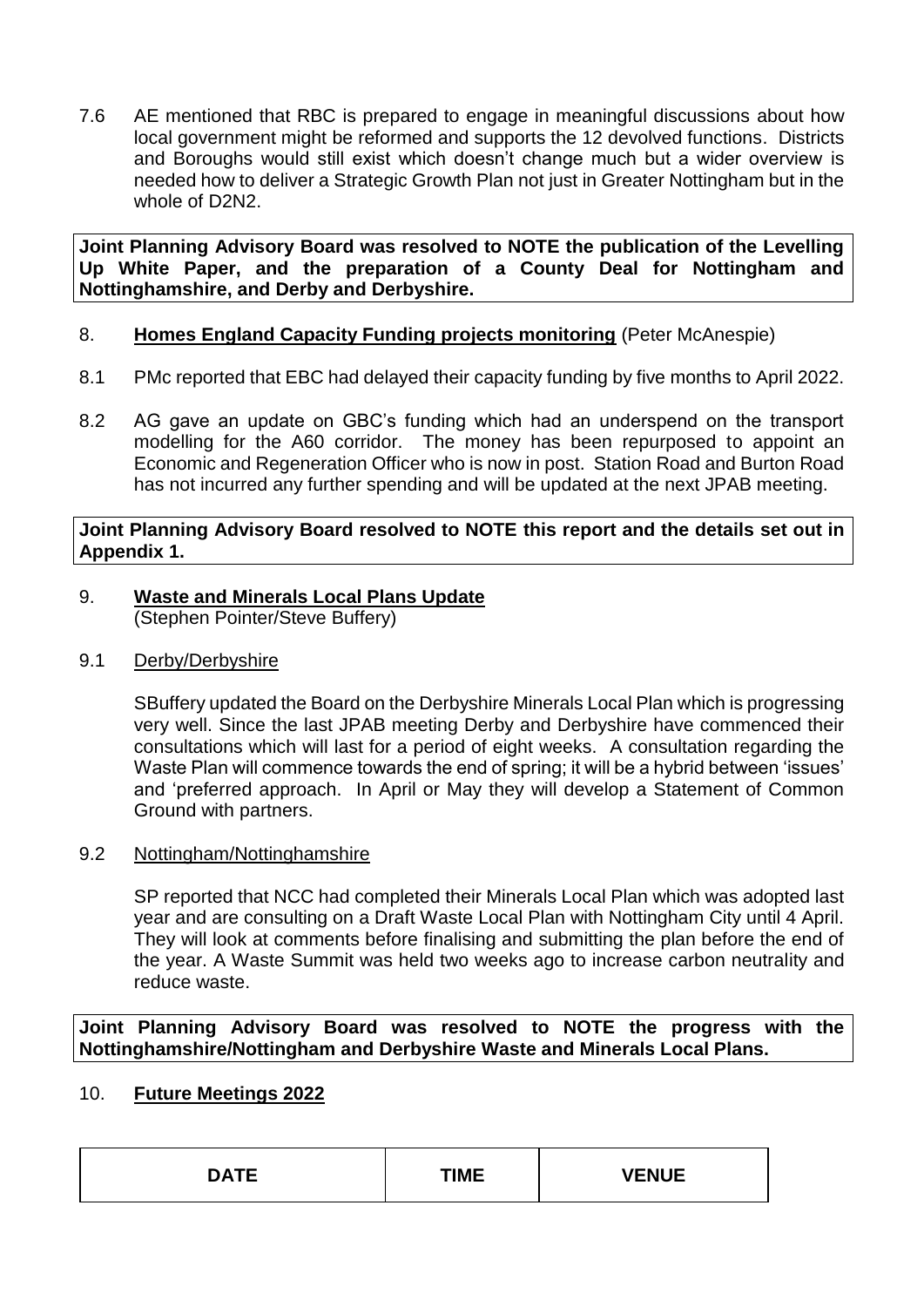| Tuesday 7 June       | $2.00 \text{ pm}$ | <b>Microsoft Teams Virtual</b><br>meeting |
|----------------------|-------------------|-------------------------------------------|
| Tuesday 27 September | $2.00 \text{ pm}$ | <b>Microsoft Teams Virtual</b><br>meeting |
| Tuesday 13 December  | $2.00 \text{ pm}$ | <b>Microsoft Teams Virtual</b><br>meeting |

## 11. **Any other business**

- 11.1 MP wished to thank participating speakers and would hope that Councillor Radulovic would be able to Chair the next meeting.
- 11.2 RH thanked MP for Chairing the meeting and advised that Councillor Radulovic was out of hospital and on the road to recovery.

MEETING CLOSED AT 4.05 PM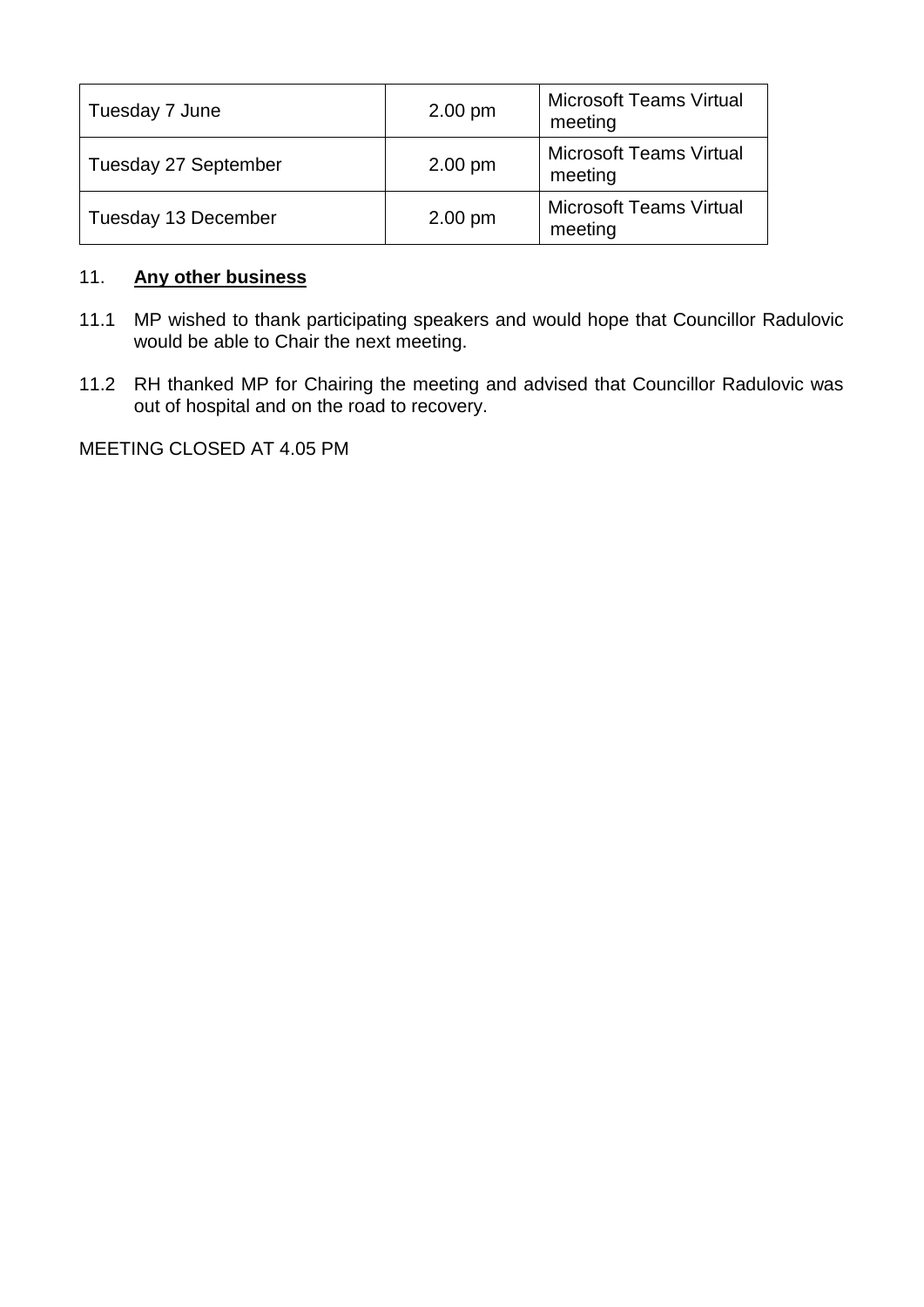## **Questions raised at the JPAB Meeting on 08 March 2022**

- **1 NCC paper states NCC cannot meet the entirety of the 35% uplift applied to the standard method. How much can NCC meet, and what residual remains?**
	- The City Council's "base" housing need is **20,621** from 2021-38 (end date of the Strategic Plan).
	- Adding the 35% uplift gives a figure of **27,846**, and equates to an additional **7,225** dwellings.
	- The shortfall in provision for Nottingham City for the same period is **4,543** homes, which is the difference between housing need plus 35% uplift of 27,846 and identified housing supply of 23,303.
	- Therefore NCC is anticipated to meet **2,682** of the 35% uplift within its area (7,225- 4,543).

## **2 NCC paper states that the issue of lack of supply will only become an issue later in the plan period, why is this?**

 The City Council's Local Plan housing trajectory to 2028 is Figure 3 in the paper (below).



Housing Traiectory - Nottingham City (net completions)

- It shows that completions up to 2028 are expected to be above the annual standard method plus 35% need.
- After 2028, it anticipated that completions will fall due to a number of factors, notably Local Plan sites being developed out, with few opportunities to find new sites of significant scale (particularly greenfield sites), leaving reliance on more expensive and difficult to develop smaller brownfield sites, together with demographic changes reducing the number of student aged population, reducing demand for purpose built student accommodation.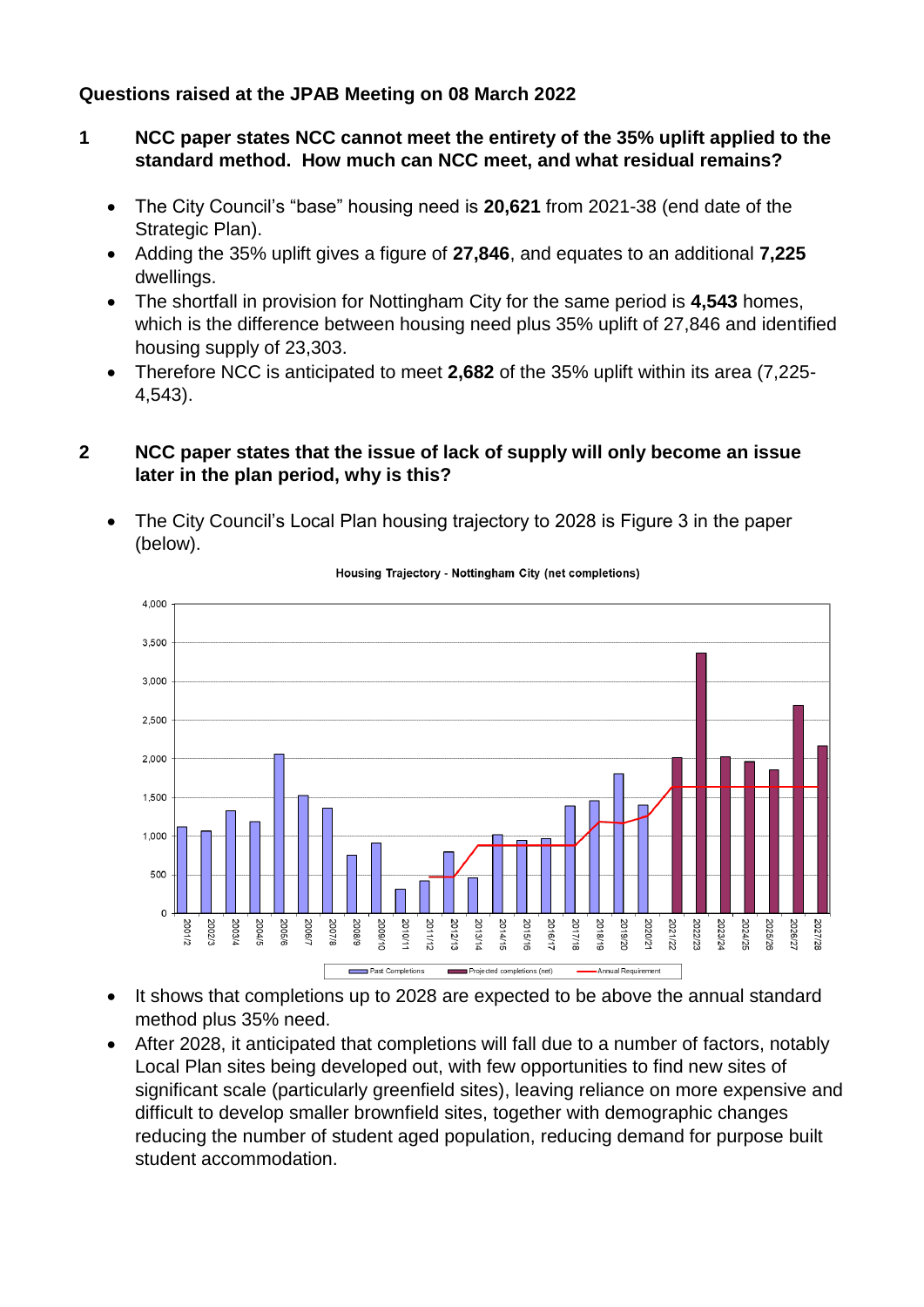- **3 Can the impact of changes to the SHLAA methodology and other means of boosting supply be quantified, to show by how much the City Council has managed to increase its housing supply?**
	- As of the 1st April 2020 the City had an identified supply of **19,278** new homes for the period between 2020-38.
	- The critical re-assessment of the SHLAA as described in the paper has resulted in an increase in total supply of **4,025**, giving a total of **23,303** new homes.

Matt Gregory [matt.gregory@nottinghamcity.gov.uk](mailto:matt.gregory@nottinghamcity.gov.uk) 0790 805 9515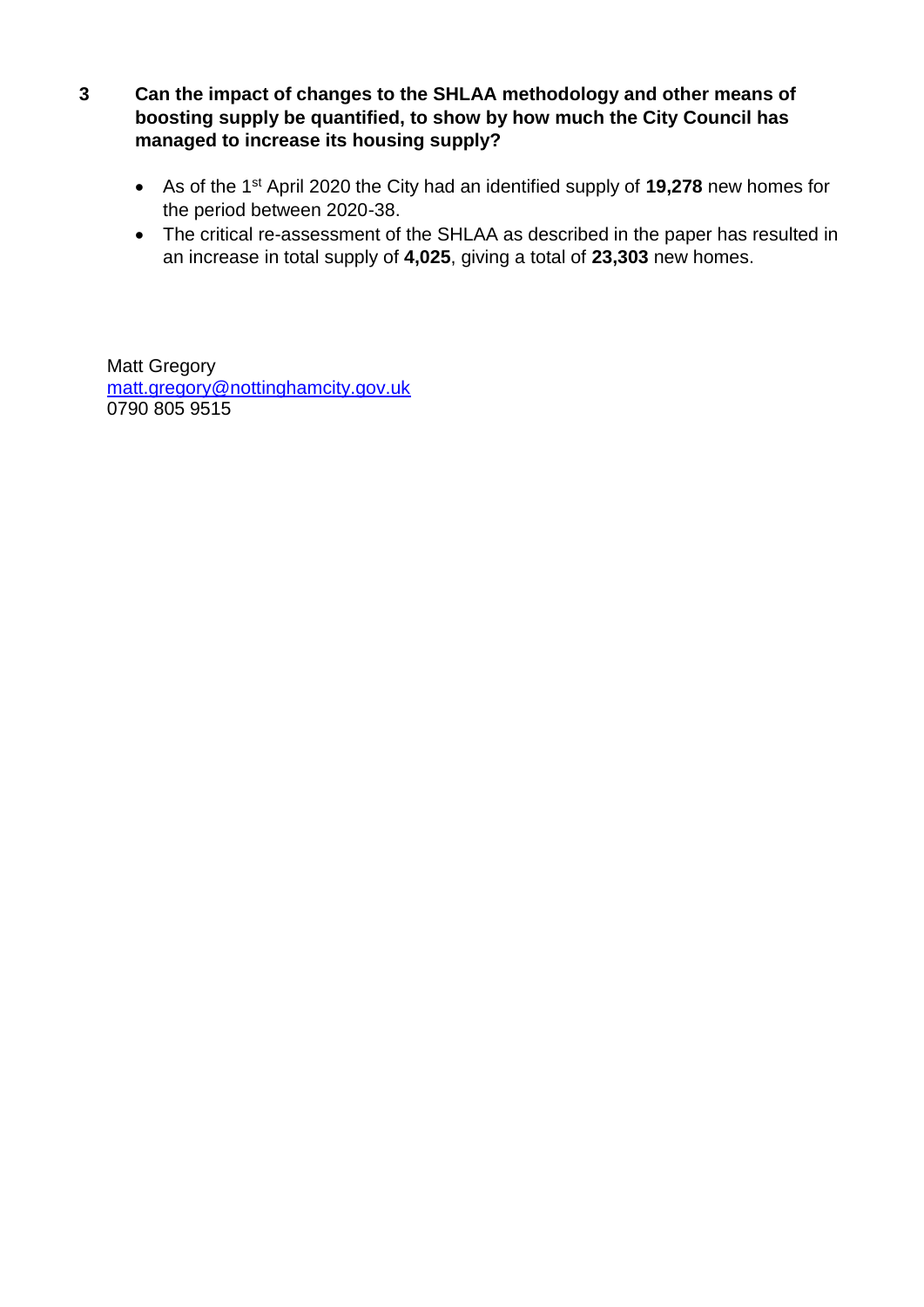## **ITEM 4.** Presentation – Nottinghamshire Core & Outer HMA Logistics Study (**Iceni consultants)**

## **1.0 SUMMARY**

- 1.1 Iceni consultants have been commissioned to look at the demand for logistics and distribution in the study area.
- 1.2 The study will be part of the evidence base for Local Plans prepared within the Study area.

## **Recommendations**

It is recommended that Joint Planning Advisory Board **RECEIVE** the presentation on the Nottinghamshire Core & Outer HMA Logistics Study.

## **Contact officer:-**

Matt Gregory Greater Nottingham Planning Manager 0115 876 3981 [matt.gregory@nottinghamcity.gov.uk](mailto:matt.gregory@nottinghamcity.gov.uk)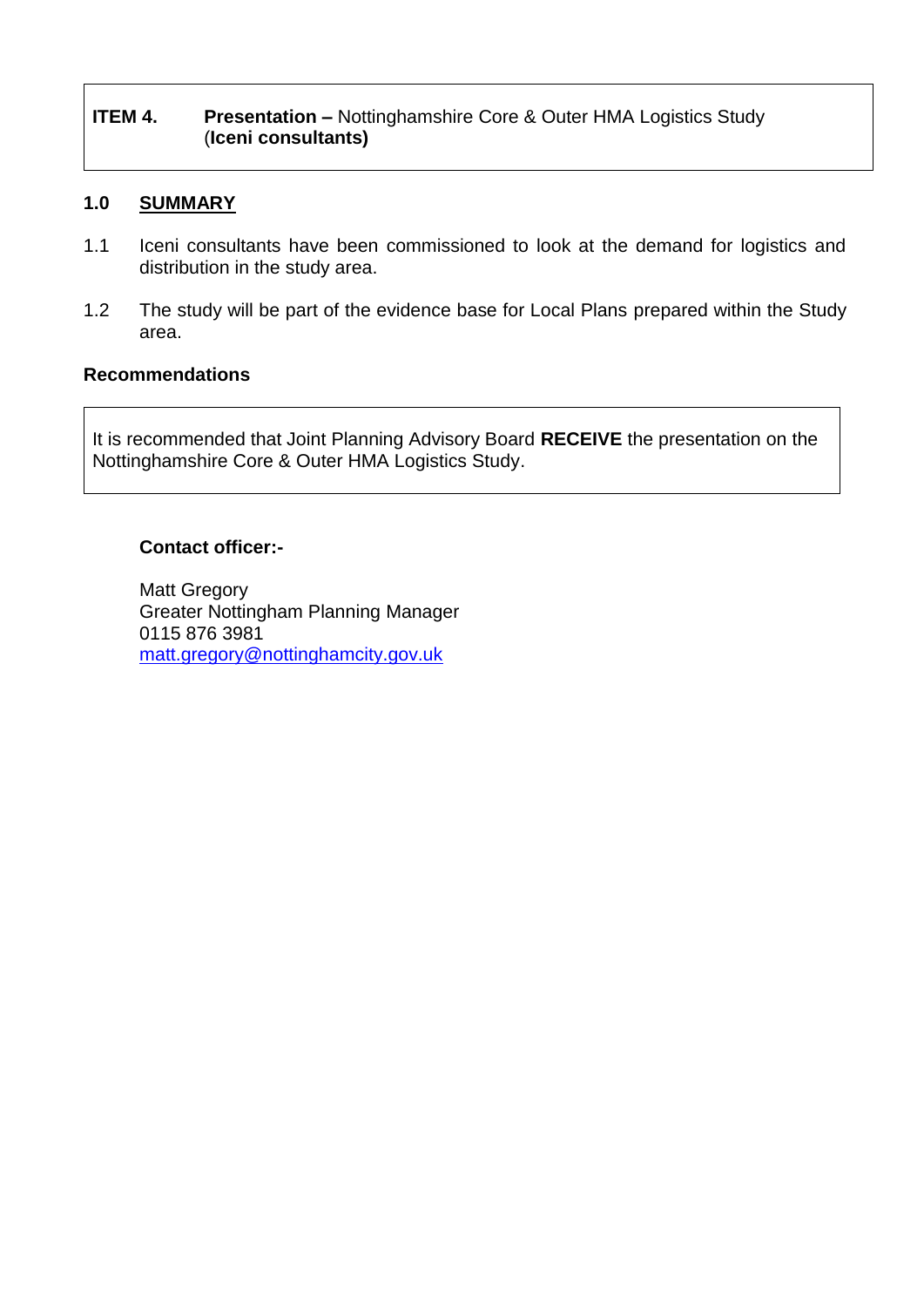## **1.0 SUMMARY**

1.1 JPAB agreed to the principle of preparing a new Strategic Plan covering Greater Nottingham at its December 2017 meeting. This report updates on progress with the review.

## **Recommendations**

It is recommended that Joint Planning Advisory Board **AGREE** the approach to Strategic Plan preparation in Greater Nottingham (set out in section 2) and **NOTE** the position with Local Plans in Ashfield District and Erewash Borough;

## **2.0 Greater Nottingham Strategic Plan**

- 2.1 JPAB has previously agreed that proposing a preferred strategy was premature due to two factors:
	- 1) The Government's intention to revisit planning reform; and
	- 2) The ongoing uncertainty around HS2 and associated development.
- 2.2 In respect of planning reform, the Levelling Up and Regeneration Bill (see separate item) includes specific references to improving the current planning system including proposals to make local plans simpler and shorter, and to replace the Duty to Cooperate with a "more flexible alignment test" to assess the effectiveness of crossboundary strategic planning. The provisions of the Levelling Up and Regeneration Bill are anticipated to come into effect from 2024 onwards.
- 2.3 Work has also begun on responding to the Integrated Rail Plan (IRP), particularly in relation to East Midlands Parkway and Toton. A number of studies need to be updated including the East Midlands HS2 Growth Strategy and Access to Toton.
- 2.4 Although there is still some uncertainty about planning reform and the impact of the IRP on development, especially at Toton, there is also a need to progress the Strategic Plan in order to resolve ongoing 5 year land supply and housing delivery test issues within some Councils, and to ensure the strategic planning context remains up to date.
- 2.5 It is therefore proposed that the Strategic Plan be prepared on the basis of each council meeting its own housing need as determined by the Government's standard method (plus appropriate locally determined buffer), except for Nottingham City. The Strategic Plan will provide for the City to meet as much of its housing need plus 35% uplift as it can, as set out in the Nottingham City Capacity Paper "The Standard Method for Assessing Housing Need in Nottingham City" which was presented to the March meeting of JPAB. It is not proposed for the City Council's remaining unmet need to be met elsewhere in Greater Nottingham.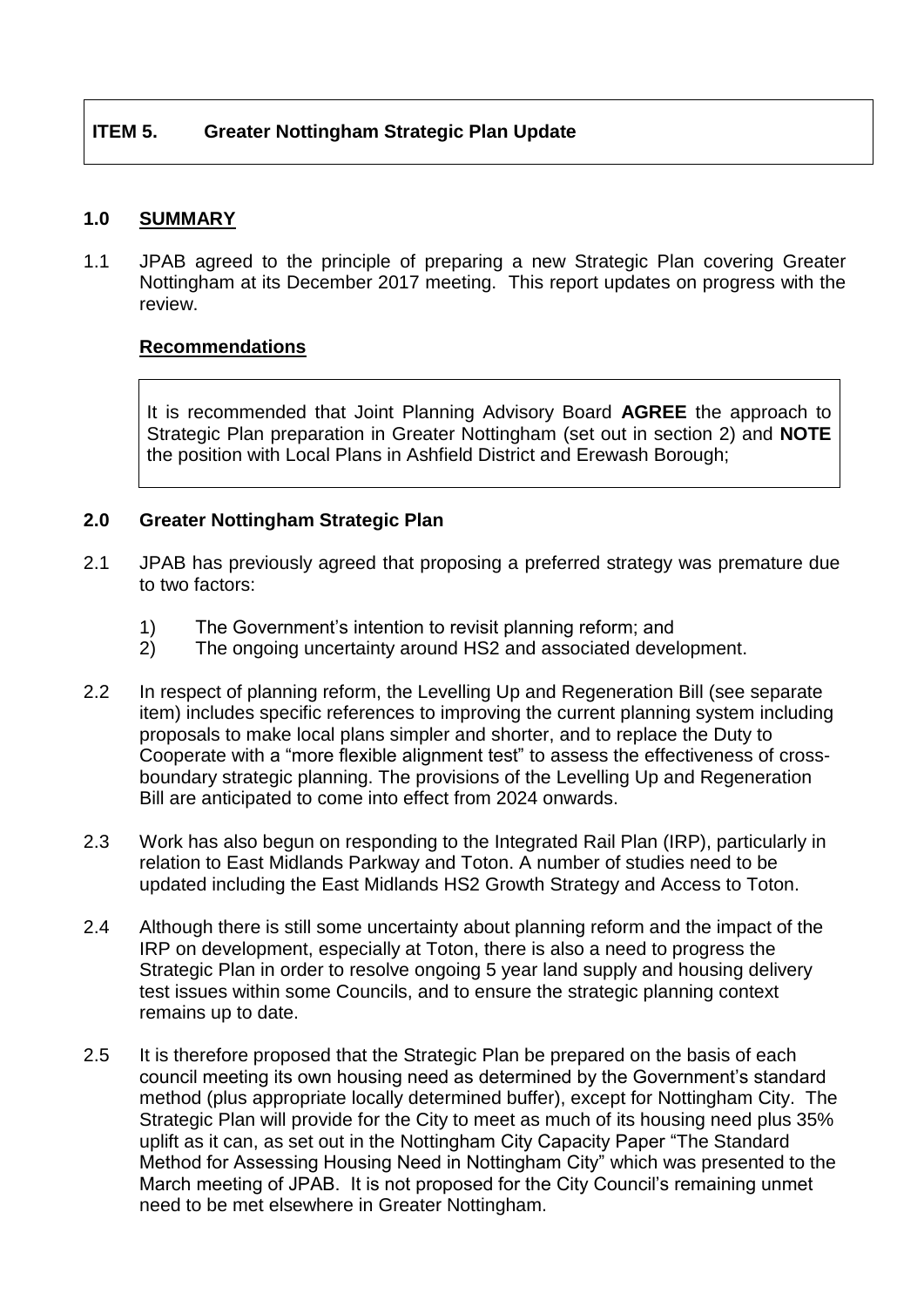- 2.6 The main risk associated with this approach is that an Inspector may find the Strategic Plan not sound at examination, leading to either a revised housing distribution or withdrawal of the Strategic Plan. However, the unmet housing need is part of the 35% uplift, and therefore not evidenced in terms of actual local housing need, nor in terms of delivery. The National Planning Practice Guidance also references the 35% uplift and states that "This increase in the number of homes to be delivered in urban areas is expected to be met by the cities and urban centres themselves, rather than the surrounding areas, unless it would conflict with national policy and legal obligations." Whilst the National Planning Policy Framework is national policy, and includes the need to positively prepare local plans, "so that unmet need from neighbouring areas is accommodated where it is practical to do so and is consistent with achieving sustainable development", provision elsewhere in Greater Nottingham would entail development in the Green Belt, which the Government has made clear can only happen in exceptional circumstances. The Councils do not consider unevidenced need to constitute exceptional circumstances. In addition, the government's consideration of the local housing delivery target may review the approach to the 35% uplift with greater sensitivity to local challenges and evidence.
- 2.7 If this approach is agreed, it is proposed that a 'Preferred Approach' version of the Strategic Plan be prepared, which would focus on the strategy, housing provision, and the strategic sites required to meet the housing provision. The aim would be to consult on the Preferred Approach in the autumn, and publish a full Pre Submission version of the Strategic Plan in the summer of 2023 prior to submission for examination later in the year.

## **3.0 Erewash Growth Options Consultation**

3.1 Following consultation on a Revised Growth Options document, Erewash Borough published a Regulation 19 version of their Local Plan for representations in March 2022 and the consultation has now closed. A Statement of Common Ground is in preparation, which is the subject of a separate item to JPAB.

## **4.0 Ashfield Local Plan**

- 4.1 Consultation on a Regulation 18 draft Local Plan concluded on 16 November 2021. The Council has stated that the plan making process will now be paused for a period of time, until there is more clarity about planning reform.
- 4.2 Ashfield have recently written to neighbouring local planning authorities to ask if any councils are in a position to accommodate any of the assessed level of housing need for Ashfield District for the plan period, since they cannot meet all their housing need on brownfield sites alone.

## **5.0 Strategic Plan Evidence Base Progress**

- 5.1 A summary of progress is as follows: -
- 5.2 Completed work:
	- Housing Market Area Boundary Study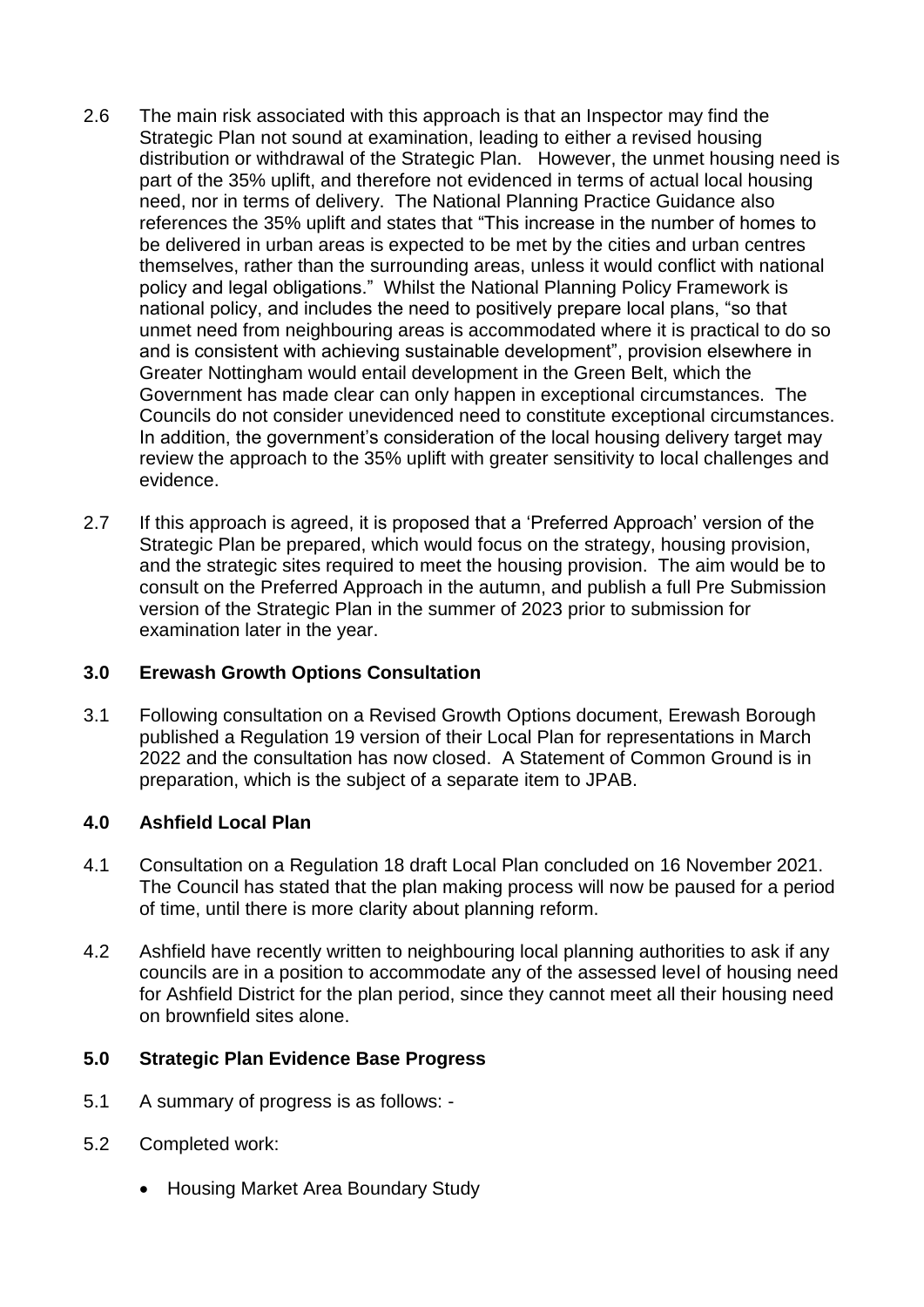- Review of the Councils' Strategic Housing Land Availability Assessments (SHLAAs)
- Joint Methodology Report for Strategic Housing Land Availability Assessments
- Greater Nottingham Growth Options Study
- Housing Need Assessment
- Employment Land Needs Study
- Gypsy and Traveller Housing Needs Assessment
- 5.3 Since the publication of the Housing Needs Assessment, the Government has introduced a requirement for authorities to provide a minimum of 25% First Homes as part of the affordable housing requirement on qualifying sites. A supplementary report on First Homes is currently being prepared by the consultants Iceni to consider if there are implications on the recommendations contained within the original Housing Needs Assessment.
- 5.4 Following the completion of the Employment Land Needs study, a follow on study to consider the site needs and requirements of the logistics sector is now approaching completion and is the subject of a separate presentation to JPAB.
- 5.5 Further work is ongoing which will take forward the Employment Land Needs Study's findings, and recommend a preferred growth scenario, together with a recommended spatial distribution of employment development across Greater Nottingham.
- 5.6 The Blue and Green Infrastructure (BGI) Strategy has now been completed. The BGI Strategy provides a detailed evidence base concerning existing strategic BGI assets and networks which should be protected, their functions and connectivity and opportunities to improve them or create more. Critically, this strategy will inform the distribution and location of strategic development and the delivery of high quality BGI, ensuring that strategic BGI and ecological networks are protected, created and enhanced. The BGI Strategy will form part of the 'Preferred Approach' consultation which would be undertaken in the Autumn.

## Ongoing work

## *Strategic Transport Modelling*

- 5.7 Transport modelling is a key piece of evidence to support any chosen development strategy. The East Midlands Gateway Model covers the whole of Greater Nottingham and it is proposed that it be used to provide an assessment of the strategic transport impacts of the selected draft growth scenario.
- 5.8 Unfortunately the Gateway Model was built around the assumption of the HS2 Hub at Toton, and therefore requires re-basing taking into account the IRP proposals before it can be used to assess accurately the transport impacts of new development. Officers will be meeting with Systra, who are responsible for maintaining the model shortly to assess how to approach transport modelling in the light of the IRP, and it is understood that East Midlands Councils are also considering reviewing the HS2 Growth Strategy, part of which would entail updating the gateway Model.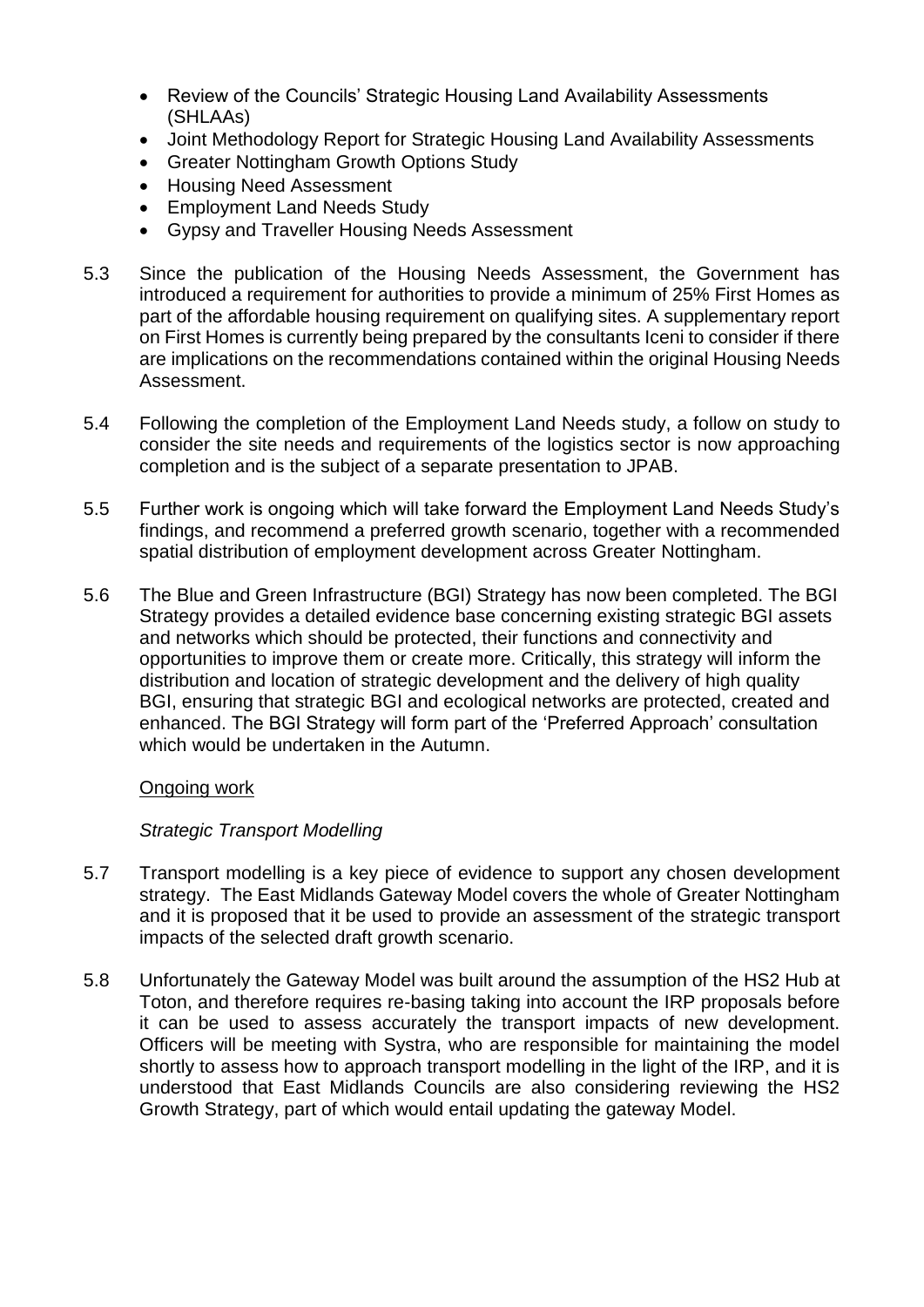*Sustainability Appraisal (SA)*

5.9 The Sustainability Scoping report has been updated in response to consultation. The next stage of the SA is now underway, and will accompany the 'Preferred Approach' consultation. This includes the assessment of reasonable alternative growth options, to inform and support the preferred option.

#### *Green Belt Review*

5.9 A targeted Green Belt Review has been undertaken. The adoption of Part 1 and Part 2 Local Plans resulted in areas of land being removed from the Green Belt. The assessments undertaken as part of previous Green Belt Reviews have been reviewed to take into consideration any subsequent changes which have occurred, particularly where these may relate to the purposes of including land within a Green Belt.

#### *Other work:*

- 5.10 As reported at the March meeting, a paper setting out how far the standard method need, including the 35% uplift, can be met in Nottingham City has been prepared (The Standard Method for Assessing Housing Need in Nottingham City). It shows to what extent Nottingham City Council is capable of meeting its own housing need.
- 5.11 The Infrastructure Delivery Plan (IDP) which will support the plan review has been scoped out, and contacts established with main infrastructure providers. Meetings with infrastructure providers are being undertaken to establish initial requirements, expectations, and possible funding opportunities.
- 5.12 A brief for a Town Centres study has been prepared, although the commissioning of this has been postponed due to the impact of Coronavirus restrictions and the uncertainty of town centre prospects in the short term. The commissioning of this work will be kept under review.
- 5.13 The policies contained within the Core Strategies are currently being reviewed and redrafted in the light of the latest NPPF and updated evidence, where available. This is taking place in conjunction with the Sustainability Appraisal process. The next step is to undertake a targeted consultation on the draft policies with key stakeholders. It is not intended at this stage for the draft policies to be subject to consultation as part of the 'Preferred Approach'.

## **6.0 Next Steps**

- 6.1 The next steps on the review of strategic policies are envisaged to be:
	- Subject to agreement, to prepare for a 'Preferred Approach' consultation to be undertaken in Autumn 2022. This would be based on the approach to distribution as set out at the start of this item.
	- To continue to consider the implications of the Integrated Rail Plan.
	- Continue to develop the evidence base including the Logistics Study.
	- Continue to review and update policies for the Strategic Plan.
	- Continue SA process for the draft Strategic Plan.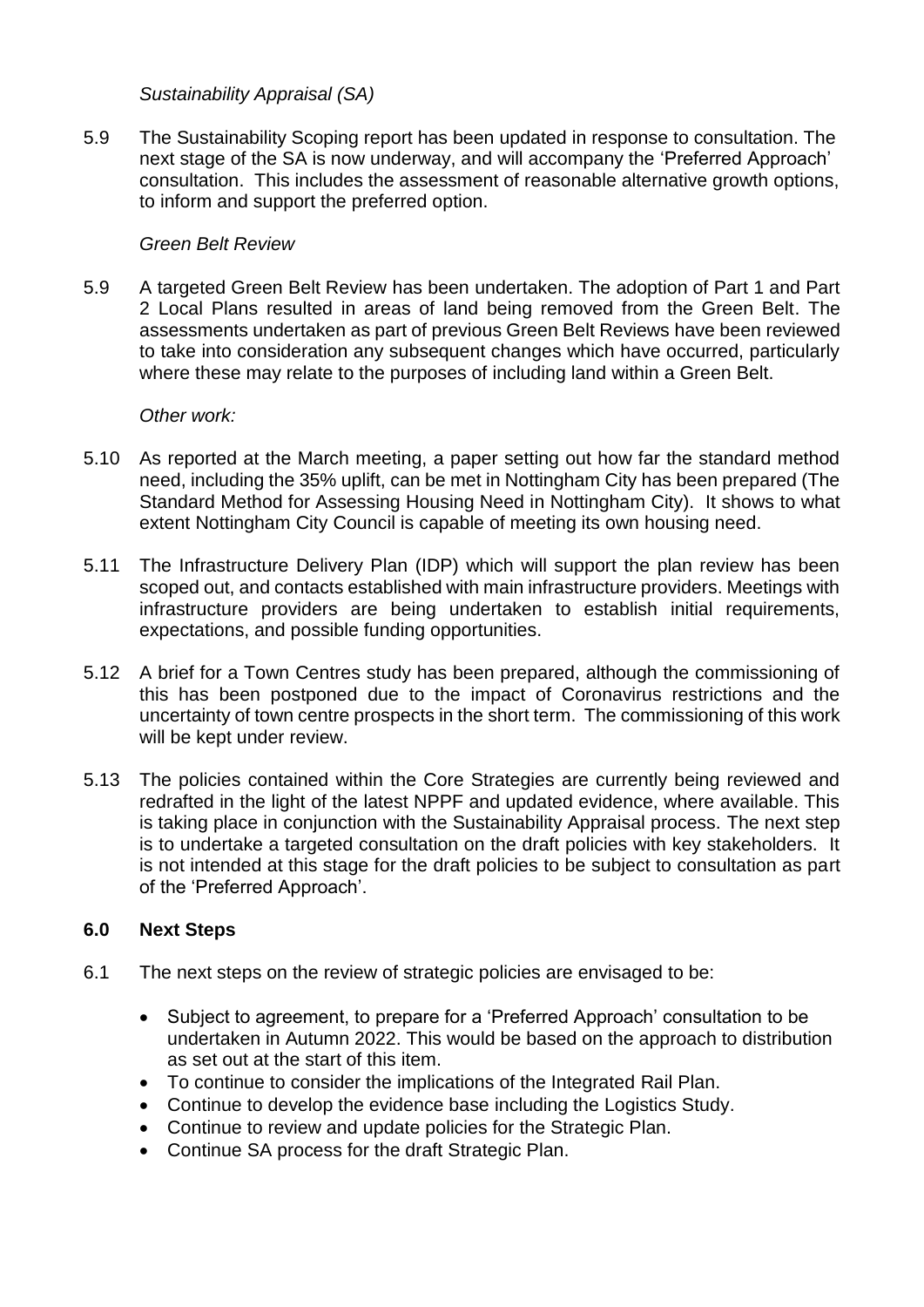## **Lead Officer:**

Matt Gregory, Greater Nottingham Planning Manager [matt.gregory@nottinghamcity.gov.uk,](mailto:matt.gregory@nottinghamcity.gov.uk) 0115 876 3981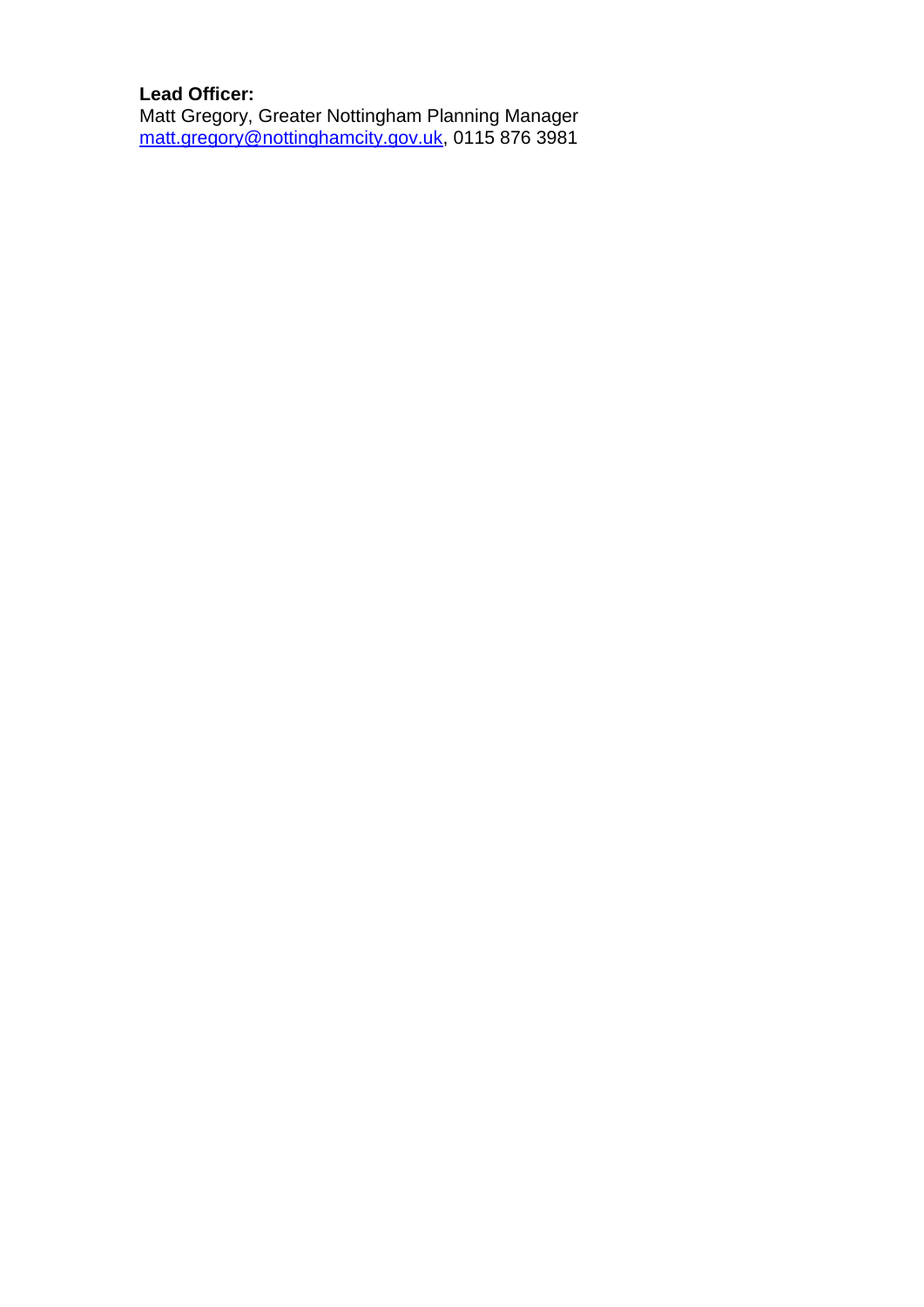#### Appendix 1 – 'Preferred Approach' Consultation Programme

| Project                                 | Lead                  | <b>Deadline</b>         | 22<br>January | 22<br>February | March 22 | April 22 | May 22 | June 22 | 22<br>July. | August 22 | 22<br>September | October 22 | 22<br>November | $\boldsymbol{\mathcal{Z}}$<br>December |
|-----------------------------------------|-----------------------|-------------------------|---------------|----------------|----------|----------|--------|---------|-------------|-----------|-----------------|------------|----------------|----------------------------------------|
| <b>Agree Housing Distribution</b>       | <b>JPAB</b>           | <b>JUNE 2022 (JPAB)</b> |               |                |          |          |        |         |             |           |                 |            |                |                                        |
| <b>Draft Policies</b>                   | <b>GNPP</b>           | DECEMBER 2022           |               |                |          |          |        |         |             |           |                 |            |                |                                        |
| <b>Site Assessments</b>                 | <b>GNPP</b>           | <b>JULY 2022</b>        |               |                |          |          |        |         |             |           |                 |            |                |                                        |
| <b>Preferred Sites - Consultation</b>   | <b>GNPP</b>           | OCT/NOV 2022            |               |                |          |          |        |         |             |           |                 |            |                |                                        |
| <b>Sustainability Appraisal</b>         | <b>SA SUB GROUP</b>   | AUGUST 2022             |               |                |          |          |        |         |             |           |                 |            |                |                                        |
| <b>SHLAAs</b>                           | <b>ALL</b>            | SEPTEMBER 2022          |               |                |          |          |        |         |             |           |                 |            |                |                                        |
| <b>Report of Consultation</b>           | <b>GNPP</b>           | <b>SEPTEMBER 2022</b>   |               |                |          |          |        |         |             |           |                 |            |                |                                        |
| <b>Green Belt Review</b>                | <b>GB SUB GROUP</b>   | <b>JUNE 2022</b>        |               |                |          |          |        |         |             |           |                 |            |                |                                        |
| <b>Transport Modelling</b>              | CITY/COUNTY           | DECEMBER 2022           |               |                |          |          |        |         |             |           |                 |            |                |                                        |
| Infrastructure Delivery Plan (Baseline) | <b>IDP GROUP</b>      | SEPTEMBER 2022          |               |                |          |          |        |         |             |           |                 |            |                |                                        |
| Logistics                               | <b>COUNTY / ICENI</b> | MAY 2022                |               |                |          |          |        |         |             |           |                 |            |                |                                        |
| <b>BGI Strategy</b>                     | <b>RBC</b>            | FEBRUARY 2022           |               |                |          |          |        |         |             |           |                 |            |                |                                        |
| <b>City Capacity Paper</b>              | <b>CITY</b>           | <b>MARCH 2022</b>       |               |                |          |          |        |         |             |           |                 |            |                |                                        |
| <b>Housing Background Paper</b>         | <b>CITY</b>           | SEPTEMBER 2022          |               |                |          |          |        |         |             |           |                 |            |                |                                        |
| Housing Need - First Homes Update       | <b>CITY</b>           | MAY 2022                |               |                |          |          |        |         |             |           |                 |            |                |                                        |
| <b>Employment Background Paper</b>      | <b>GBC</b>            | AUGUST 2022             |               |                |          |          |        |         |             |           |                 |            |                |                                        |
| Town Centre Background Paper            | CITY/BBC              | DECEMBER 2022           |               |                |          |          |        |         |             |           |                 |            |                |                                        |
| Climate Change Background Paper         | <b>GBC/CITY</b>       | AUGUST 2022             |               |                |          |          |        |         |             |           |                 |            |                |                                        |
| Health and Wellbeing Impact Assessment  | <b>GNPP</b>           | <b>TBC</b>              |               |                |          |          |        |         |             |           |                 |            |                |                                        |
| <b>Viability Study</b>                  | <b>GNPP</b>           | <b>TBC</b>              |               |                |          |          |        |         |             |           |                 |            |                |                                        |
| <b>Habitats Regulations Assessment</b>  | <b>GNPP</b>           | <b>TBC</b>              |               |                |          |          |        |         |             |           |                 |            |                |                                        |
| <b>Strategic Flood Risk Assessment</b>  | <b>GNPP</b>           | <b>TBC</b>              |               |                |          |          |        |         |             |           |                 |            |                |                                        |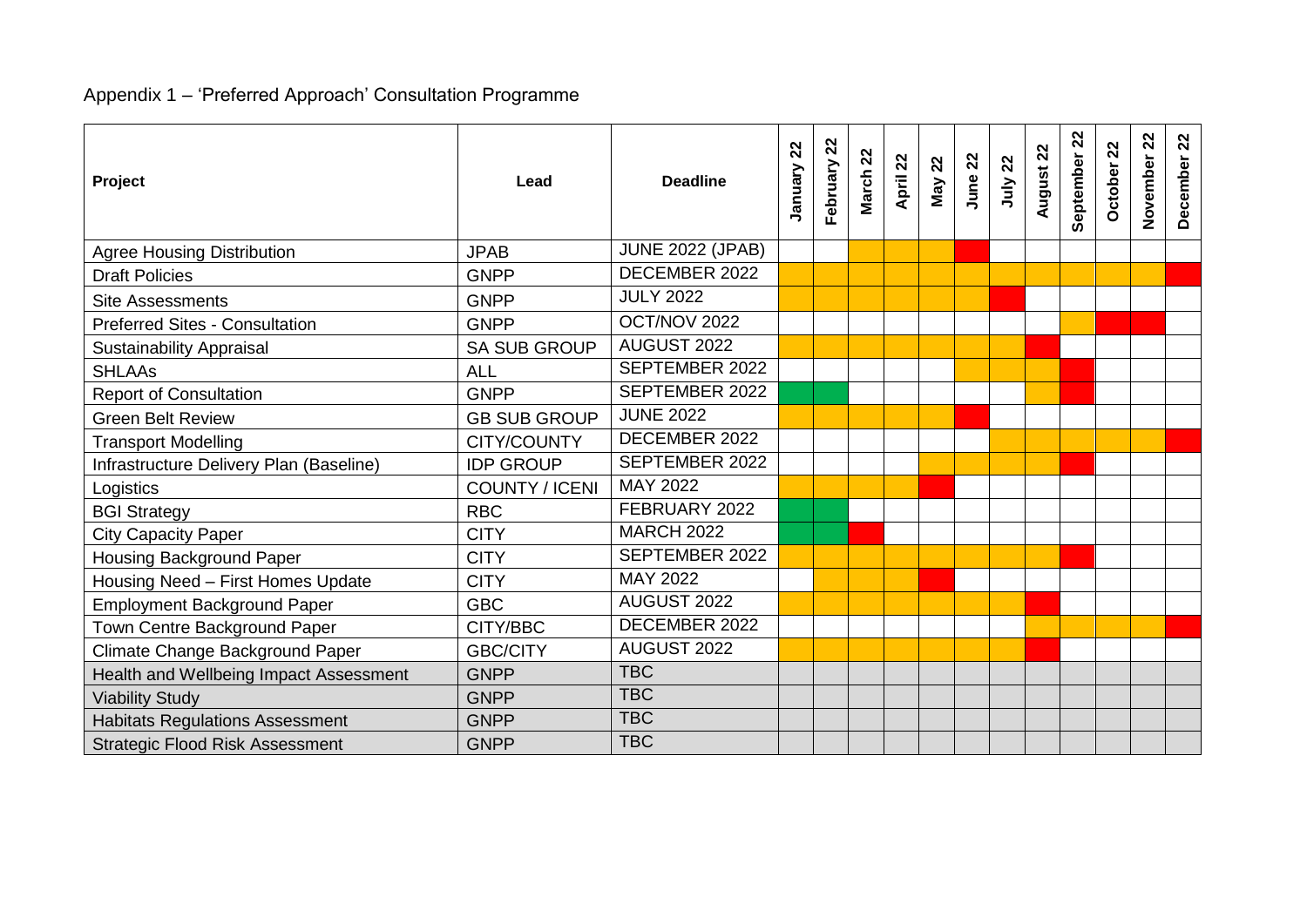| Kev       |  |
|-----------|--|
| Completed |  |
| Deadline  |  |
| Action    |  |

\*SA work will continue as plan preparation progresses.

**JPAB –** Joint Planning Advisory Board

**GNPP –** Greater Nottingham Planning Partnership Officers Group

**BBC –** Broxtowe Borough Council

**GBC –** Gedling Borough Council

**CITY –** Nottingham City Council

**RBC –** Rushcliffe Borough Council

**SA SUB GROUP –** Sustainability Assessment Sub Group

**IDP SUB GROUP –** Infrastructure Delivery Plan Sub Group

**ICENI –** Iceni Projects Consultants

**SHLAA –** Strategic Housing Land Availability Assessment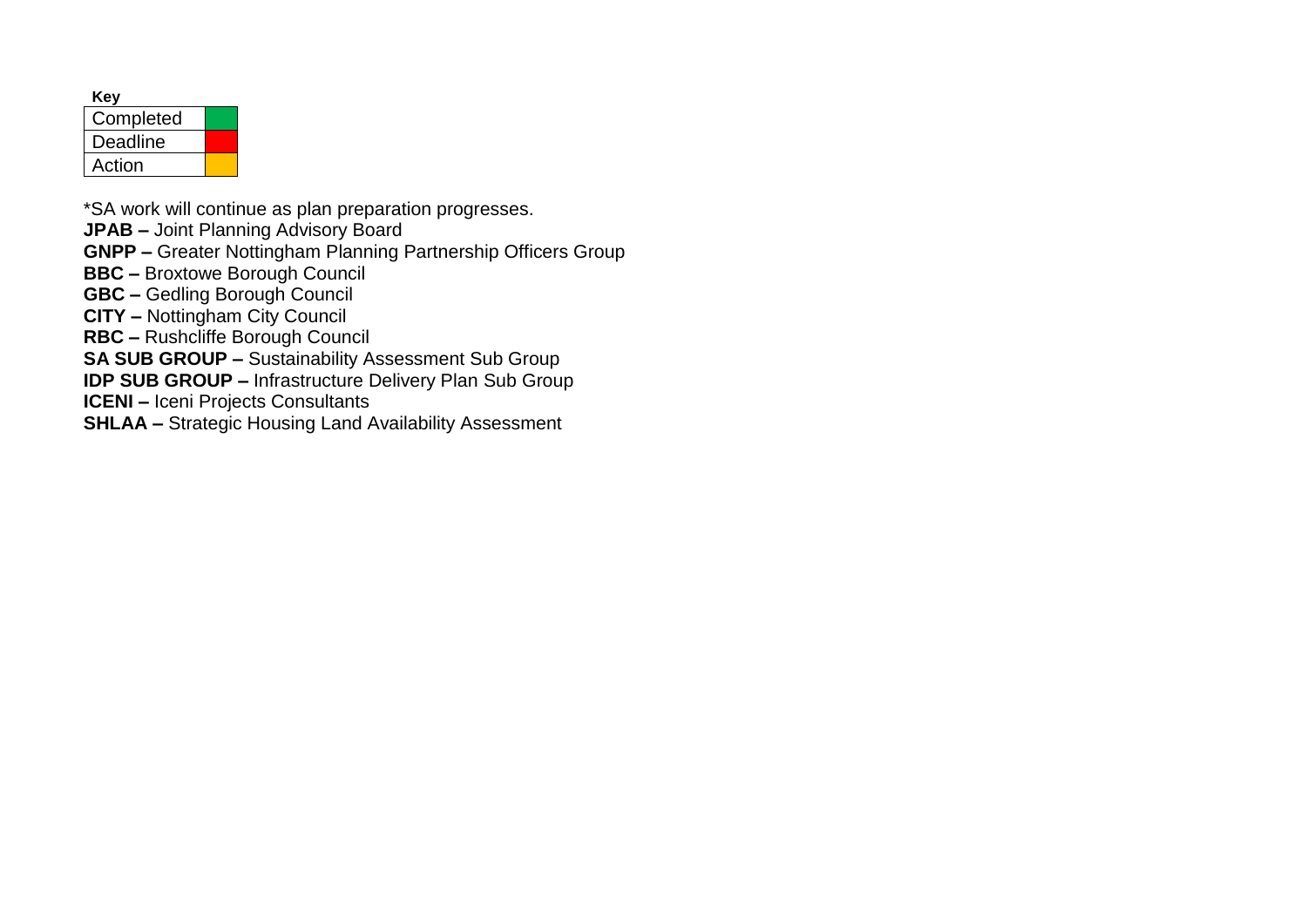## **ITEM 6 Duty to Cooperate – Statement of Common Ground between Erewash Borough Council and other local planning authorities within Nottingham Core Housing Market Area**

## **1.0 SUMMARY**

- 1.1 As outlined in Item 5, Erewash Borough Council published a Regulation 19 version of their Local Plan for representations in March 2022 and the consultation has now closed.
- 1.2 In accordance with the National Planning Policy Framework, local planning authorities are bound by a statutory duty to cooperate. A Statement of Common Ground between Erewash Borough Council and the other authorities within the Nottingham Core Housing Market Area has been prepared which states matters of agreement in respect of a number of topics. A copy of the Statement is contained within Appendix 2.

#### **Recommendation**

It is recommended that Joint Planning Advisory Board:

- a) **AGREE** the Statement of Common Ground between Erewash Borough Council and the Nottingham Core Housing Market Area; and
- b) Each Authority to **REFER** the Statement of Common Ground for formal approval through their relevant decision making process.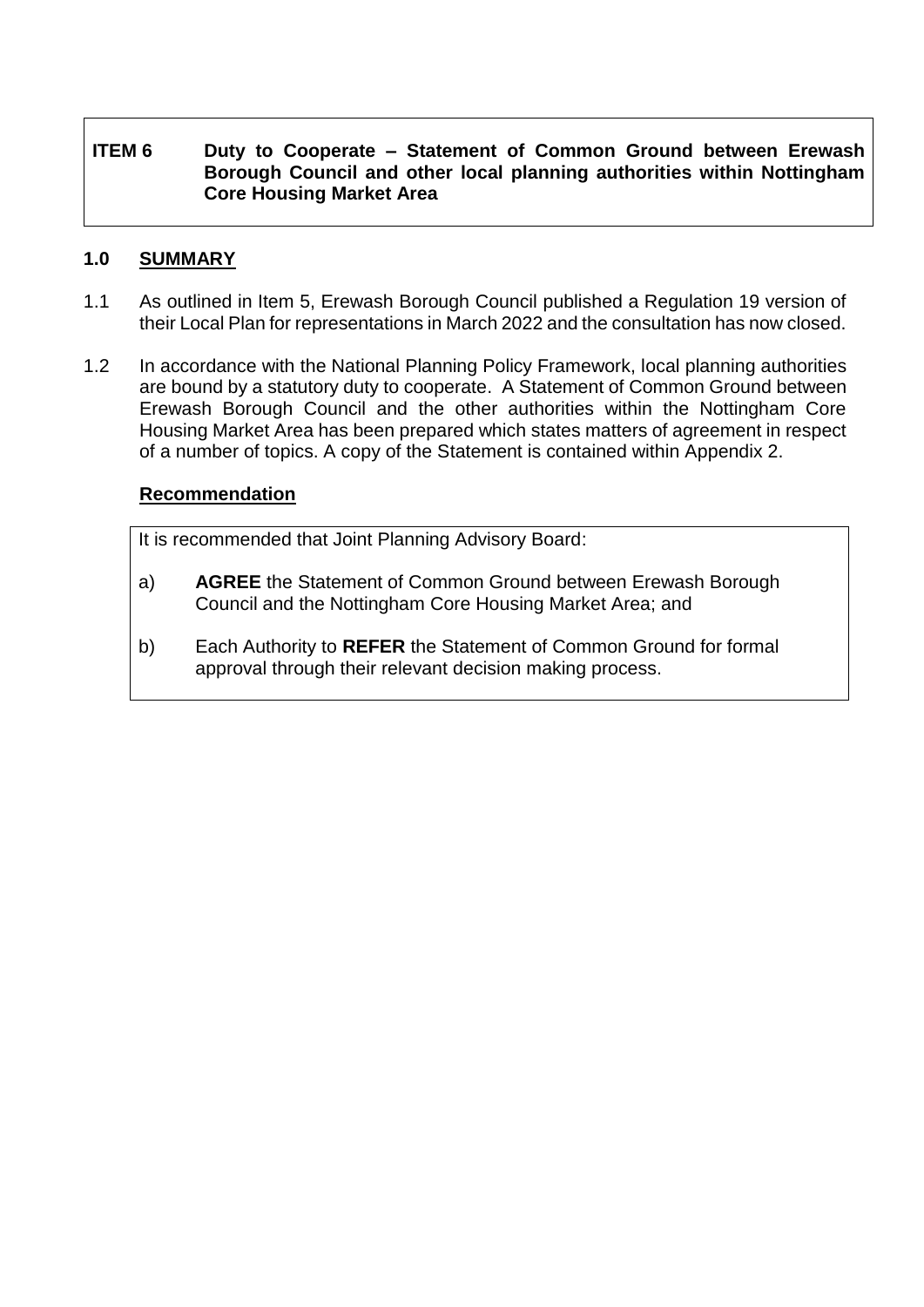## **Appendix 2**

## **Duty to Cooperate Statement of Common Ground**

## **Between Erewash Borough Council and Nottingham Core Housing Market Area**

This Statement of Common Ground has been prepared solely for the purpose of the Erewash Core Strategy Review. Updates to this document may be agreed as matters progress.

It is common ground between Erewash Borough Council and the Core Nottingham Housing Market Area that:

## The Housing Market Area

The 2018 Nottingham Core Housing Market Area Boundary Study concludes that Broxtowe Borough, Erewash Borough, Gedling Borough, Nottingham City and Rushcliffe District local planning authority areas are appropriately grouped together as a single Housing Market Area. This Nottingham Core Housing Market Area is therefore the most appropriate area over which the duty to cooperate in relation to cross boundary strategic issues should be considered.

#### Housing Need

The Government's standard methodology is the starting point for the assessment of housing need. Erewash Borough Council consider the level of need calculated by the standard methodology for the Borough to be the appropriate target for housing provision in the Borough.

## The Nottingham-Derby Green Belt

The 2006 Nottingham-Derby Green Belt Review found the Green Belt in Erewash Borough to be of high importance, principally due to its role in preventing the merger of the Nottingham and Derby conurbations.

There is insufficient housing capacity on non-Green Belt land in Erewash Borough to accommodate the housing need of the Borough. Consequently Erewash Borough can only accommodate its own housing need by removing land from the Green Belt.

## Housing Distribution

The other Nottingham Core Housing Market Area Local Planning Authorities have not offered to take any housing growth from Erewash Borough in order to reduce pressure on the Nottingham-Derby Green Belt in Erewash Borough.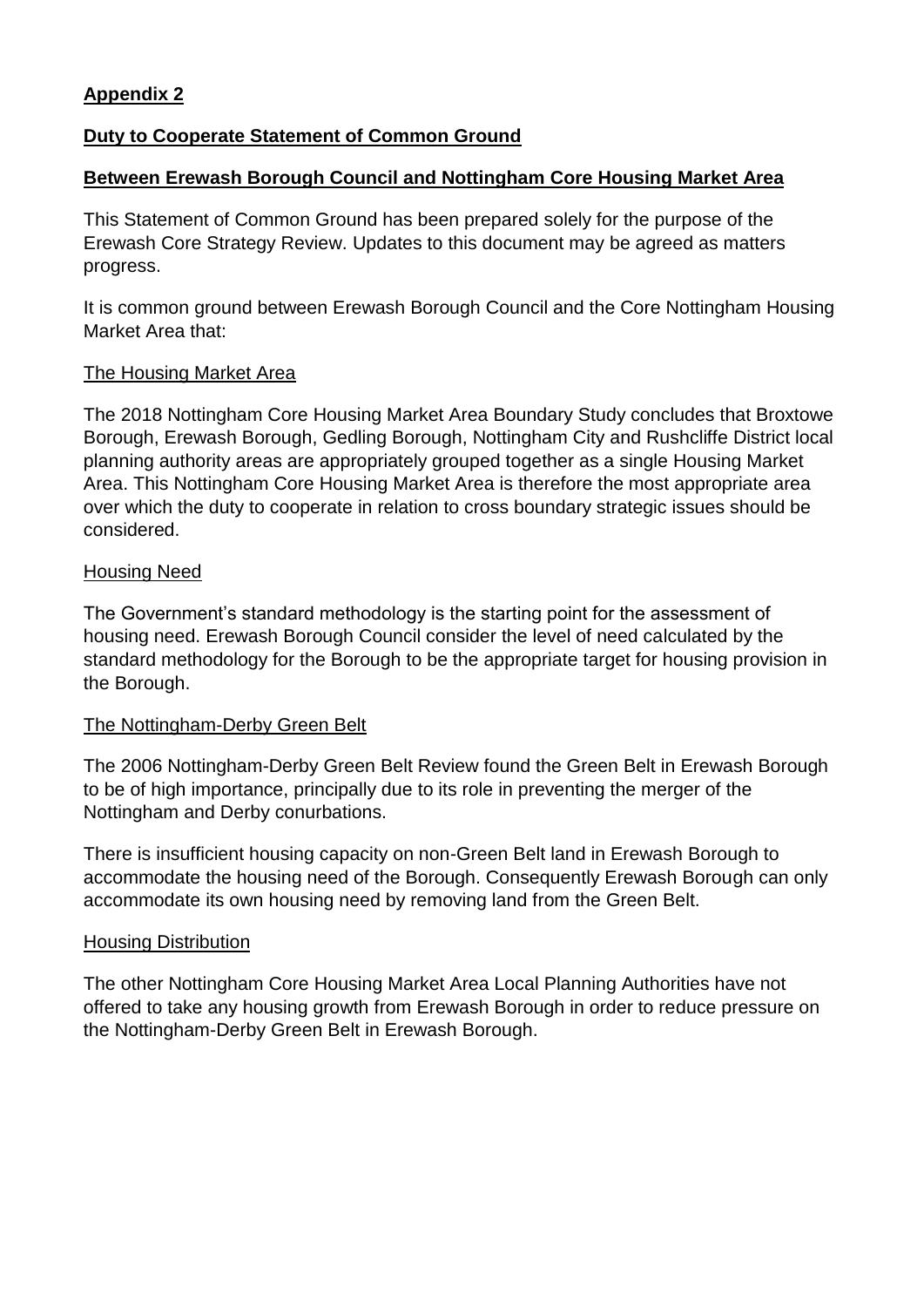## Town Centre Hierarchy

In accordance with the hierarchy of town centres across the Nottingham conurbation, Long Eaton and Ilkeston continue to be designated as Town Centres, and Sandiacre and Borrowash as Local Centres. The new centre proposed for Kirk Hallam is also considered to be a Local Centre.

The extant Village Centres at West Hallam, Draycott and Breaston and the proposed Village Centre for the new settlement at Stanton South sit below Local Centres in the hierarchy of town centres across the conurbation.

## Employment Land

The 2021 Nottingham Core HMA and Nottingham Outer HMA Employment Land Needs Study identified a range of employment land scenarios. The regeneration scenario is considered the most appropriate for the Nottingham Housing Market Area, under which there is a need for around 40ha of employment land in Erewash Borough up to 2038. The 55ha of employment land proposed at Stanton North therefore makes adequate provision for employment need in Erewash Borough, and will provide additional land for strategic warehousing and distribution needs.

## Green Infrastructure

The 2020 Greater Nottingham Green and Blue Infrastructure Strategy continues to identify the River Trent and River Erewash Green Infrastructure Corridors. The proposed designation of the parts of those corridors in Erewash Borough adjacent the boundary with Broxtowe Borough in order to preserve and enhance their green infrastructure functions is therefore appropriate.

## **Transport**

The A52 and the Midland Mainline provide the main transport corridors between the Nottingham and Derby conurbations.

The Great Northern Greenway in Erewash Borough, including Bennerley Viaduct, is proposed as an appropriate multi-user trail between the Nottingham and Derby conurbations.

The Trent Valley Way in Erewash Borough is proposed as an appropriate extension to the Big Track in Broxtowe Borough.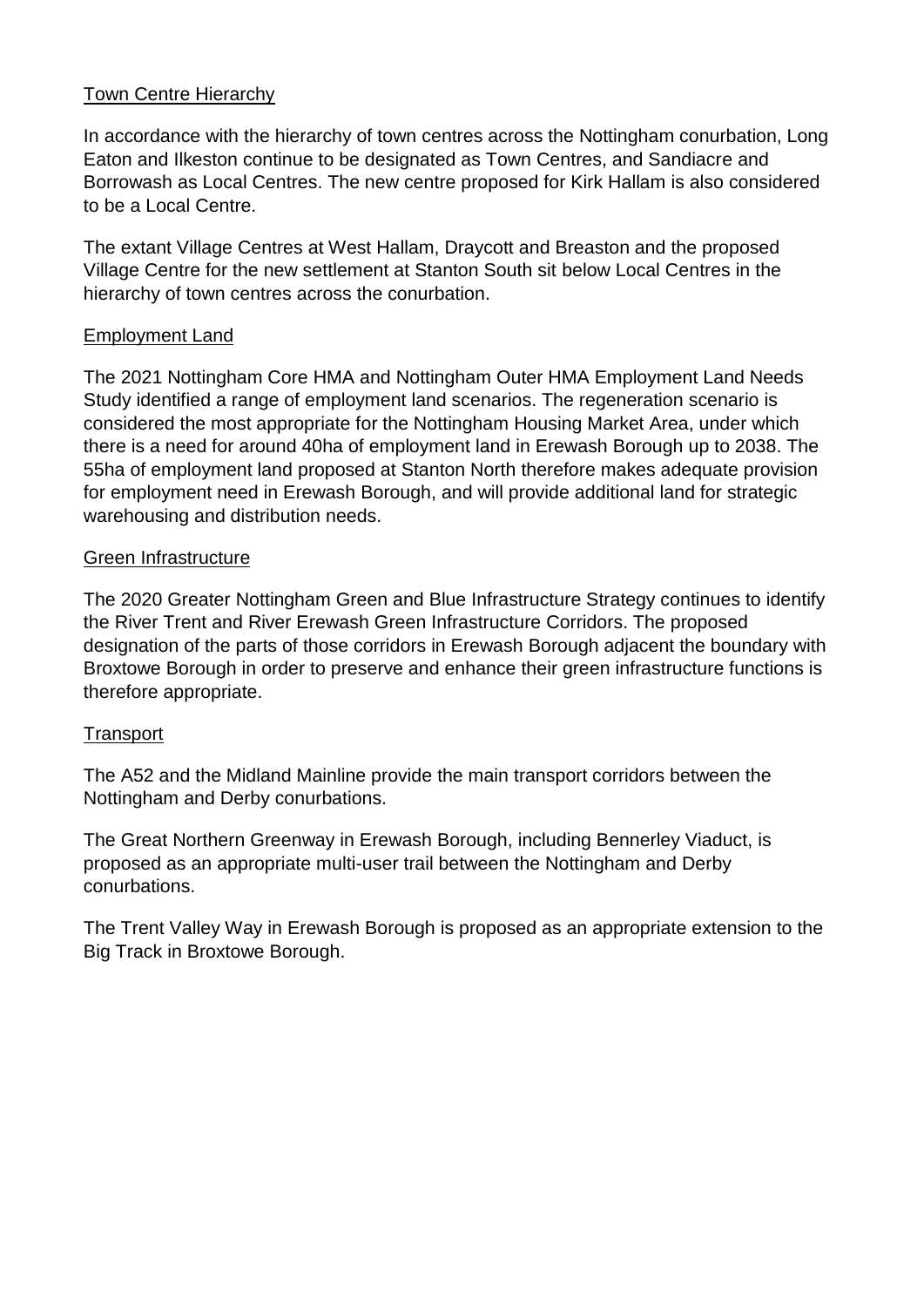## **ITEM 7. Levelling Up and Regeneration Bill**

## **1.0 SUMMARY**

- 1.1 The Government published the Levelling Up and Regeneration Bill on 11<sup>th</sup> May 2022. The Bill follows the Levelling Up White Paper (2021) and the Planning White Paper (2020) and includes a number of changes to the planning system. Whilst the Bill covers a range of topics, this report will focus on summarising the changes which relate to strategic planning. It should be noted that, for a number of items, further detail is still to be produced and will be subject to secondary legislation. The contents of the Bill may also change as it proceeds through the legislative process.
- 1.2 The changes are expected to begin to take place from 2024, once the Bill has royal assent and associated regulations and changes to national policy are in place.

## **Recommendation**

It is recommended that Joint Planning Advisory Board **NOTE** the publication of the Levelling Up and Regeneration Bill and **CONSIDER** the implications for strategic planning.

## **2.0 Levelling Up and Regeneration Bill and Strategic Planning**

#### Local Plans

- 2.1 Local plans will be given more weight when making decisions on applications through imposing a new duty on decision makers to make planning decisions in accordance with the development plan and national development management policies unless material considerations strongly indicate otherwise.
- 2.2 The 'duty to cooperate' contained in existing legislation will be repealed and replaced with a more flexible 'alignment test' set out in national policy. It is unclear at this stage what this test may involve. New powers are proposed that would allow for at least two Local Planning Authorities to produce a joint spatial strategy. The strategy can include policies which are of strategic importance to the area but cannot specify particular sites where development should take place. Joint spatial strategies are not the same as joint plans (such as the Greater Nottingham Strategic Plan) however it is currently unclear what the implications may be for joint Strategic Plans.
- 2.3 To incentivise plan production and ensure that newly produced plans are not undermined, the requirement for authorities to maintain a rolling five-year supply of deliverable land for housing will be removed, where a plan is up to date (adopted within the past five years).
- 2.4 Regulations will be updated to set clear timetables for plan production with the expectation that they are produced within 30 months and updated at least every five years. During this period, there will be a requirement for two rounds of community engagement before plans are submitted for independent examination. There will also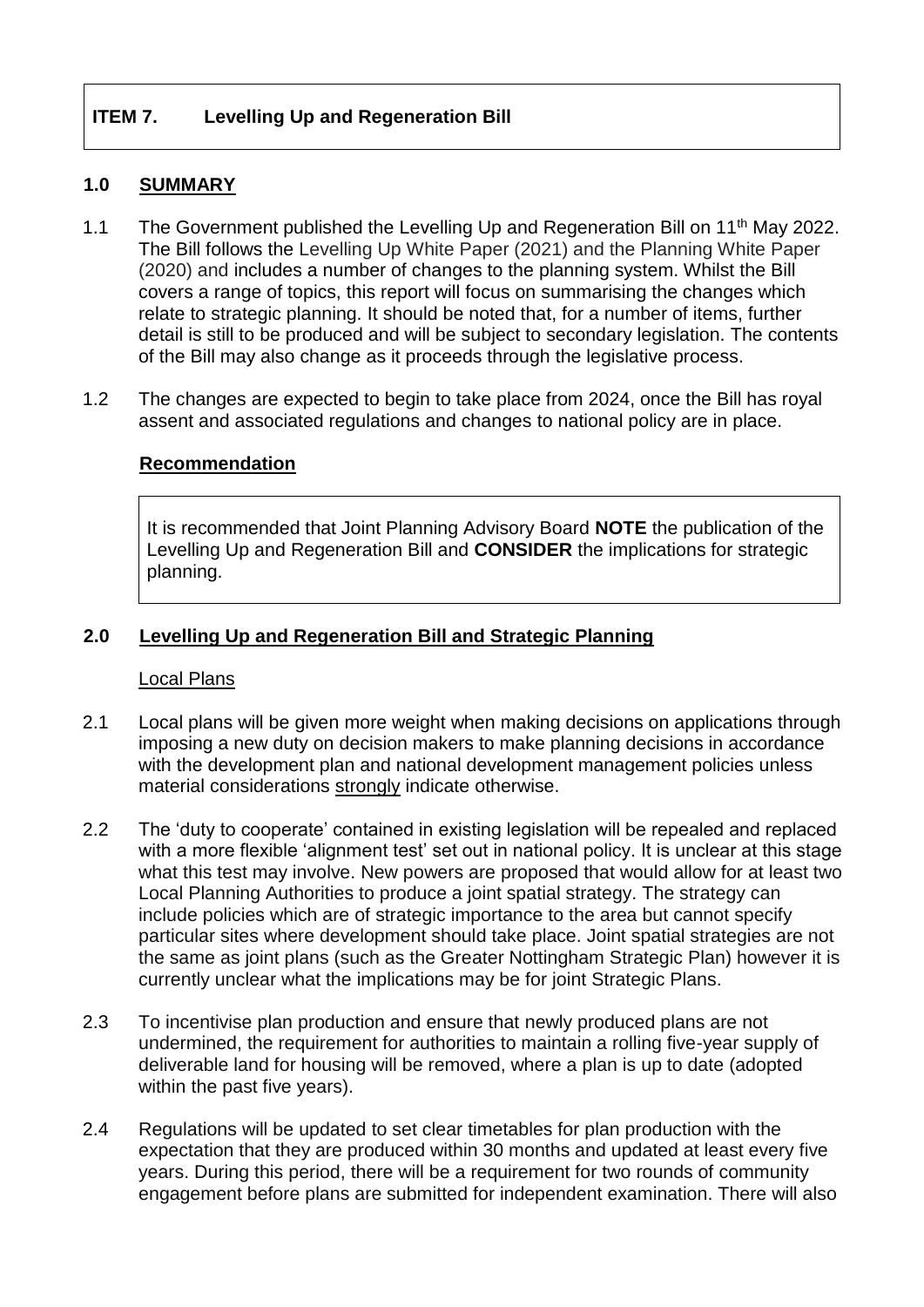be new guidance on community engagement in planning, which will describe the different ways in which communities can get involved. Any new digital engagement tools will sit alongside existing methods of engagement, such as site notices and neighbour letters.

- 2.5 There will be a series of 'Gateway' checks during production to help to spot and correct any problems at an early stage. New Local Plan Commissioners may be deployed to support or takeover plan-making if local planning authorities fail to meet their statutory duties.
- 2.6 Policies on issues that apply in most areas (such as general heritage protection) will be contained in a suite of National Development Management Policies, which will have the same weight as plans so that they are taken fully into account in decisions. Further consultation will be undertaken regarding what these policies will cover. This will also include revising the National Planning Policy Framework so it is more streamlined and focuses on setting out the principles to be taken into account in planmaking.
- 2.7 Local planning authorities will have a new power to prepare 'supplementary plans', where policies for specific sites or groups of sites need to be prepared quickly or to set out design standards. These plans will replace supplementary planning documents.
- 2.8 Digital powers in the Bill will require more standardised and reusable data to inform plan-making and there will be a new duty for infrastructure providers to engage in the process where needed.

## Design Codes

2.9 The Bill will require every local planning authority to produce a design code for its area. These codes will have full weight in making decisions on development, either through forming part of local plans or being prepared as a supplementary plan.

## Developer Contributions

- 2.10 The Bill will replace the current system of developer contributions with a locally determined Infrastructure Levy. Levy rates and minimum thresholds will be set and collected locally, and local authorities will be able to set different rates within their area. The Government states it is committed to the Levy securing at least as much affordable housing as developer contributions do now.
- 2.11 The Bill will require local authorities to prepare infrastructure delivery strategies. These will set out a strategy for delivering local infrastructure and spending Levy proceeds. The Bill will also enable local authorities to require the assistance of infrastructure providers and other bodies in devising these strategies, and their development plans.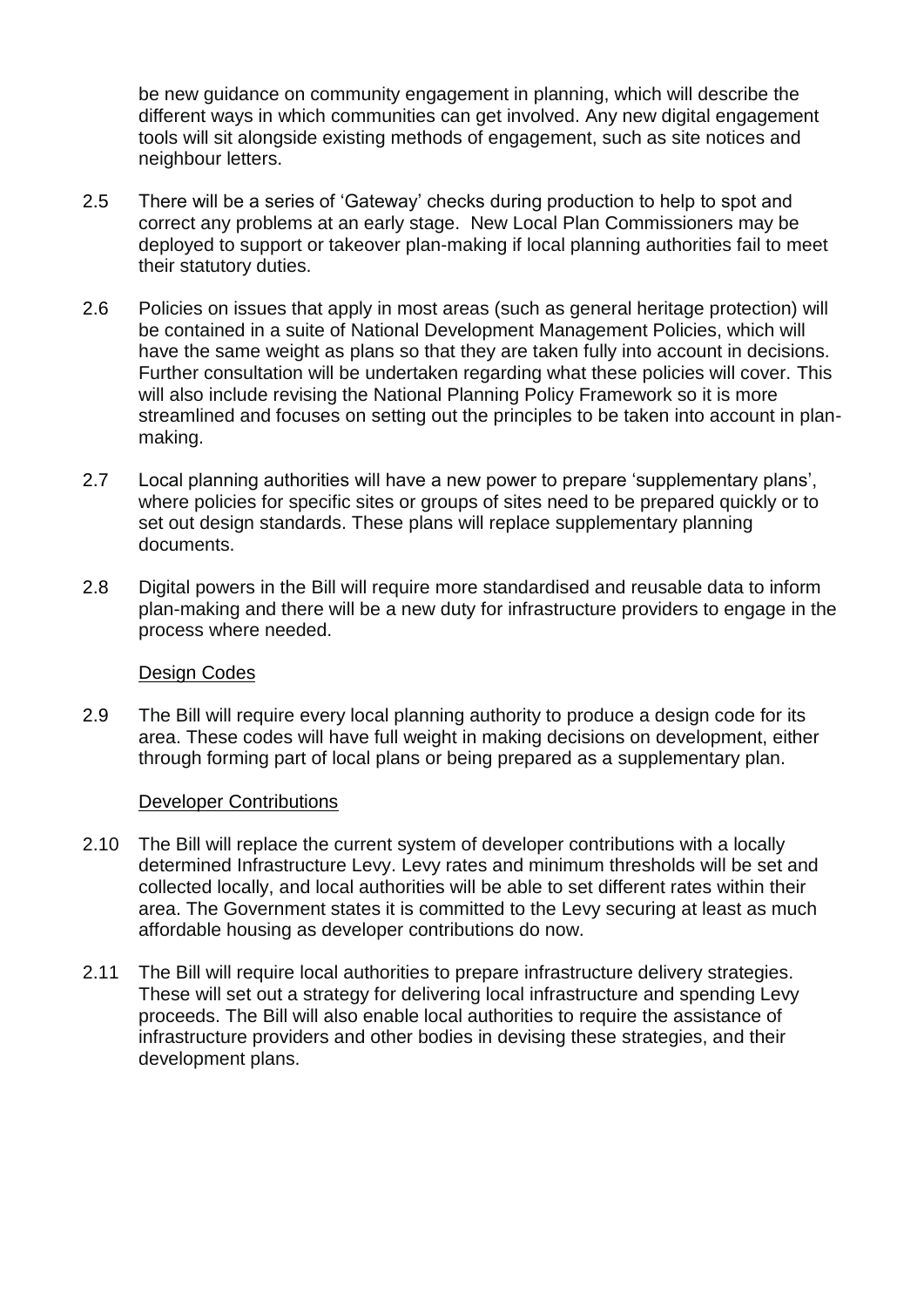## Environmental Assessments

2.12 Strategic Environmental Assessment (including Sustainability Appraisals) and Environmental Impact Assessment will be replaced by 'Environmental Outcome Reports'. Local Plans will be tested against a set of environmental outcomes which have yet to be determined.

#### Other Matters

- 2.13 Neighbourhood plans will have greater weight in planning decisions. The Bill also allows parish councils and neighbourhood forums to produce a simpler 'neighbourhood priorities statement' which the local authority will be obliged to take into account when preparing its local plan.
- 2.14 The Bill also includes new 'street vote' powers, allowing residents on a street to bring forward proposals to extend or redevelop their properties in line with their design preferences. Where prescribed development rules and other statutory requirements are met, the proposals would then be put to a referendum of residents on the street, to determine if they should be given planning permission.
- 2.15 The Bill enables the creation of Locally Led Urban Development Corporations which will have the potential to be designated as the Local Planning Authority for both planmaking and planning decisions.
- 2.16 There are no details at this time regarding an updated method for calculating housing need. The Government has indicated that changes would form part of a new National Planning Policy Framework.

## **Timescales**

2.17 The Government will put in place a transition plan for Local Planning Authorities based on the expectation that the changes set out in the Bill will begin to have effect from 2024.

## **Lead Officer:**

Mark Thompson Conurbation Planning Policy Manager [mark.thompson1@nottinghamcity.gov.uk,](mailto:mark.thompson1@nottinghamcity.gov.uk) 0115 8763966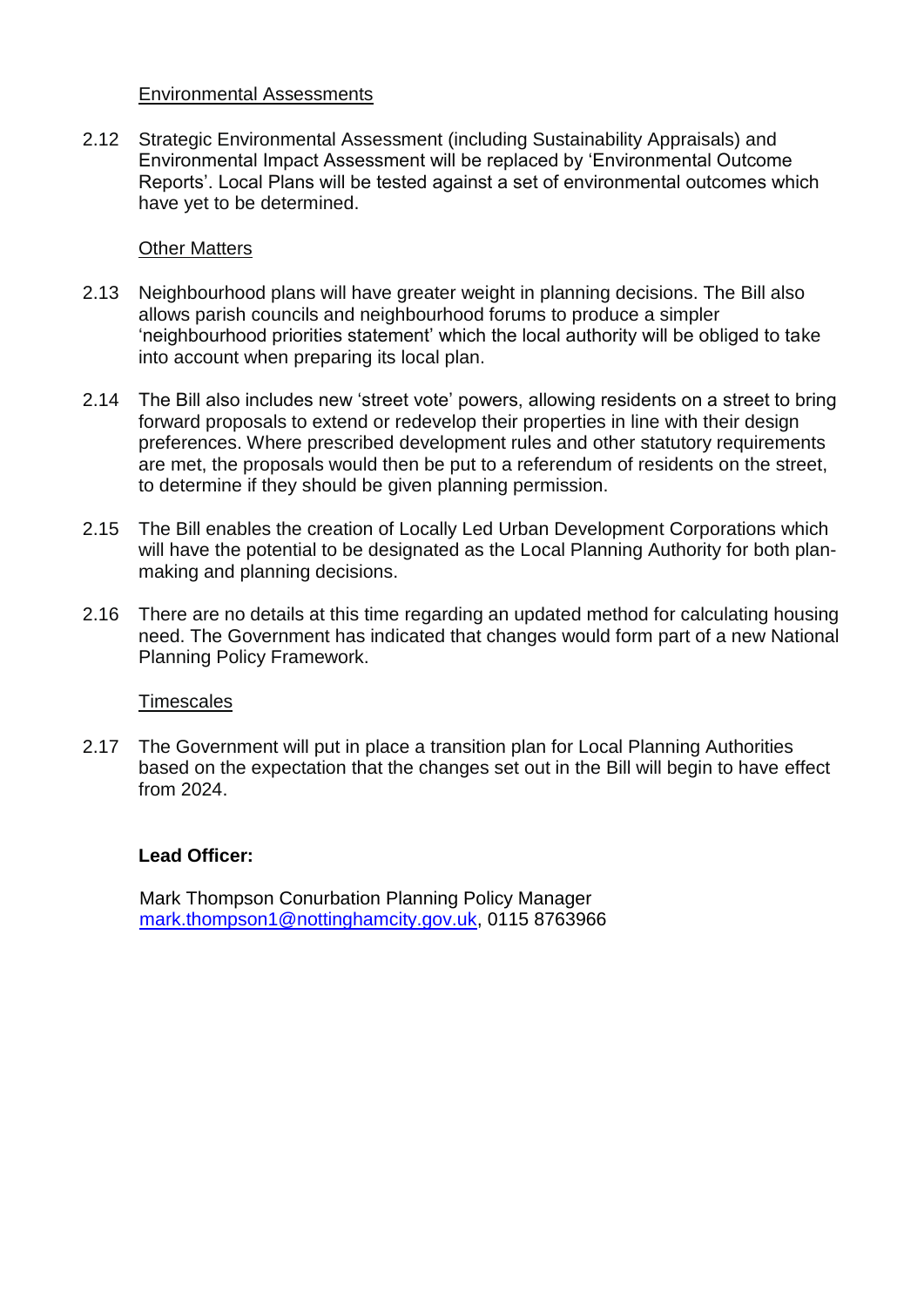## **1.0 SUMMARY**

1.1 The Aligned Core Strategies were all adopted in 2014. They have been subject to annual monitoring through each Council's Authority Monitoring Reports. This item brings together the separate monitoring into a single assessment, to provide broad indications of how far the policies Aligned Core Strategies have been implemented.

## 2.0 **Recommendations**

It is recommended that Joint Planning Advisory Board **NOTE** the findings of the Aligned Core Strategy monitoring.

## 3.0 **BACKGROUND**

- 3.1 As part of the preparation of the Greater Nottingham Strategic plan it was considered useful to review the adopted Core Strategies in Greater Nottingham. The Aligned Core Strategies of Broxtowe, Gedling and Nottingham (ACS) were adopted in September 2014 with a base date of 2011. The Rushcliffe Core Strategy was adopted in December 2014 with a base date of 2011. It is a requirement that Local Plans be monitored annually over the plan period and data is therefore available to monitor indicators over a 10 year period.
- 3.2 The ACS contained 6 Key indicators. These are:
	- Delivery of housing numbers
	- The number of years supply of deliverable housing sites
	- Progress with the Gedling Access Road (GAR)
	- Total amount of additional office floorspace
	- Total amount of industrial and warehousing
	- Provision of affordable housing
- 3.3 As can be seen from the monitoring document policies and the development of sites have generally been successful, however, three main issues require further consideration in the drafting of the replacement Strategic Plan. These are:
	- Actual housing delivery in Gedling and Rushcliffe is behind the housing delivery set out the respective Core Strategies
	- The percentage of affordable housing is quite low in Broxtowe and Gedling
	- There has been a considerable amount of out of centre retail developed in Nottingham City
- 3.4 All the existing Strategic Policies are currently being reviewed in light of monitoring information, changes on the ground and changes to national planning policy guidance. Where they are no longer required they will not be included in the new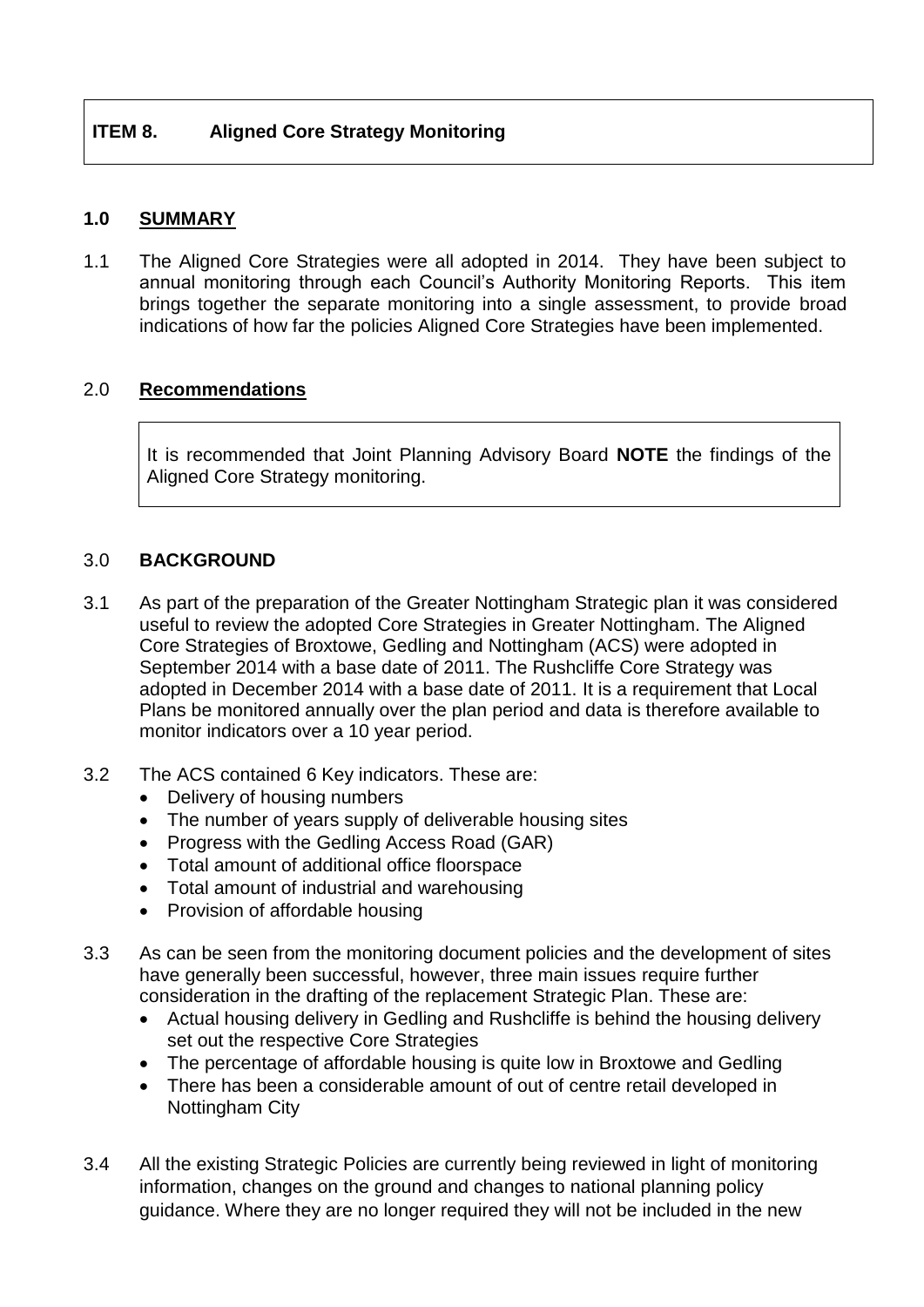Strategic Plan. Similarly, Policy gaps will be filled with new proposed policies. These will be consulted upon in the next formal stage of the emerging Strategic Plan, currently anticipated for early 2023.

## **Contact Officer:**

Peter McAnespie Partnerships and Local Plans Manager Nottingham City Council

Tel: 0115 876 4068 E-Mail: [peter.mcanespie@nottinghamcity.gov.uk](mailto:peter.mcanespie@nottinghamcity.gov.uk)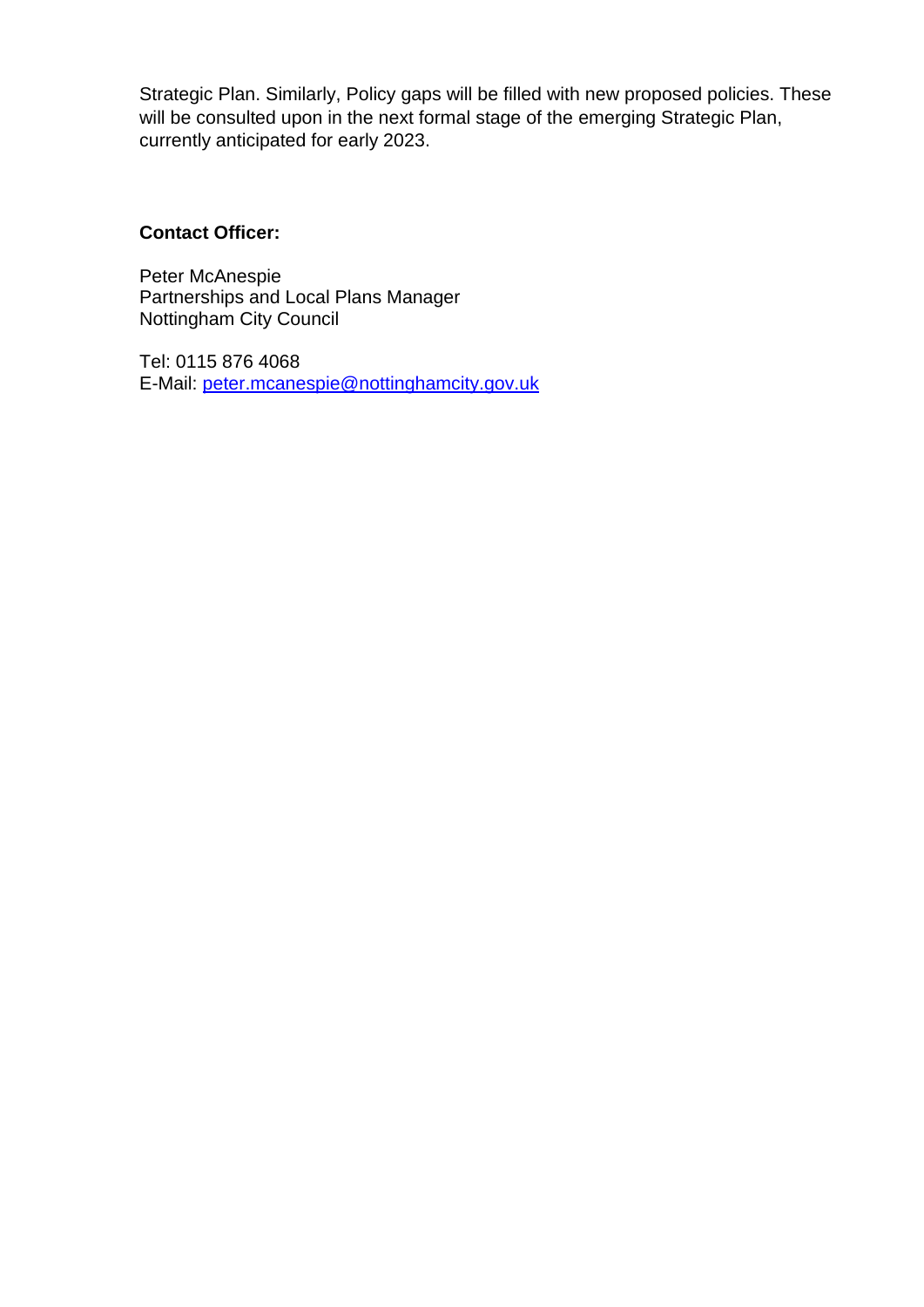

# **Monitoring of the Core Strategies in Greater Nottingham**

**May 2022**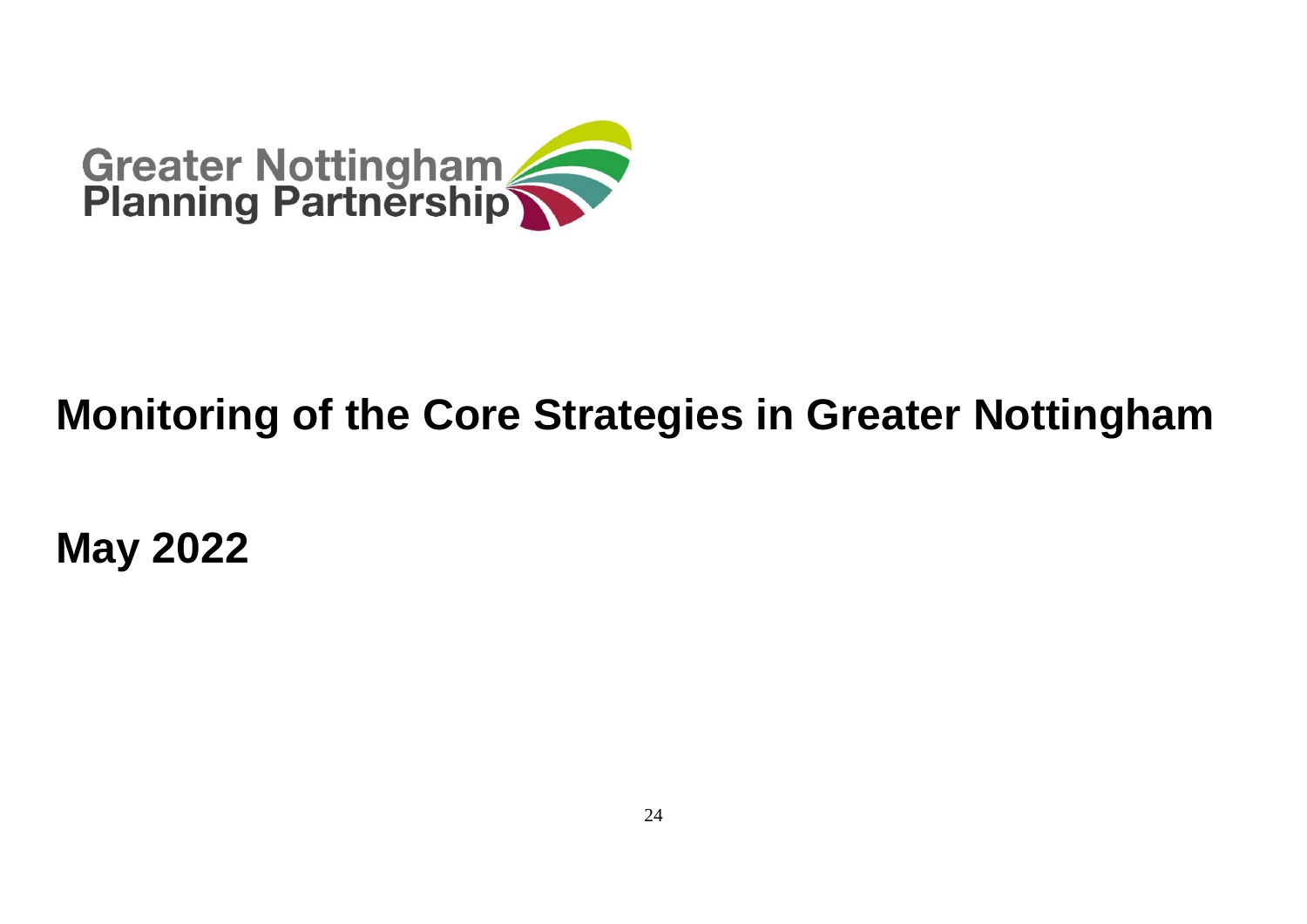#### **Introduction**

As part of the preparation of the Greater Nottingham Strategic plan it was considered useful to look back at the progress of the Core Strategies in Greater Nottingham. The Aligned Core Strategies of Broxtowe, Gedling and Nottingham (ACS) were adopted in September 2014 with a base date of 2011. The Rushcliffe Core Strategy was adopted in December 2014 with a base date of 2011. They have been subject to annual monitoring through each Council's Annual Monitoring Report therefore data is therefore available to monitor indicators over a 10 year period.

The ACS contained \*6 Key indicators – the grey highlighted ones – These are in section 20 of the ACS para 3.20.1.

In the Indicator column those in **BOLD** are also considered in the Sustainability Appraisal that accompanies the emerging Strategic Plan.

As can be seen from the monitoring document policies and the development of sites have generally been successful, with targets being met for 9 of the 12 policies monitored here. however, three main issues require further consideration in the drafting of the replacement Strategic Plan. These are:

- **•** Actual housing delivery in Gedling and Rushcliffe is behind the housing delivery set out the respective Core Strategies
- The percentage of affordable housing is quite low in Broxtowe and Gedling
- There has been a lot of out of centre retail developed in Nottingham City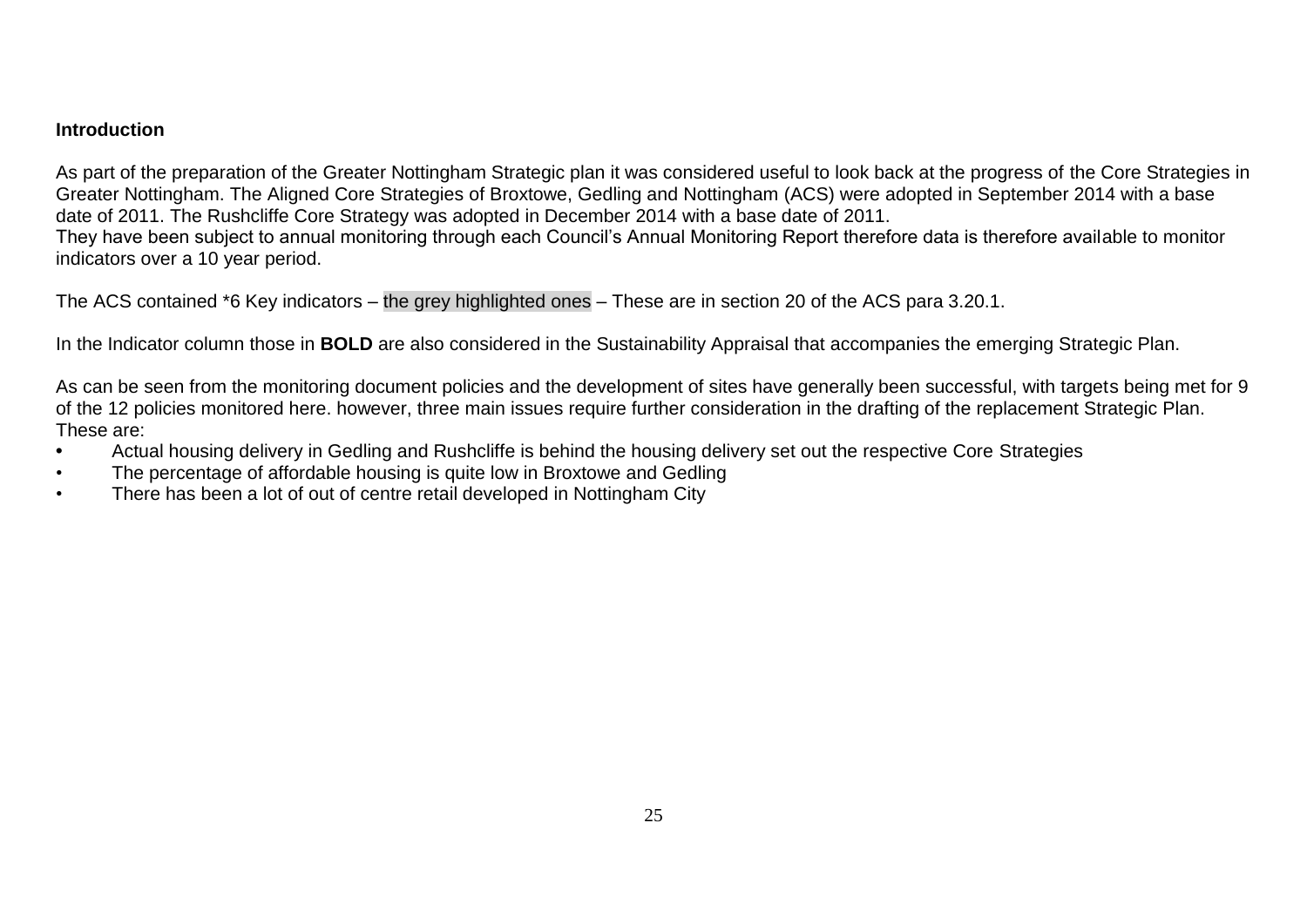| <b>ACS Policy /</b><br><b>RCS Policy</b> | <b>Target</b>                                                                                               | <b>Indicator</b><br>(Those in<br><b>BOLD</b> are in<br>the SA)                                                                                                              | <b>Data</b>                                                                                                                                                                                                                                                                                                                                                                                                                                                                                                                                                                                                                                  | <b>Comment</b>                                                                                                                                                                                | <b>Triggers for</b><br><b>Key Core</b><br><b>Strategy</b><br><b>Indicators</b> | <b>Action for</b><br><b>Key Core</b><br><b>Strategy</b><br><b>Indicators</b> |
|------------------------------------------|-------------------------------------------------------------------------------------------------------------|-----------------------------------------------------------------------------------------------------------------------------------------------------------------------------|----------------------------------------------------------------------------------------------------------------------------------------------------------------------------------------------------------------------------------------------------------------------------------------------------------------------------------------------------------------------------------------------------------------------------------------------------------------------------------------------------------------------------------------------------------------------------------------------------------------------------------------------|-----------------------------------------------------------------------------------------------------------------------------------------------------------------------------------------------|--------------------------------------------------------------------------------|------------------------------------------------------------------------------|
| 1/2 Climate<br>Change                    | To reduce<br>per capita<br>CO <sub>2</sub><br>emissions<br>and increase<br>renewable<br>power<br>generation | Department of<br>Energy &<br><b>Climate</b><br>Change's<br><b>'Carbon</b><br>dioxide<br>emissions<br>within the<br>scope of<br>influence of<br><b>local</b><br>authorities' | Change 2011 to 2019:-<br>Broxtowe: 5.3 tp 4.4 (subset data)<br>$\bullet$<br>7.1 to 6.2. (full data set)<br>Gedling: 4.3 to 3.5 (subset data)<br>$\bullet$<br>4.5 to 3.6. (full data set)<br>Nottingham: 5.1 to 3.3 (subset<br>data) 5.1 to 3.3 (full data set)<br>Rushcliffe: 6.5 to 5.3 (subset data)<br>7.2 to $6.1$ . (full data set)<br>The subset data excludes emissions<br>that authorities do not have any direct<br>influence over eg Motorways, diesel<br>railways, land-use changes<br>Source:-<br>https://www.gov.uk/government/collections/uk-<br>local-authority-and-regional-carbon-dioxide-<br>emissions-national-statistics | All authorities<br>have reduced<br>their emissions<br>between 2011<br>and 2021.<br>Currently<br>Nottingham has<br>the lowest<br>carbon<br>emissions of all<br>of England's<br>largest cities. |                                                                                |                                                                              |
| 1/2 Climate<br>Change                    | Zero<br>planning<br>permissions<br>contrary to<br>Environment<br>Agency<br>advice on<br>Flooding            | Number of<br>permissions in<br>flood risk areas<br>implemented<br>against<br>Environment<br>Agency advice                                                                   | 2011 to 2021:-<br>Broxtowe: zero<br>$\bullet$<br>Gedling: zero<br>$\bullet$<br>Nottingham: zero<br>$\bullet$<br>Rushcliffe: Zero                                                                                                                                                                                                                                                                                                                                                                                                                                                                                                             | All authorities<br>have had zero<br>planning<br>permissions<br>contrary to<br>Environment<br>Agency advice<br>on flooding                                                                     |                                                                                |                                                                              |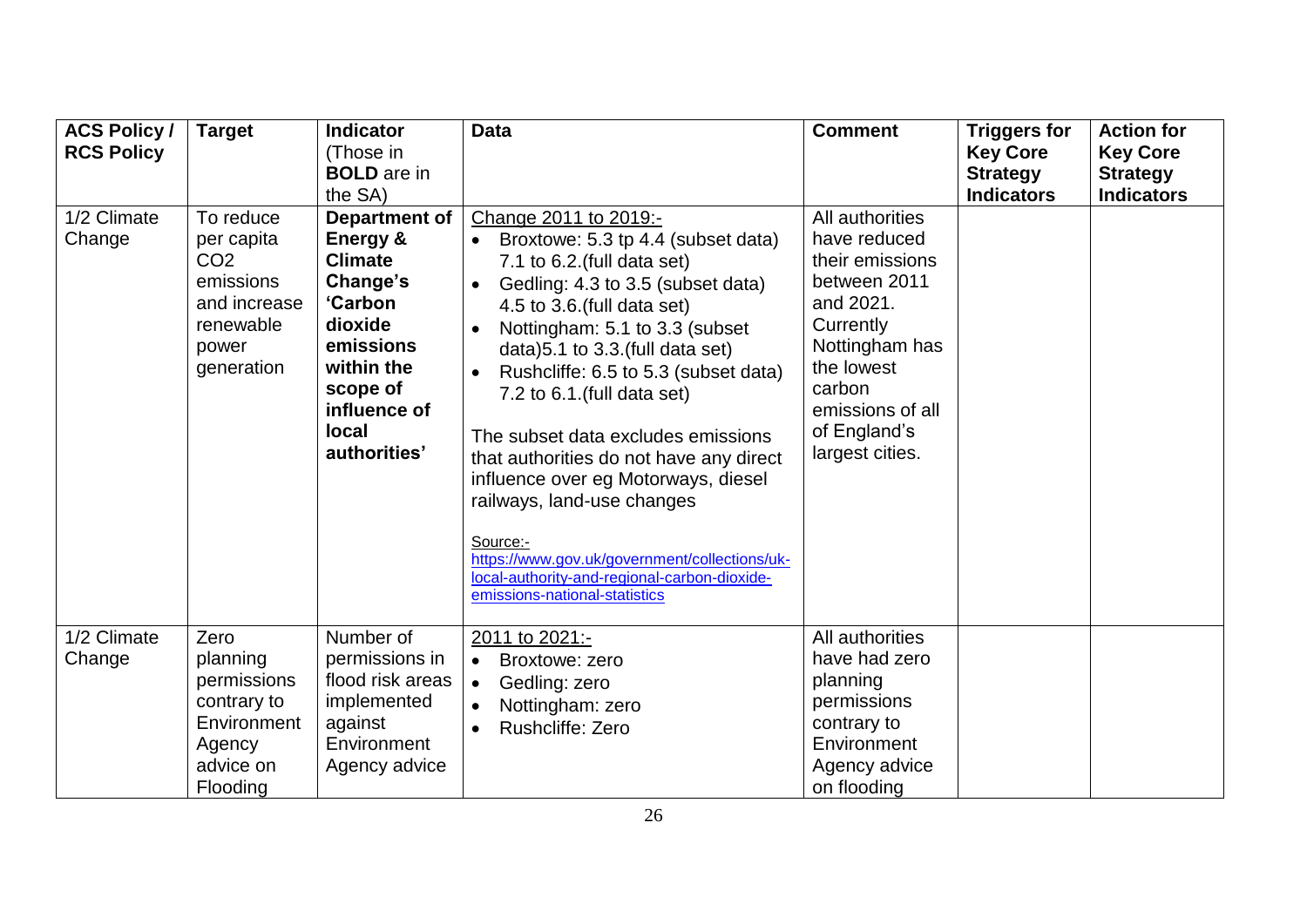| <b>ACS Policy /</b><br><b>RCS Policy</b> | <b>Target</b>                                                                                                                                                                                        | <b>Indicator</b><br>(Those in<br><b>BOLD</b> are in<br>the SA) | <b>Data</b>                                                                                                                                                                                                                                                                                                                                                                                                                                                                                                                                                                                                                                              | <b>Comment</b>                                                                                                                                                                                                                                                                                                                      | <b>Triggers for</b><br><b>Key Core</b><br><b>Strategy</b><br><b>Indicators</b>                                                                                                  | <b>Action for</b><br><b>Key Core</b><br><b>Strategy</b><br><b>Indicators</b>                                                                                                                                                                                                                 |
|------------------------------------------|------------------------------------------------------------------------------------------------------------------------------------------------------------------------------------------------------|----------------------------------------------------------------|----------------------------------------------------------------------------------------------------------------------------------------------------------------------------------------------------------------------------------------------------------------------------------------------------------------------------------------------------------------------------------------------------------------------------------------------------------------------------------------------------------------------------------------------------------------------------------------------------------------------------------------------------------|-------------------------------------------------------------------------------------------------------------------------------------------------------------------------------------------------------------------------------------------------------------------------------------------------------------------------------------|---------------------------------------------------------------------------------------------------------------------------------------------------------------------------------|----------------------------------------------------------------------------------------------------------------------------------------------------------------------------------------------------------------------------------------------------------------------------------------------|
|                                          |                                                                                                                                                                                                      |                                                                | Source:-<br>Council AMRs 2021/22<br>2016/17 to 2020/21 from<br>https://www.gov.uk/government/publications/e<br>nvironment-agency-objections-to-planning-on-<br>the-basis-of-flood-risk                                                                                                                                                                                                                                                                                                                                                                                                                                                                   | between 2011<br>and 2021.                                                                                                                                                                                                                                                                                                           |                                                                                                                                                                                 |                                                                                                                                                                                                                                                                                              |
| 2*/2 Spatial<br>Strategy                 | Delivery of<br>housing<br>numbers<br>30,550 new<br>homes by<br>2028 made<br>$up$ of:-<br><b>Broxtowe</b><br>6,150,<br>Gedling<br>7,250,<br>Nottingham<br>City 17,150.<br><b>Rushcliffe</b><br>13,150 | <b>Net increase</b><br>in dwellings                            | 2011 to 2021:-<br>Broxtowe: 1,946 completions<br>compared to 3,290 projections in<br>the ACS housing trajectory.<br>Gedling: 2,699 completions<br>compared to 4,140 projections in<br>the ACS housing trajectory.<br>Nottingham: 10,689 completions is<br>above the 8,920 projections of the<br>ACS housing trajectory and above<br>the Governments Standard<br>Methodology requirement of 8,972<br>homes.<br>Rushcliffe: 4,586 completions<br>compared to 6,750 projections in<br>the RCS housing trajectory. Overall<br>delivery above what is required<br>through the stepped trajectory and<br>the standard method, which we<br>now monitor against. | For the rolling 5<br>year i.e. 2016 to<br>2021, there is<br>total of 12,864<br>completions<br>compared to<br>14,500<br>anticipated in<br>the ACS and<br>RCS i.e. 11.3%<br>shortfall in<br>Greater<br>Nottingham.<br>For ACS<br>authorities,<br>9,839<br>completions<br>compared to<br>9,660 in the<br>ACS i.e. no<br>shortfall. For | A shortfall of<br>30% of<br>cumulative<br>completions<br>on a rolling 5<br>year period<br>as set out in<br>the housing<br>trajectories<br>(starting 2015<br>on the<br>adoption) | Consideration<br>of state of<br>housing<br>market and<br>likelihood of<br>housing<br>shortfall being<br>made good<br>• Discuss with<br>landowners<br>and<br>developers<br>ways to<br>overcome key<br>constraints<br>• Thorough<br>review of<br><b>SHLAA sites</b><br>• Review<br>allocations |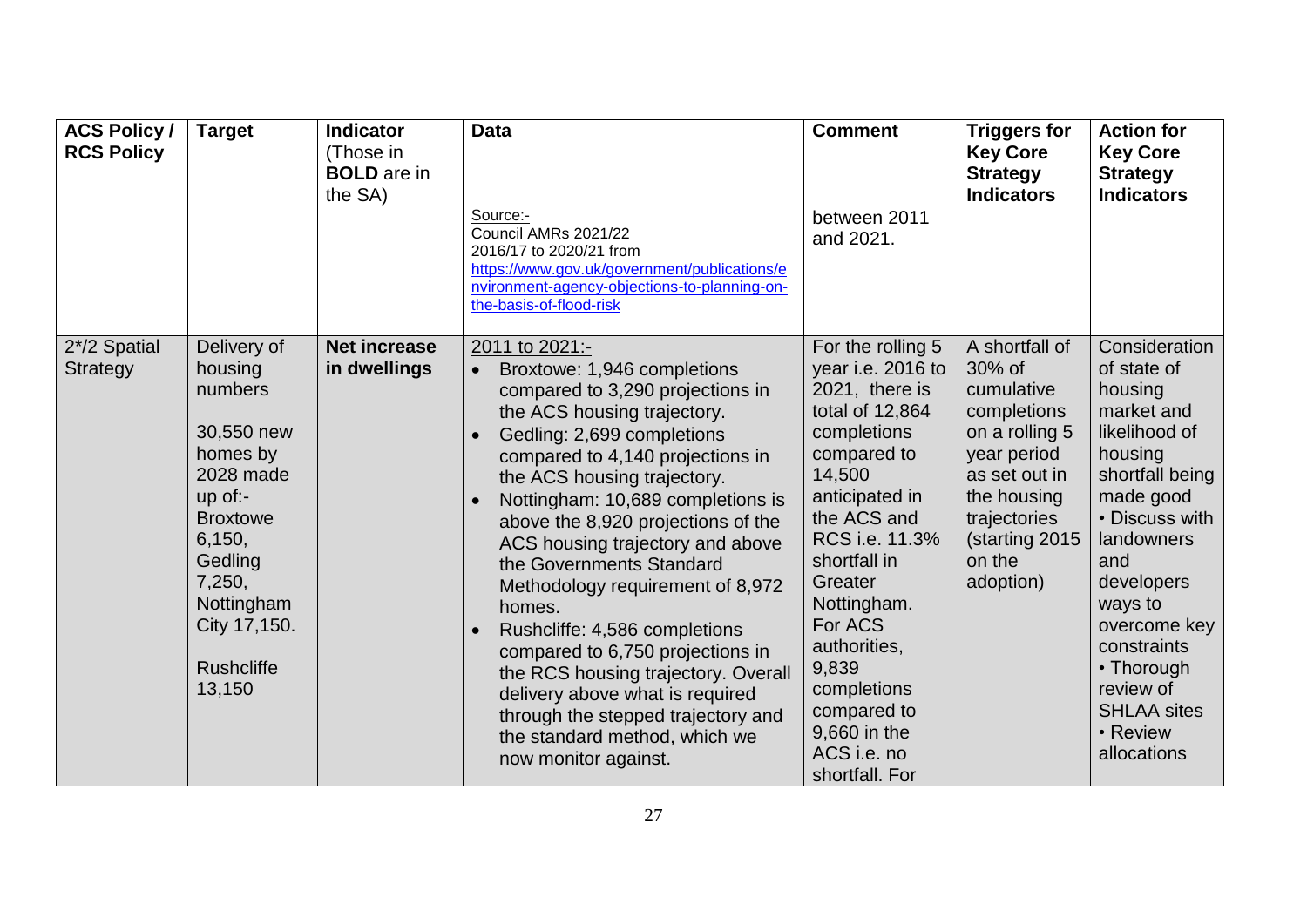| <b>ACS Policy /</b><br><b>RCS Policy</b> | <b>Target</b> | <b>Indicator</b><br>(Those in<br><b>BOLD</b> are in<br>the SA) | <b>Data</b>                                                                                                                                                                                                                                                                                                                                                                                                                                                                                                                                                                                                                                                                                                                                                                                                         | <b>Comment</b>                                                                                                                                                        | <b>Triggers for</b><br><b>Key Core</b><br><b>Strategy</b><br><b>Indicators</b> | <b>Action for</b><br><b>Key Core</b><br><b>Strategy</b><br><b>Indicators</b> |
|------------------------------------------|---------------|----------------------------------------------------------------|---------------------------------------------------------------------------------------------------------------------------------------------------------------------------------------------------------------------------------------------------------------------------------------------------------------------------------------------------------------------------------------------------------------------------------------------------------------------------------------------------------------------------------------------------------------------------------------------------------------------------------------------------------------------------------------------------------------------------------------------------------------------------------------------------------------------|-----------------------------------------------------------------------------------------------------------------------------------------------------------------------|--------------------------------------------------------------------------------|------------------------------------------------------------------------------|
|                                          |               |                                                                | Total: 19,920 completions<br>compared to 23,100 projections.<br>2016 to 2021:-<br>Broxtowe: 1,410 completions<br>compared to 2,010 projections in<br>the ACS housing trajectory i.e.<br>29.9% shortfall.<br>Gedling: 1,391 completions<br>compared with 2,320 projections in<br>the ACS housing trajectory i.e. 40%<br>shortfall.<br>Nottingham: 7,038 completions<br>above the 5,330 projections in the<br>ACS housing trajectory and above<br>the Governments Standard<br>Methodology requirement of 5,382<br>homes.<br>Rushcliffe: 3,025 completions<br>compared with 4,840 projections in<br>the Core Strategy housing<br>trajectory i.e. 37.5% shortfall.<br>However overall delivery above<br>what is required through the<br>stepped trajectory and the standard<br>method, which we now monitor<br>against. | Rushcliffe 4,586<br>completions<br>compared to<br>6,750 in the<br>RCS. Gedling<br>and Rushcliffe<br>have a shortfall<br>greater than<br>30% between<br>2016 and 2021. |                                                                                | within part 2<br><b>Local Plan</b>                                           |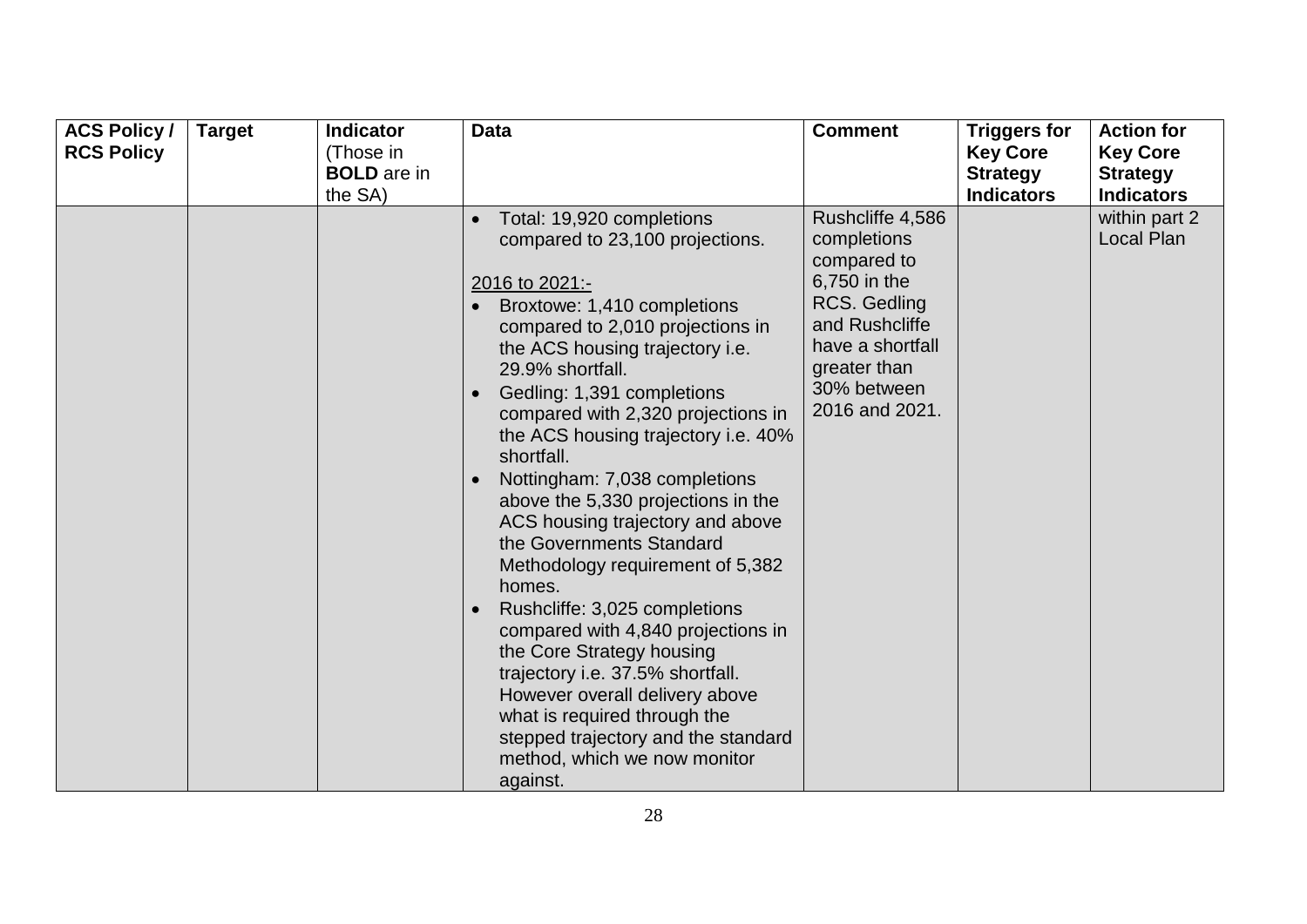| <b>ACS Policy /</b><br><b>RCS Policy</b>                                                | <b>Target</b>                                                                                                        | <b>Indicator</b><br>(Those in<br><b>BOLD</b> are in<br>the SA) | <b>Data</b>                                                                                                                                                                                                                                                                | <b>Comment</b>                                                                  | <b>Triggers for</b><br><b>Key Core</b><br><b>Strategy</b><br><b>Indicators</b>                                                         | <b>Action for</b><br><b>Key Core</b><br><b>Strategy</b><br><b>Indicators</b>                                                                                                                                                                                               |
|-----------------------------------------------------------------------------------------|----------------------------------------------------------------------------------------------------------------------|----------------------------------------------------------------|----------------------------------------------------------------------------------------------------------------------------------------------------------------------------------------------------------------------------------------------------------------------------|---------------------------------------------------------------------------------|----------------------------------------------------------------------------------------------------------------------------------------|----------------------------------------------------------------------------------------------------------------------------------------------------------------------------------------------------------------------------------------------------------------------------|
| 2*/2 Spatial<br>Strategy                                                                | 5 year (with<br>additional<br>buffer of 5%<br>or 20% as<br>appropriate)<br>supply of<br>deliverable<br>housing sites | The number of<br>years supply of<br>each authority             | At 31 <sup>st</sup> March 2021:-<br>Broxtowe had 6.2 years supply.<br>$\bullet$<br>Gedling had 6.32 years supply.<br>Nottingham had 7.63 years supply<br>$\bullet$<br>Rushcliffe had 9.2 years supply.<br>Source:-<br>Council five year housing land supply<br>assessments | All authorities<br>have more than<br>5 years supply                             | The inability<br>to<br>demonstrate<br>5 year plus<br>5% or 20%<br>(buffer)<br>housing land<br>supply (which<br>ever is<br>appropriate) | Discuss with<br>landowners<br>and<br>developers<br>delivery<br>obstacles to<br>bringing<br>forward sites<br>earlier<br>• Review<br>previous<br>permissions<br>to<br>examine<br>viability<br><b>issues</b><br>• Work with<br>partners to<br>facilitate and<br>de-risk sites |
| 2 Spatial<br>Strategy, 15<br>Transport<br>Infrastructure<br><b>Priorities and</b><br>18 | Gedling<br><b>Access Road</b><br>(GAR)<br>Commitment<br>of funding to                                                | By $2015 -$<br>finance<br>package<br>agreed                    | The Gedling Access Road, which is<br>now the A6211 Colliery Way, was<br>opened to traffic on 22 March 2022.<br>NET phase 2 extensions completed<br>2015                                                                                                                    | Good progress<br>is being made<br>on transport<br>infrastructure<br>priorities. |                                                                                                                                        |                                                                                                                                                                                                                                                                            |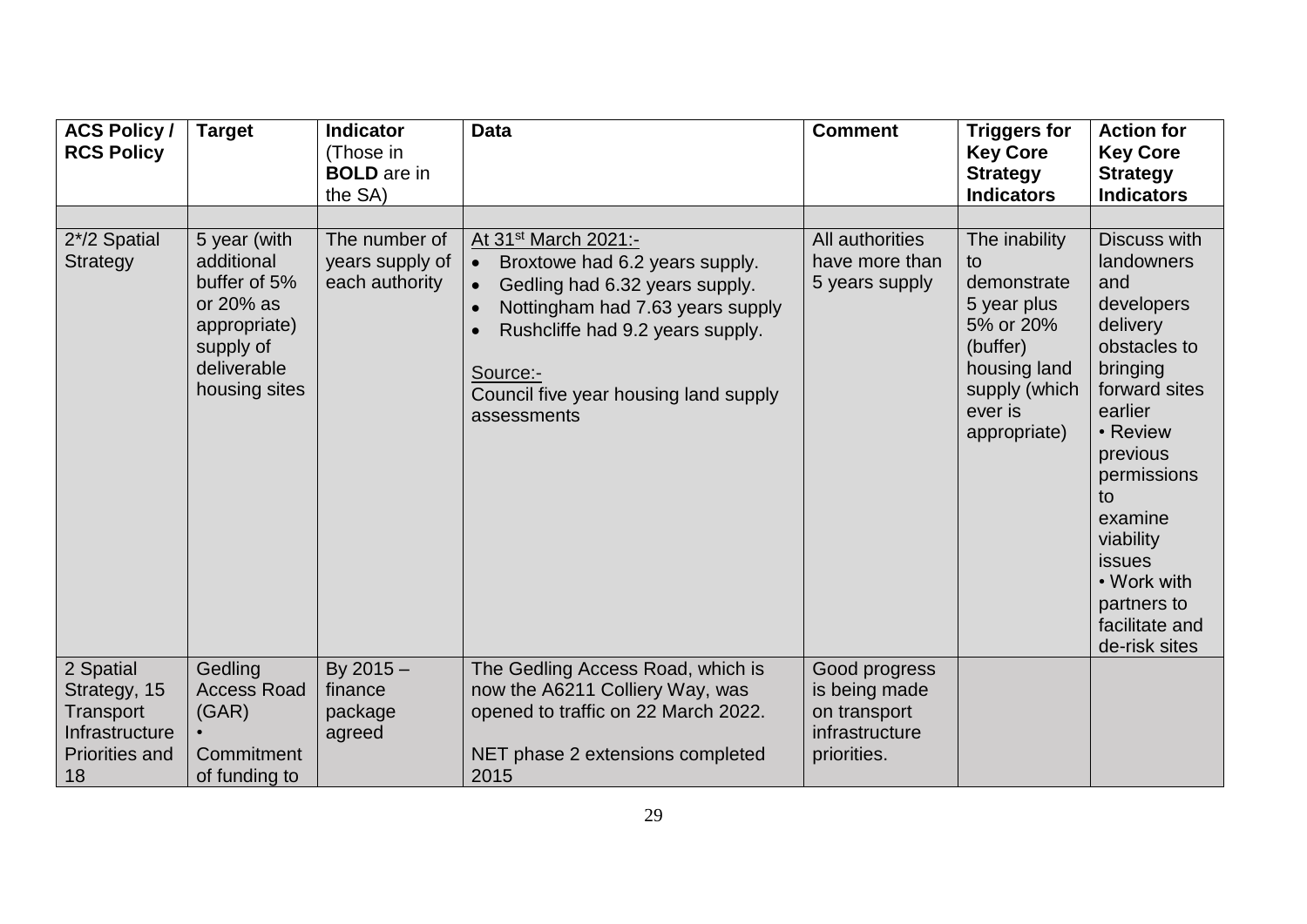| <b>ACS Policy /</b><br><b>RCS Policy</b> | <b>Target</b>                                                                                                                 | <b>Indicator</b><br>(Those in<br><b>BOLD</b> are in                                                  | <b>Data</b>                                                                                                                      | <b>Comment</b> | <b>Triggers for</b><br><b>Key Core</b><br><b>Strategy</b><br><b>Indicators</b> | <b>Action for</b><br><b>Key Core</b><br><b>Strategy</b> |
|------------------------------------------|-------------------------------------------------------------------------------------------------------------------------------|------------------------------------------------------------------------------------------------------|----------------------------------------------------------------------------------------------------------------------------------|----------------|--------------------------------------------------------------------------------|---------------------------------------------------------|
| Infrastructure<br>$*$ /NA                | construct<br>GAR and<br>300 homes<br>• Actual<br>construction<br>of GAR and<br>delivery of<br>further 300<br>homes by<br>2028 | the SA)<br>By $2018 -$<br>alternative<br>funding<br>package in<br>place<br>Project<br>implementation | A453 improvements completed 2015<br>Contribution strategy in place for<br>improvements to A52 junctions<br>(Silverdale-Bingham). |                |                                                                                | <b>Indicators</b>                                       |
|                                          | Delivery of<br>projects<br>identified in<br>policy (RBC<br>Core<br>Strategy)                                                  | Agreed<br>contribution<br>strategy by<br>December<br>2014                                            |                                                                                                                                  |                |                                                                                |                                                         |
|                                          | Finalise<br>planning<br>contribution<br>strategy for<br>strategic<br>road network<br>(RBC Core<br>Strategy)                   |                                                                                                      |                                                                                                                                  |                |                                                                                |                                                         |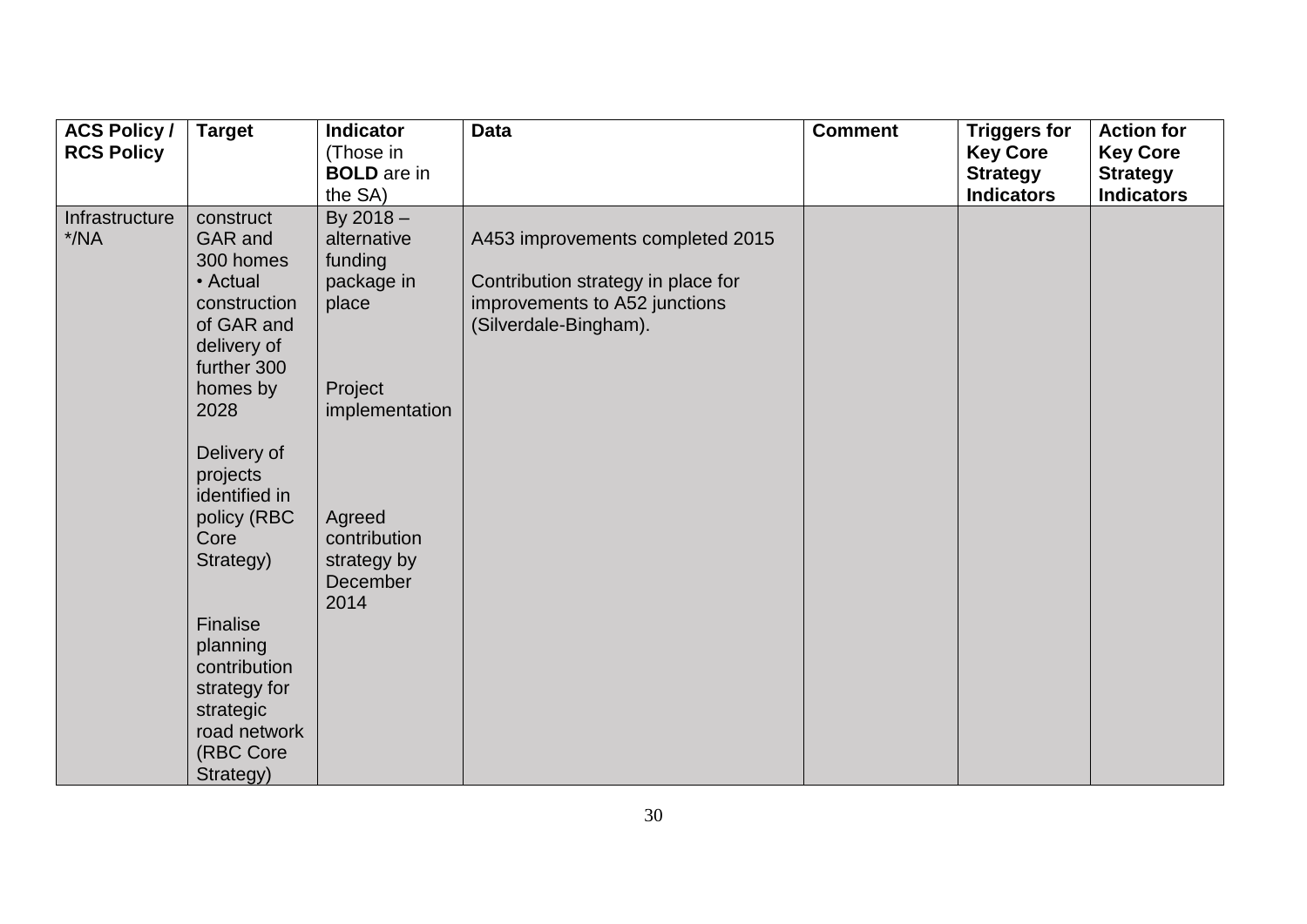| <b>ACS Policy /</b><br><b>RCS Policy</b>         | <b>Target</b>                                                                                                    | <b>Indicator</b><br>(Those in<br><b>BOLD</b> are in<br>the SA)                                              | <b>Data</b>                                                                                                                                                                                                                                                                                                                                                                                                                          | <b>Comment</b>                                                                                                                                                                                                                                                   | <b>Triggers for</b><br><b>Key Core</b><br><b>Strategy</b><br><b>Indicators</b> | <b>Action for</b><br><b>Key Core</b><br><b>Strategy</b><br><b>Indicators</b> |
|--------------------------------------------------|------------------------------------------------------------------------------------------------------------------|-------------------------------------------------------------------------------------------------------------|--------------------------------------------------------------------------------------------------------------------------------------------------------------------------------------------------------------------------------------------------------------------------------------------------------------------------------------------------------------------------------------------------------------------------------------|------------------------------------------------------------------------------------------------------------------------------------------------------------------------------------------------------------------------------------------------------------------|--------------------------------------------------------------------------------|------------------------------------------------------------------------------|
|                                                  |                                                                                                                  |                                                                                                             |                                                                                                                                                                                                                                                                                                                                                                                                                                      |                                                                                                                                                                                                                                                                  |                                                                                |                                                                              |
| 3/4<br>Nottingham-<br>Derby Green<br><b>Belt</b> | Green Belt<br>release in<br>line with the<br>needs set out<br>in the<br><b>Aligned Core</b><br><b>Strategies</b> | Production of<br>part 2 Local<br>Plans<br>Location and<br>area of land<br>removed from<br><b>Green Belt</b> | Figures are rounded.<br>Broxtowe:-<br>March 2011: 5,150<br>March 2021: 4,910 (4.7% less)<br>Gedling:-<br>March 2011: 9,010<br>March 2021: 8,800 (2.3% less)<br>Nottingham:-<br>March 2011: 750<br>March 2021: 740 (1.3% less)<br>Rushcliffe:-<br>March 2011: 17,240<br>March 2021: 16,250 (5.7% less)<br>Source:-<br>https://www.gov.uk/government/statistics/local-<br>authority-green-belt-statistics-for-england-<br>2020-to-2021 | All authorities<br>have released<br>1,450 ha of land<br>in the Green<br>Belt since 2011.<br>This represents<br>a 4.6%<br>reduction.<br>In the ACS area<br>there was a loss<br>of 460 ha land<br>in the Green<br>Belt which this<br>represents a 3%<br>reduction. |                                                                                |                                                                              |
| $4*/5$<br>Employment<br>Provision and            | Develop<br>377,900 sqm<br>of office<br>space by                                                                  | <b>Total amount</b><br>of additional B1<br>office<br>floorspace                                             | Gross gain 2011 to 2021:-<br>Broxtowe: 10,750.77 sqm<br>Gedling: 9,630 sqm.<br>Nottingham: 65,408 sqm                                                                                                                                                                                                                                                                                                                                | Regarding gross<br>gain for 2011 to<br>2021,                                                                                                                                                                                                                     | If delivery is<br>30% below a<br>five year<br>rolling                          | <b>Discuss with</b><br>landowners<br>reasons                                 |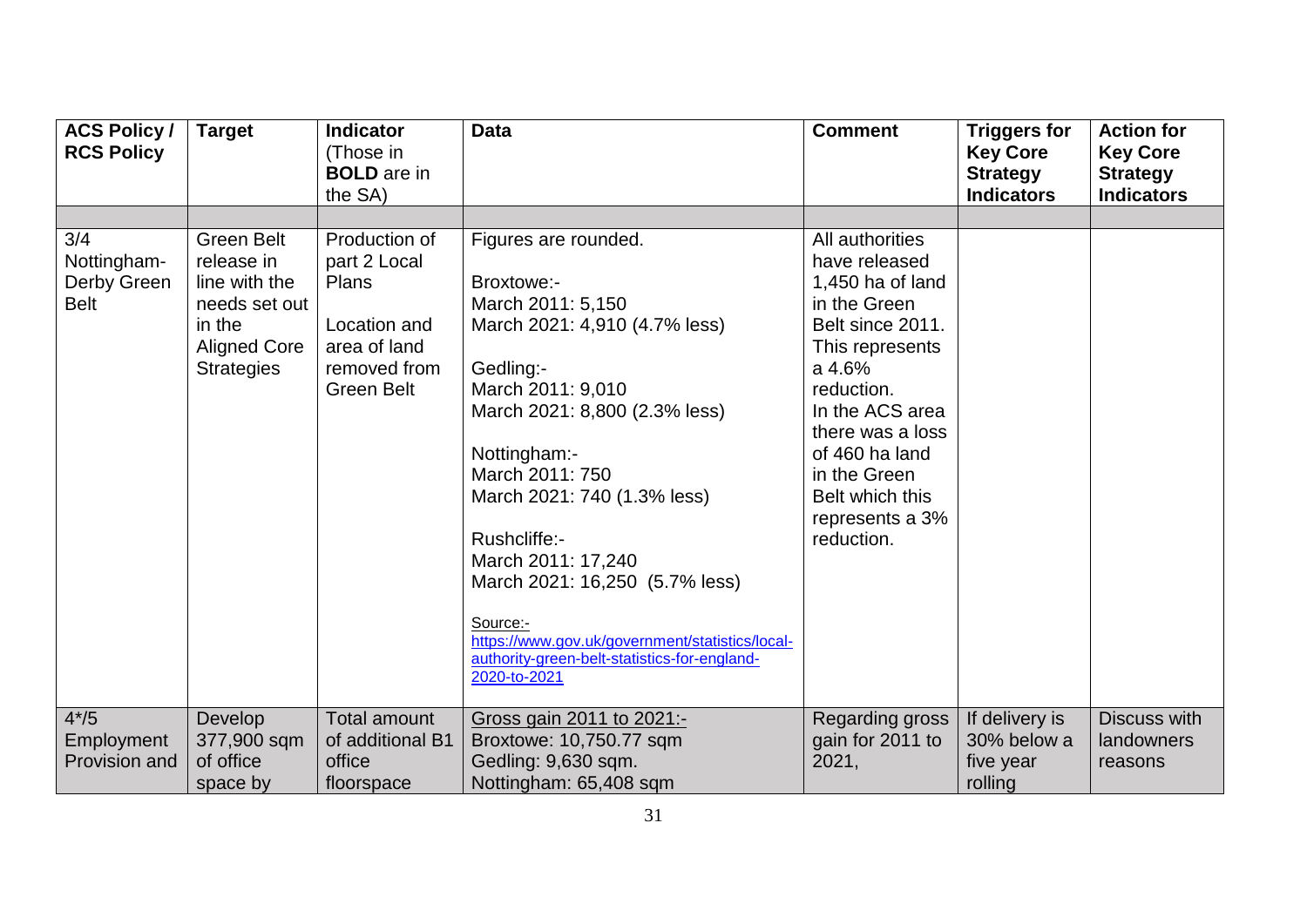| <b>ACS Policy /</b><br><b>RCS Policy</b> | <b>Target</b>                                                                                                                                                                                                                                                                                                                             | <b>Indicator</b><br>(Those in<br><b>BOLD</b> are in | <b>Data</b>                                                                                                                                                                                                                                                                                                                                          | <b>Comment</b>                                                                                                                                                                                                                                                                                                         | <b>Triggers for</b><br><b>Key Core</b><br><b>Strategy</b>                                                                  | <b>Action for</b><br><b>Key Core</b><br><b>Strategy</b>                                                                                                                                                                              |
|------------------------------------------|-------------------------------------------------------------------------------------------------------------------------------------------------------------------------------------------------------------------------------------------------------------------------------------------------------------------------------------------|-----------------------------------------------------|------------------------------------------------------------------------------------------------------------------------------------------------------------------------------------------------------------------------------------------------------------------------------------------------------------------------------------------------------|------------------------------------------------------------------------------------------------------------------------------------------------------------------------------------------------------------------------------------------------------------------------------------------------------------------------|----------------------------------------------------------------------------------------------------------------------------|--------------------------------------------------------------------------------------------------------------------------------------------------------------------------------------------------------------------------------------|
|                                          |                                                                                                                                                                                                                                                                                                                                           | the SA)                                             |                                                                                                                                                                                                                                                                                                                                                      |                                                                                                                                                                                                                                                                                                                        | <b>Indicators</b>                                                                                                          | <b>Indicators</b>                                                                                                                                                                                                                    |
| Economic<br>Development                  | 2028<br>(Broxtowe<br>34,000sqm,<br>Gedling<br>23,000 sqm,<br>Nottingham<br>City 253,000<br>sqm and<br>67,900sqm in<br>Rushcliffe)<br>Pro-rated<br>over 2011-<br>21: Develop<br>222,200<br>square<br>metres of<br>office space<br>by 2021<br>(Broxtowe)<br>20,000sqm,<br>Gedling<br>13,500 sqm,<br>Nottingham<br>City<br>148,800sqm<br>and |                                                     | Rushcliffe: 9,598 sqm.<br>Gross gain 2016 to 2021:-<br>Broxtowe: 5,653.37 sqm i.e.40.4%<br>less than the pro-rated anticipation as<br>not just realised yet)<br>Gedling: 9,630 sqm.<br>Nottingham: 46,567 sqm compared to<br>ACS of 74,400 sqm i.e. 37% less than<br>the pro-rated anticipation as not just<br>realised yet)<br>Rushcliffe: 6,074sqm | the ACS area<br>had 85,788 sqm<br>developed<br>compared with<br>181,500 sqm<br>anticipated pro-<br>rata<br>Regarding gross<br>gain for 2016 to<br>2021, the ACS<br>area had<br>61,850sqm<br>developed<br>compared with<br>90,750sqm<br>(32% less than<br>the pro-rated<br>anticipation as<br>not just realised<br>yet) | cumulative<br>target for the<br>Greater<br>Nottingham<br>area (travel to<br>work area)<br>from base<br>date of the<br>plan | for<br>performance,<br>review market<br>conditions<br>and identify<br>any barriers<br>to<br>development<br>• Commission<br>evidence of<br>adequacy of<br>office supply<br>• Review<br>allocations in<br>part 2 Local<br><b>Plans</b> |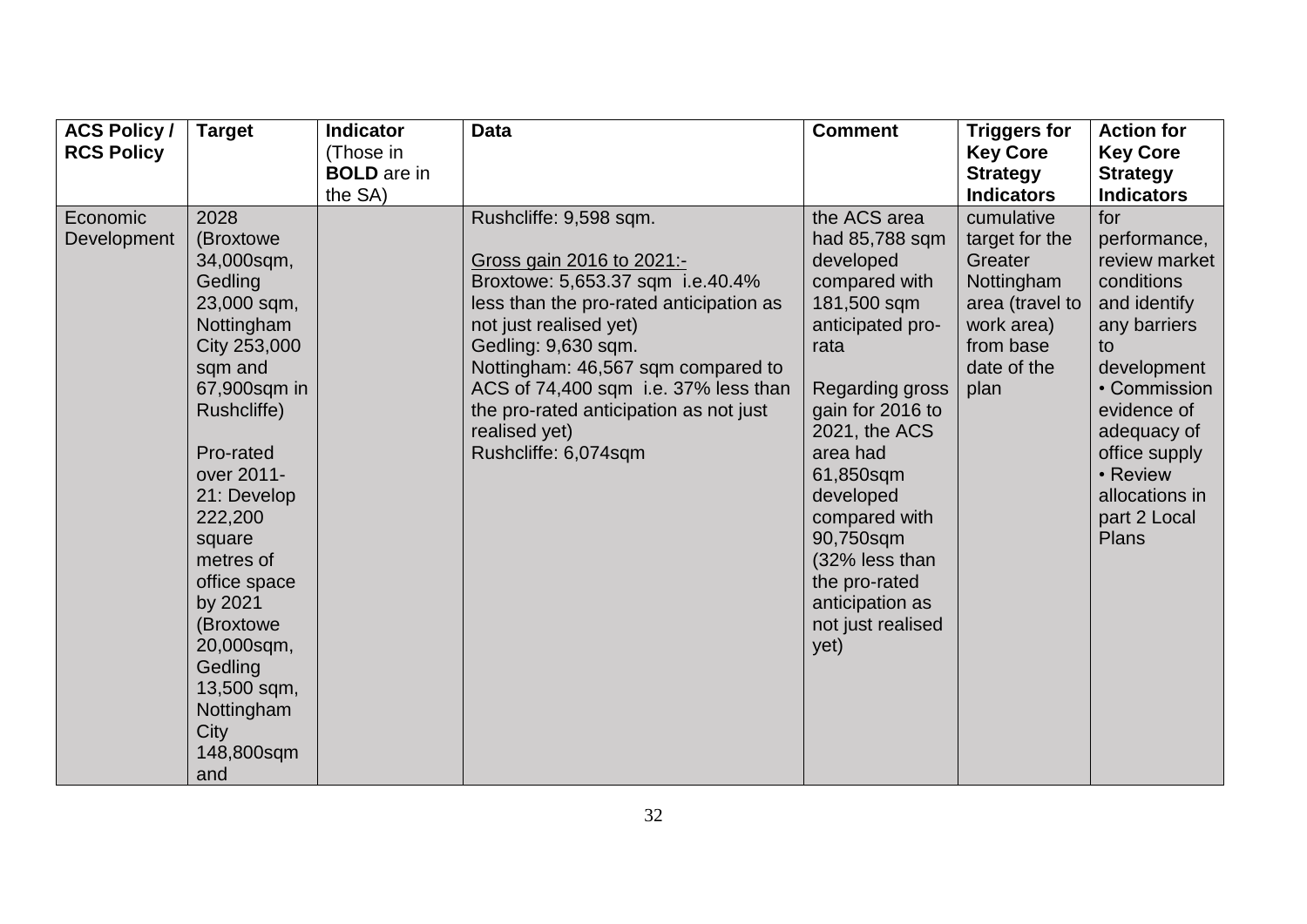| <b>ACS Policy /</b><br><b>RCS Policy</b>                         | <b>Target</b>                                                                                                                                                                                                                                                                                                                                            | <b>Indicator</b><br>(Those in<br><b>BOLD</b> are in<br>the SA)                                                                                                                                                                                                                                                                                 | <b>Data</b>                                                                                                                                                                                                                                                                                                                                                                                                                                                                                                                                 | <b>Comment</b>                                                                                                                                                                                                                                                             | <b>Triggers for</b><br><b>Key Core</b><br><b>Strategy</b><br><b>Indicators</b>                                                                                             | <b>Action for</b><br><b>Key Core</b><br><b>Strategy</b><br><b>Indicators</b>                                                                                               |
|------------------------------------------------------------------|----------------------------------------------------------------------------------------------------------------------------------------------------------------------------------------------------------------------------------------------------------------------------------------------------------------------------------------------------------|------------------------------------------------------------------------------------------------------------------------------------------------------------------------------------------------------------------------------------------------------------------------------------------------------------------------------------------------|---------------------------------------------------------------------------------------------------------------------------------------------------------------------------------------------------------------------------------------------------------------------------------------------------------------------------------------------------------------------------------------------------------------------------------------------------------------------------------------------------------------------------------------------|----------------------------------------------------------------------------------------------------------------------------------------------------------------------------------------------------------------------------------------------------------------------------|----------------------------------------------------------------------------------------------------------------------------------------------------------------------------|----------------------------------------------------------------------------------------------------------------------------------------------------------------------------|
|                                                                  | <b>Rushcliffe</b><br>39,900sqm)                                                                                                                                                                                                                                                                                                                          |                                                                                                                                                                                                                                                                                                                                                |                                                                                                                                                                                                                                                                                                                                                                                                                                                                                                                                             |                                                                                                                                                                                                                                                                            |                                                                                                                                                                            |                                                                                                                                                                            |
| $4*/5$<br>Employment<br>Provision and<br>Economic<br>Development | 2011/28:<br>Develop 57<br>hectares of<br>industrial and<br>warehouse<br>uses by 2028<br>(Broxtowe 15<br>hectares,<br>Gedling 10<br>hectares<br>Nottingham<br>City 12<br>hectares and<br><b>Rushcliffe 20</b><br>hectares).<br>Pro-rated<br>over 2011-<br>21: Develop<br>34 hectares<br>of industrial<br>and<br>warehouse<br>uses by 2021<br>(Broxtowe 9) | <b>Total amount</b><br>(hectares) of<br>additional<br>industrial and<br>warehouse<br>development<br>Please note<br>that with<br><b>Broxtowe's</b><br>completion<br>figures some<br>sites are mixed<br>use where the<br>floor space<br>was divided by<br>the amount of<br>classes it was<br>split into where<br>there wasn't<br>data to confirm | Gross gain 2011 to 2021:-<br>Broxtowe: 9.21 ha compared to 9 ha in<br>the ACS<br>Gedling: 1.36 ha compared to 6 ha in<br>the ACS.<br>Nottingham: 10,020 sqm or 2.5 ha<br>compared to ACS of 7 ha.<br>Rushcliffe: 5 ha.<br>Gross gain 2016 to 2021:-<br>Broxtowe: 8.86 ha compared to 4.5<br>hectares in the ACS.<br>Gedling: 1.36 ha compared to 3<br>hectares in the ACS.<br>Nottingham: 532 sqm or 0.13 ha<br>compared to ACS of 3.5 ha i.e. 96%<br>less than the pro-rated anticipation as<br>not just realised yet)<br>Rushcliffe: 3 Ha | Gross gain 2011<br>to 2021.<br>The ACS area<br>had 13.07 ha<br>developed<br>compared with<br>22 ha predicted.<br>Gross gain 2016<br>to 2021<br>The ACS area<br>had 10.35 ha<br>developed<br>compared with<br>11 ha a similar<br>amount to the<br>pro-rated<br>anticipation | If delivery is<br>30% below<br>the five year<br>cumulative<br>target for the<br>Greater<br>Nottingham<br>area (travel to<br>work area)<br>from base<br>date of the<br>plan | If delivery is<br>30% below<br>the five year<br>cumulative<br>target for the<br>Greater<br>Nottingham<br>area (travel to<br>work area)<br>from base<br>date of the<br>plan |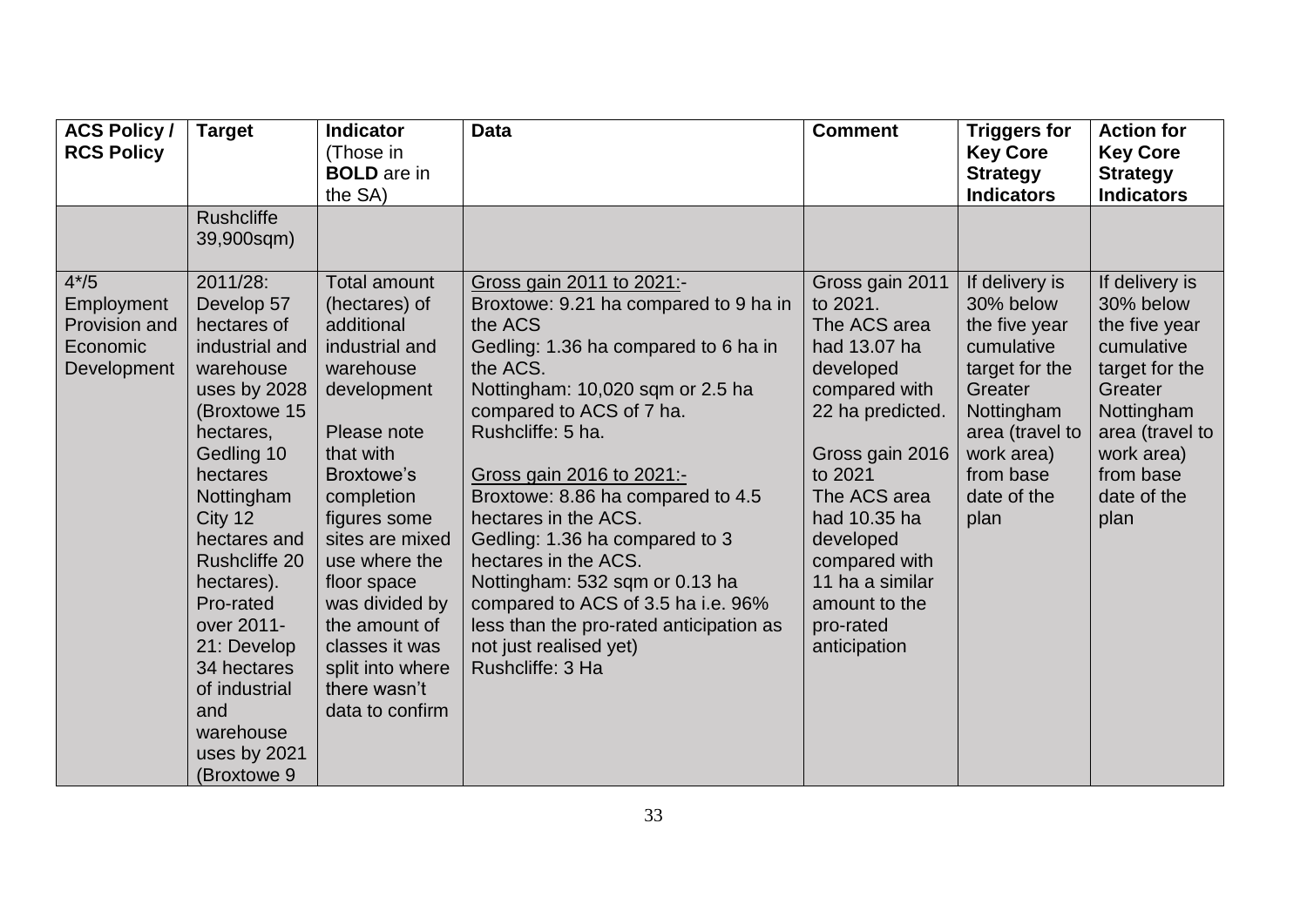| <b>ACS Policy /</b><br><b>RCS Policy</b>      | <b>Target</b>                                                                                                   | <b>Indicator</b><br>(Those in<br><b>BOLD</b> are in<br>the SA)                      | <b>Data</b>                                                                                                                                                                                                                                                                                                                                                                                                                                                       | <b>Comment</b>                                                                                                                                                                                                            | <b>Triggers for</b><br><b>Key Core</b><br><b>Strategy</b><br><b>Indicators</b> | <b>Action for</b><br><b>Key Core</b><br><b>Strategy</b><br><b>Indicators</b> |
|-----------------------------------------------|-----------------------------------------------------------------------------------------------------------------|-------------------------------------------------------------------------------------|-------------------------------------------------------------------------------------------------------------------------------------------------------------------------------------------------------------------------------------------------------------------------------------------------------------------------------------------------------------------------------------------------------------------------------------------------------------------|---------------------------------------------------------------------------------------------------------------------------------------------------------------------------------------------------------------------------|--------------------------------------------------------------------------------|------------------------------------------------------------------------------|
|                                               | hectares,<br>Gedling 6<br>hectares<br>Nottingham<br>City 7<br>hectares and<br><b>Rushcliffe 12</b><br>hectares) |                                                                                     |                                                                                                                                                                                                                                                                                                                                                                                                                                                                   |                                                                                                                                                                                                                           |                                                                                |                                                                              |
| 5/NA The<br>Role of the<br><b>City Centre</b> | Maintain<br>health of<br>Primary<br>Shopping<br>Areas                                                           | <b>Vacancy rates</b>                                                                | Nottingham:-<br>2011:16.2%<br>2021:12.68%, adjusted Vacancy Rate<br>of 9.9%                                                                                                                                                                                                                                                                                                                                                                                       | Between 2011<br>and 2021 the<br>vacancy rate<br>has reduced in<br>Nottingham City<br>Centre.                                                                                                                              |                                                                                |                                                                              |
| 6/6 Role of<br>Town and<br>Local<br>Centres   | Maintain or<br>improve the<br>vitality and<br>viability of<br>the centres<br>within the<br>plan area            | • Amount of<br>retail<br>floorspace<br>approved<br>outside of<br>defined<br>centres | 31 <sup>st</sup> March 2021:-<br>Broxtowe: 1,813 sqm complete<br>$\bullet$<br>gross between 2018 and 2021<br>Unimplemented 6,631 sqm gross.<br>Please note data between 2011<br>and 2018 is not available due to<br>boundary changes to defined town<br>and local centres.<br>Gedling: total net gain of 4,746 sqm<br>built outside of defined town and<br>local centres between 2011 and<br>2021. This figures includes new<br>additional floor space area built | There has been<br>a lot of new net<br>gain retail<br>floorspace<br>created outside<br>defined centres<br>especially in<br>Nottingham. At<br>31st March 2021<br>there were<br>3,631sqm of<br>retail floorspace<br>approved |                                                                                |                                                                              |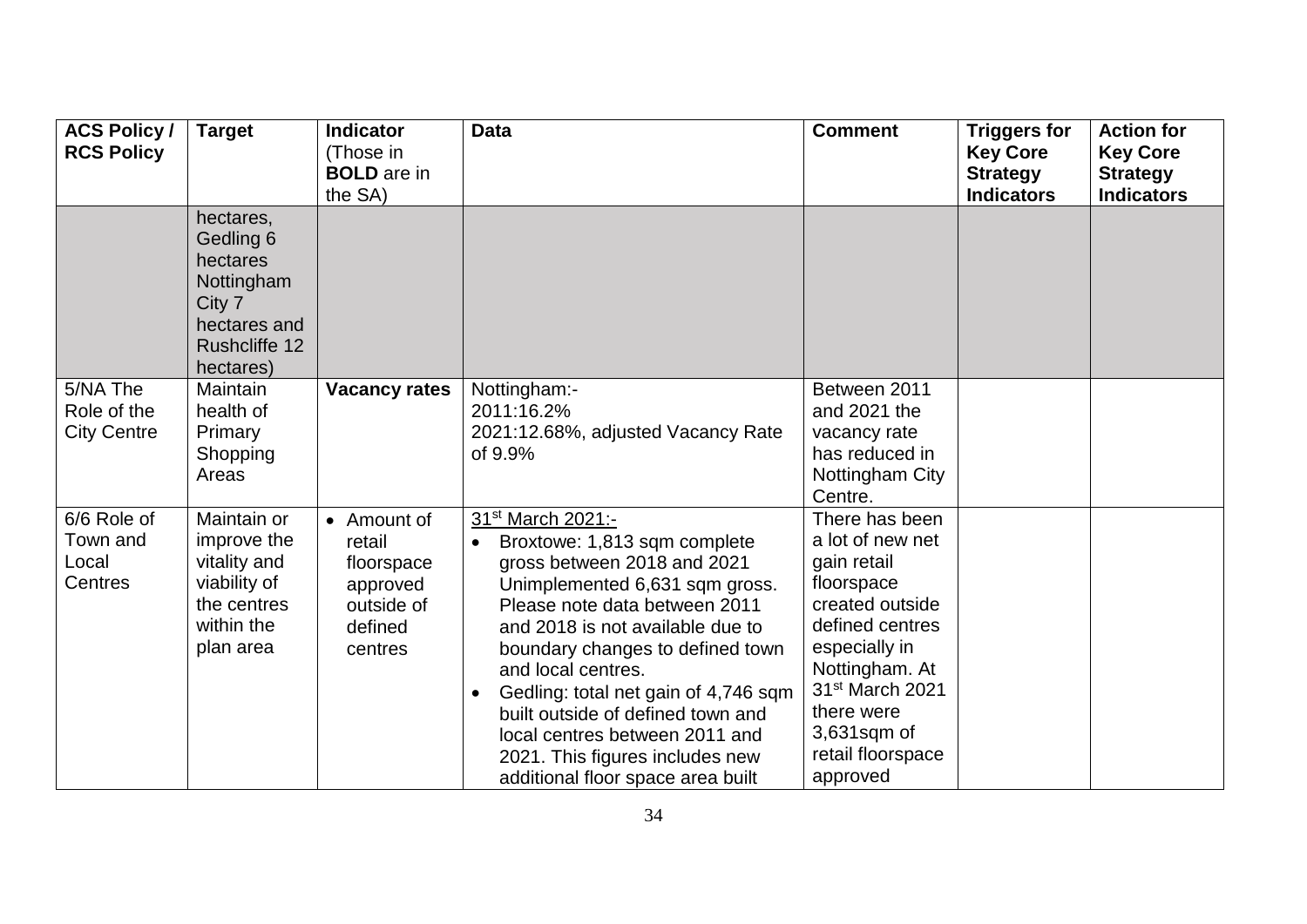| <b>ACS Policy /</b><br><b>RCS Policy</b> | <b>Target</b>                                                                                                                                                           | <b>Indicator</b><br>(Those in<br><b>BOLD</b> are in<br>the SA)    | <b>Data</b>                                                                                                                                                                                                                                                                                                                                                                                                                                              | <b>Comment</b>                                                                                                                          | <b>Triggers for</b><br><b>Key Core</b><br><b>Strategy</b><br><b>Indicators</b>                                                                                                    | <b>Action for</b><br><b>Key Core</b><br><b>Strategy</b><br><b>Indicators</b>                                                                                                |
|------------------------------------------|-------------------------------------------------------------------------------------------------------------------------------------------------------------------------|-------------------------------------------------------------------|----------------------------------------------------------------------------------------------------------------------------------------------------------------------------------------------------------------------------------------------------------------------------------------------------------------------------------------------------------------------------------------------------------------------------------------------------------|-----------------------------------------------------------------------------------------------------------------------------------------|-----------------------------------------------------------------------------------------------------------------------------------------------------------------------------------|-----------------------------------------------------------------------------------------------------------------------------------------------------------------------------|
|                                          |                                                                                                                                                                         |                                                                   | within the out of centre retail park<br>Victoria Park. Total 1,818 sqm with<br>planning approval at 31 March<br>2021.<br>Nottingham: There were 29,364<br>sqm of new retail floorspace<br>created outside of defined centres<br>between 2011 and 2021. There are<br>no planning permissions outside<br>defined centres for retail granted on<br>31st March 2021<br>Rushcliffe: N/A this is not a<br>monitoing indicator for Rushcliffe<br>Core Strategy. | outside defined<br>centres in the<br>ACS area.                                                                                          |                                                                                                                                                                                   |                                                                                                                                                                             |
| 8*/8 Housing<br>Size, Mix and<br>Choice  | Provision of<br>affordable<br>housing $-$<br>9,825 for<br>monitoring<br>purposes by<br>2028, made<br>$up$ of :<br>1845 (30%)<br>in Broxtowe<br>1450 (20%)<br>in Gedling | <b>Number of</b><br>affordable<br>housing<br>completions<br>(net) | 2011 to 2021:-<br>Broxtowe: 304 (16%)<br>Gedling: 393 (14.6%)<br>Nottingham: 1,433 (21.1% of gross<br>exc student) were affordable.<br>Rushcliffe: 819 (18%).<br>2016 to 2021:-<br>Broxtowe 148 (10%)<br>Gedling: 191 (13.7%)<br>Nottingham 683 16.2%<br>Rushcliffe 616 (20%)                                                                                                                                                                            | All authorities<br>are developing<br>a slightly lower<br>percentage of<br>affordable<br>housing than<br>Part 1 Local<br>Plans expected. | A shortfall of<br>30% of<br>cumulative<br>completions<br>on a rolling 5<br>year period<br>as set out in<br>the housing<br>trajectories<br>(starting 2015<br>on the<br>adoption of | <b>Review with</b><br>Housing<br>Officers the<br>reasons for<br>the low<br>performance<br>• Review<br>policy<br>application,<br>viability and<br>effectiveness<br>including |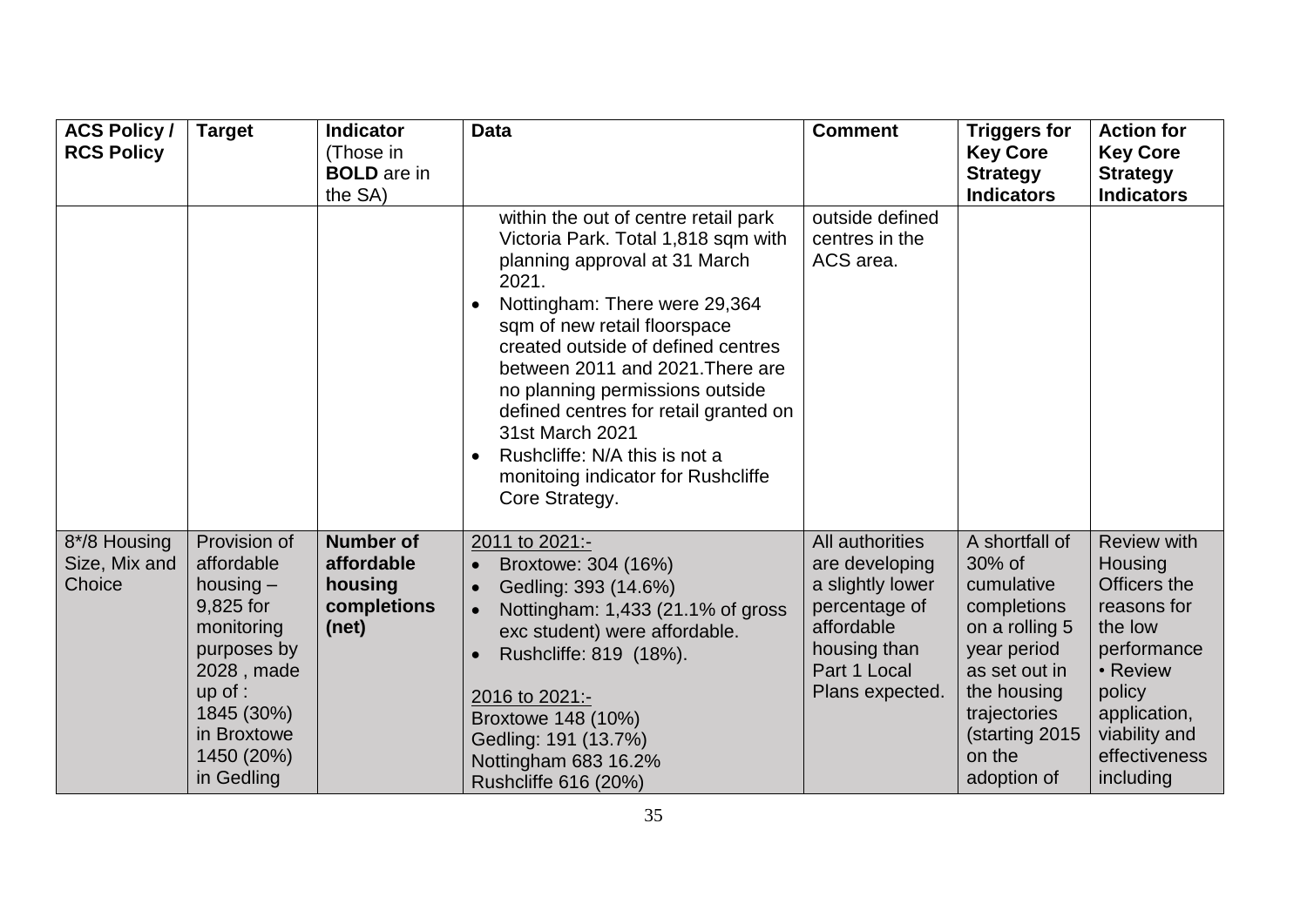| <b>ACS Policy /</b><br><b>RCS Policy</b>                             | <b>Target</b>                                                                            | <b>Indicator</b><br>(Those in<br><b>BOLD</b> are in<br>the SA)                                                                  | <b>Data</b>                                                                                          | <b>Comment</b>                                                                          | <b>Triggers for</b><br><b>Key Core</b><br><b>Strategy</b><br><b>Indicators</b> | <b>Action for</b><br><b>Key Core</b><br><b>Strategy</b><br><b>Indicators</b>                                                          |
|----------------------------------------------------------------------|------------------------------------------------------------------------------------------|---------------------------------------------------------------------------------------------------------------------------------|------------------------------------------------------------------------------------------------------|-----------------------------------------------------------------------------------------|--------------------------------------------------------------------------------|---------------------------------------------------------------------------------------------------------------------------------------|
|                                                                      | 3430 (20%)<br><i>in</i><br>Nottingham<br>3100 (23.6%)<br>in Rushcliffe                   |                                                                                                                                 |                                                                                                      |                                                                                         | the part 2<br>Local Plans)                                                     | amending<br>policy (in<br>terms of<br>tenure, size<br>etc) and<br>review policy<br>implementatio<br>n (s106<br>arrangements<br>/terms |
| 9/9 Gypsies,<br><b>Travellers</b><br>and<br>Travelling<br>Showpeople | Meet the<br>needs of<br>Gypsies,<br><b>Travellers</b><br>and<br>Travelling<br>Showpeople | <b>Number of</b><br>traveller<br>plots/pitches<br>allocated and<br>granted<br>planning<br>permission<br>and then<br>implemented | 2011 to 2021:-<br>Broxtowe: zero<br>$\bullet$<br>Gedling: zero<br>Nottingham: zero<br>Rushcliffe: 18 | Rushcliffe has<br>18 extra<br>plots/pitched but<br>some are<br>personal<br>permissions. |                                                                                |                                                                                                                                       |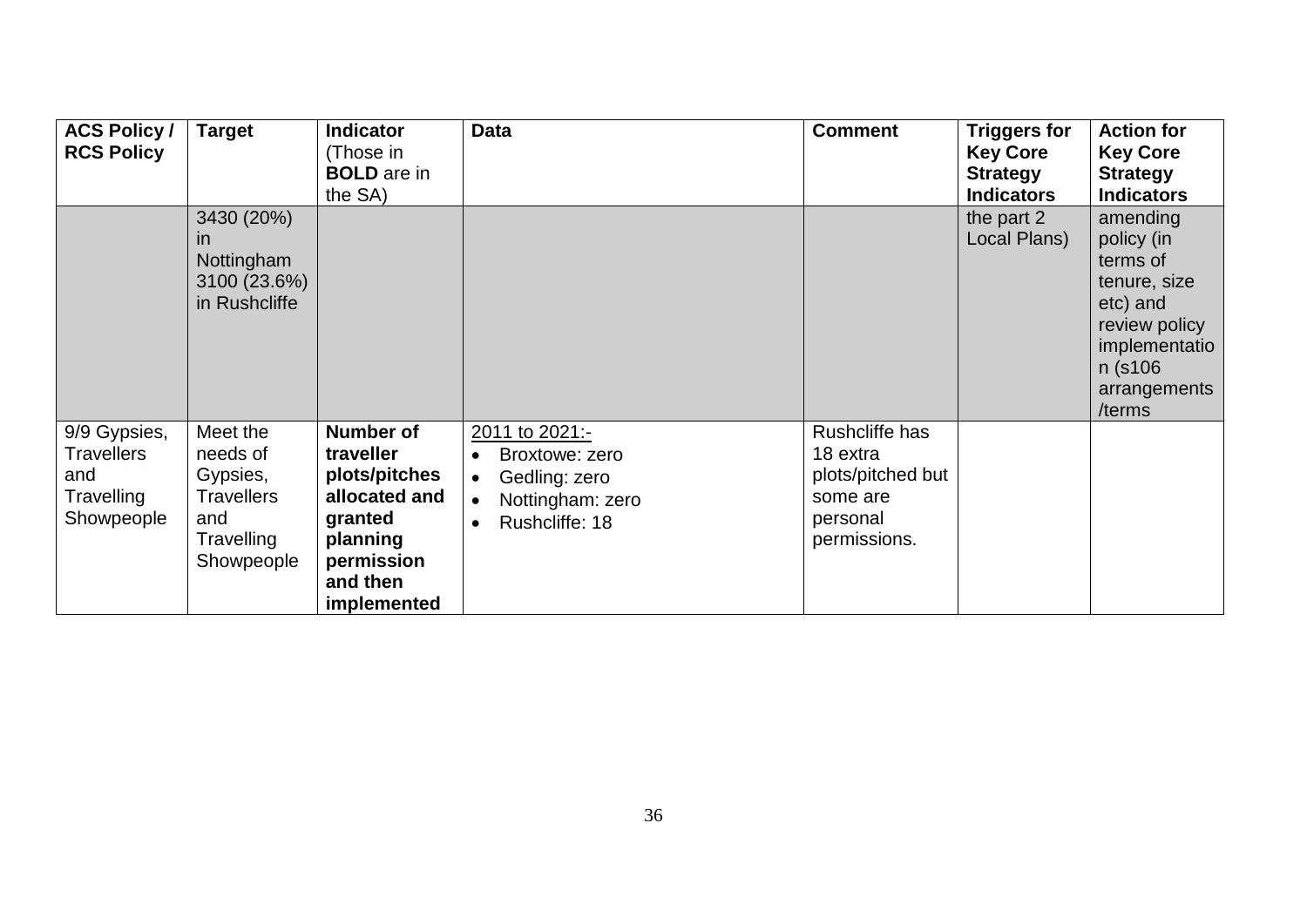| 12/12 Local<br>Services and<br>Healthy<br>Lifestyles | $%$ of<br>Improve<br>accessibility<br>households<br>with access to<br>from<br>residential<br>services and<br>development<br>facilities by<br>to key<br>public                                                    |                           | $%$ of<br>households<br>with access<br>to services<br>by public<br>transport<br><b>March 2022</b> | Major<br>retail<br>centre<br>- less<br>than 30<br>mins | Hospital -<br>less than<br>30 mins | Secondary<br>School - less<br>than 30 mins | In the ACS<br>area at least<br>90% of<br>households in<br>each authority<br>have good |  |
|------------------------------------------------------|------------------------------------------------------------------------------------------------------------------------------------------------------------------------------------------------------------------|---------------------------|---------------------------------------------------------------------------------------------------|--------------------------------------------------------|------------------------------------|--------------------------------------------|---------------------------------------------------------------------------------------|--|
|                                                      | community<br>facilities and                                                                                                                                                                                      | transport,<br>walking and | <b>Broxtowe</b>                                                                                   | 92%                                                    | 43%                                | 92%                                        | access to<br>services by                                                              |  |
|                                                      | services                                                                                                                                                                                                         | cycling within            | Gedling                                                                                           | 96%                                                    | 21%                                | 93%                                        | <b>public</b>                                                                         |  |
|                                                      |                                                                                                                                                                                                                  | 30 minutes                | Nottingham                                                                                        | 96%                                                    | 76%                                | 99%                                        | transport,                                                                            |  |
|                                                      |                                                                                                                                                                                                                  | travel time with          | Rushcliffe                                                                                        | 86%                                                    | 45%                                | 90%                                        | except                                                                                |  |
|                                                      | no more than a<br>400m walk to a<br>stop. The<br>services and<br>facilities<br>are: Primary<br>Schools,<br>Secondary<br>Schools, FE<br>Colleges, Post<br>Offices, GP<br>Surgeries,<br>Hospitals,<br>Major retail |                           | Overall                                                                                           | 94%                                                    | 55%                                | 95%                                        | hospitals.                                                                            |  |
|                                                      |                                                                                                                                                                                                                  |                           | % of<br>households<br>with access<br>to services<br>March 2022                                    | Primary School<br>- less than 15<br>mins               |                                    | GP Surgery - less<br>than 15 mins          |                                                                                       |  |
|                                                      |                                                                                                                                                                                                                  |                           | <b>Broxtowe</b>                                                                                   | 95%                                                    |                                    | 93%                                        |                                                                                       |  |
|                                                      |                                                                                                                                                                                                                  |                           | Gedling                                                                                           | 95%                                                    |                                    | 90%                                        |                                                                                       |  |
|                                                      |                                                                                                                                                                                                                  |                           | Nottingham                                                                                        | 99%                                                    |                                    | 98%                                        |                                                                                       |  |
|                                                      |                                                                                                                                                                                                                  |                           | Rushcliffe                                                                                        | 91%                                                    |                                    | 82%                                        |                                                                                       |  |
|                                                      |                                                                                                                                                                                                                  | centres.                  | Overall                                                                                           | 96%                                                    |                                    | 93%                                        |                                                                                       |  |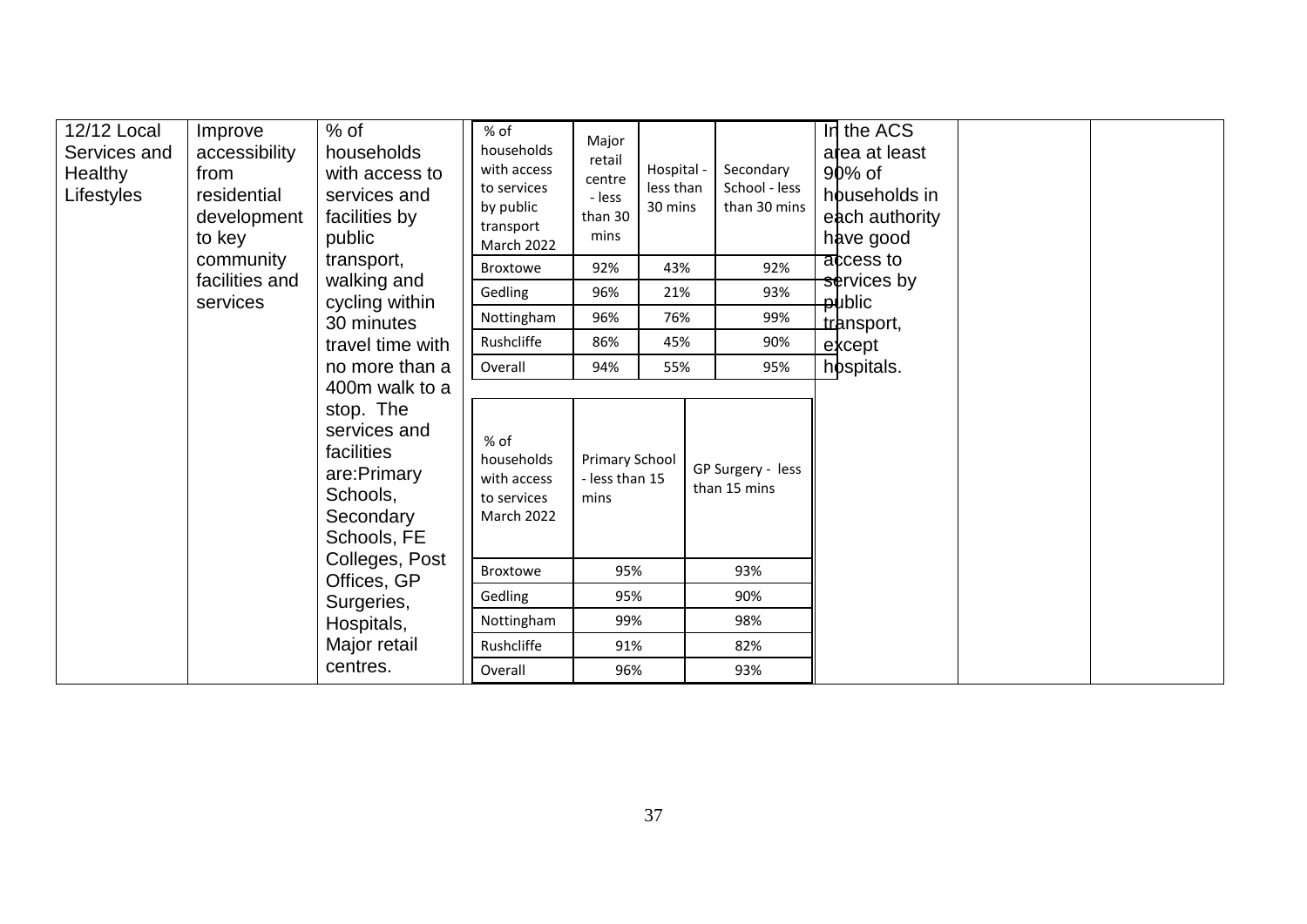| 12/12 Local<br>Services and<br>Healthy<br>Lifestyles | Improvement<br>s in health | Life<br>expectancy | Broxtowe:-<br>2010-12:<br>Female 83.5 years.<br>Male 79.8 years.<br>2018-20:<br>Female 82.6 years.<br>Male 80.1 years. | <b>Between</b><br>2010/12 and<br>2018/20 life<br>expectancy<br>has increased<br>in Rushcliffe<br>and for<br>females in<br>Gedling. |  |
|------------------------------------------------------|----------------------------|--------------------|------------------------------------------------------------------------------------------------------------------------|------------------------------------------------------------------------------------------------------------------------------------|--|
|                                                      |                            |                    | Gedling:-<br>2010-12:<br>Female 82.9 years.<br>Male 80.3 years.<br>2018-20:<br>Female 83.1 years.<br>Male 80.1 years.  |                                                                                                                                    |  |
|                                                      |                            |                    | Nottingham:-<br>2010-12:<br>Female 81.3 years.<br>Male 76.9 years.<br>2018-20:<br>Female 81 years.<br>Male 76.6 years. |                                                                                                                                    |  |
|                                                      |                            |                    | Rushcliffe:-<br>2010-12:<br>Female 84.2 years.<br>Male 80.7 years.<br>2018-20:                                         |                                                                                                                                    |  |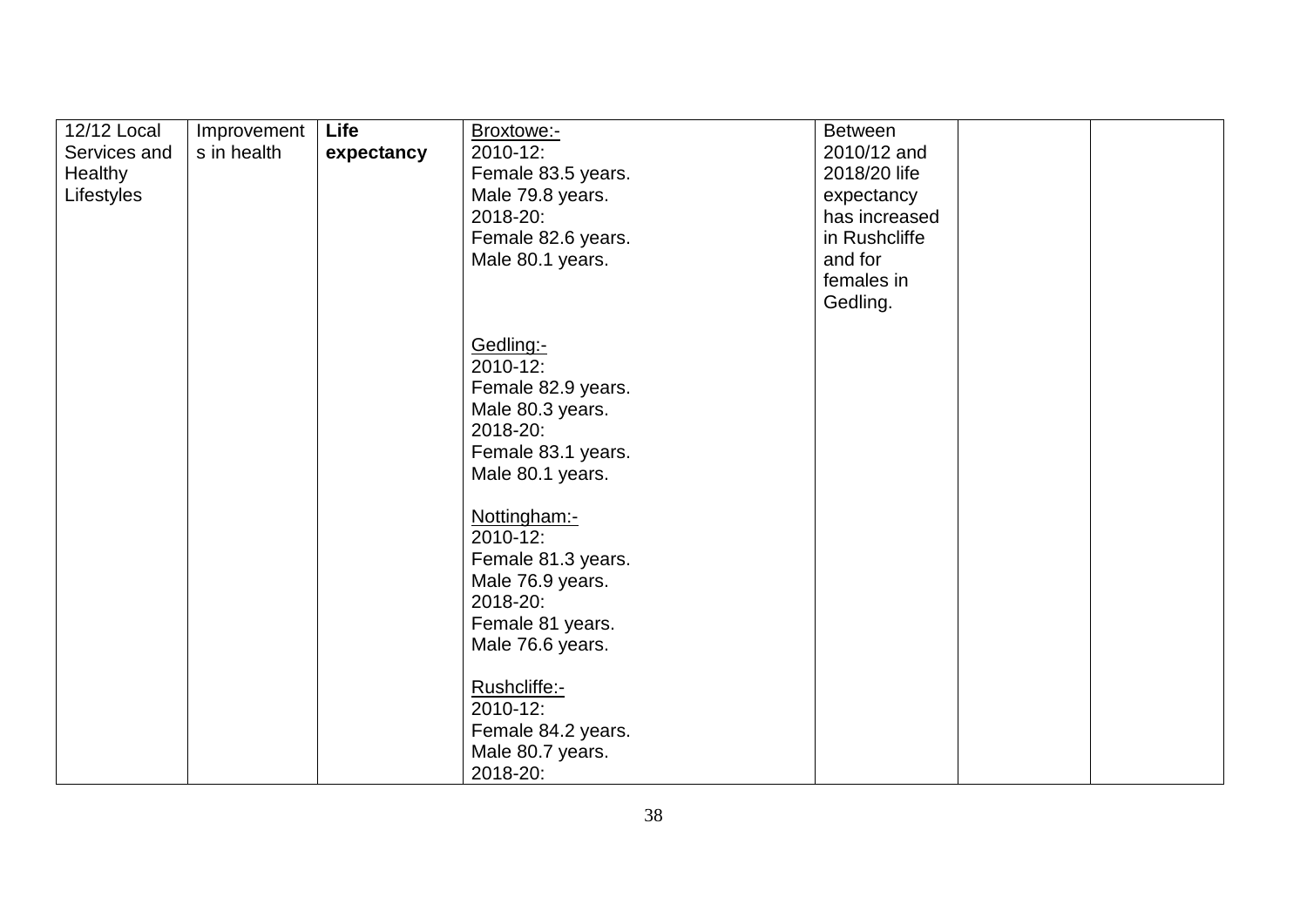|                                       |                                                                                      |                                  | Female 84.9 years.<br>Male 81.8 years.<br>Source:<br>https://www.ons.gov.uk/peoplepopulationandco<br>mmunity/healthandsocialcare/healthandlifeexpec<br>tancies/datasets/lifeexpectancyestimatesallages<br>$u$ <sub>k</sub>                                                                                                                                                                                                                |                                                                                                                                                                                                                                                                                                                              |  |
|---------------------------------------|--------------------------------------------------------------------------------------|----------------------------------|-------------------------------------------------------------------------------------------------------------------------------------------------------------------------------------------------------------------------------------------------------------------------------------------------------------------------------------------------------------------------------------------------------------------------------------------|------------------------------------------------------------------------------------------------------------------------------------------------------------------------------------------------------------------------------------------------------------------------------------------------------------------------------|--|
| 14/14<br>Managing<br>Travel<br>Demand | Increase<br>modal shift<br>towards<br>public<br>transport,<br>walking and<br>cycling | Plan area wide<br>traffic Growth | For Greater Nottingham: 2018 figure<br>was 1,777 million miles for traffic, a<br>2.2% increase from 2011 figure of 1,739<br>million.<br>Bus and tram journeys in Greater<br>Nottingham increased by 9% from<br>75.9m in 2010/11 to 82.75m in 2018/19<br>Cycling increased in Nottingham by<br>11.5% in 2011/20 and by 22.2% in<br>Broxtowe, Gedling and Rushcliffe in<br>2011/20<br>Due to Covid-19 more recent data is not<br>comparable | <b>For Greater</b><br>Nottingham,<br>the miles of<br>traffic<br>increased from<br>2011 to 2018.<br>Bus and tram<br>journeys in<br>Greater<br>Nottingham<br>increased from<br>2010/11 to<br>2018/19.<br>Cycling has<br>increased<br>between 2011<br>and 2020<br>Due to Covid-<br>19 more recent<br>data is not<br>comparable. |  |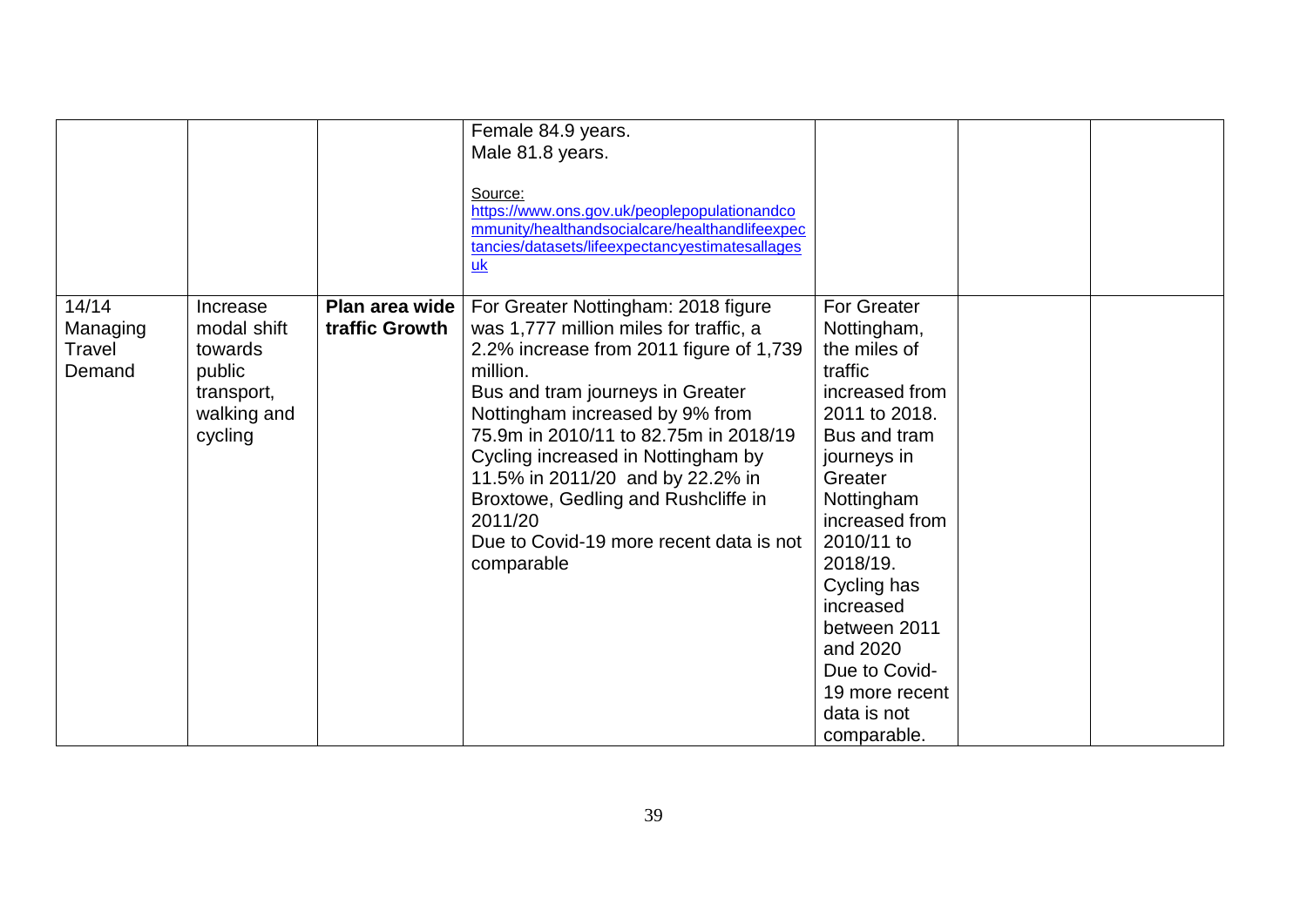| 16/16 Green<br>Infrastructure<br>, Landscape,<br>Parks and<br><b>Open Spaces</b> | Increase<br>quality of<br>open spaces            | <b>Green Flag</b><br>Status of open<br>space                          | 2011 to 2021:-<br>Broxtowe: 3 parks in 2011 and 5<br>$\bullet$<br>parks in 2020/21.<br>Gedling: 1 park in 2011 and 4 parks<br>in 2020/21.<br>Nottingham: 16 parks in 2011 and<br>this rose to 41 parks and open<br>spaces by 2020.<br>Rushcliffe: 1 park in 2011 and 1 park<br>in 2020/21.                                                                                                                                                                                                                                                                                                                                        | Between 2011<br>and 2021 the<br>number of<br>Green Flag<br>Parks has<br>increased in<br>Greater<br>Nottingham<br>from 21 to 50.<br>In the ACS<br>area there was<br>an increase<br>from 20 to 49.                                                                       |  |
|----------------------------------------------------------------------------------|--------------------------------------------------|-----------------------------------------------------------------------|-----------------------------------------------------------------------------------------------------------------------------------------------------------------------------------------------------------------------------------------------------------------------------------------------------------------------------------------------------------------------------------------------------------------------------------------------------------------------------------------------------------------------------------------------------------------------------------------------------------------------------------|------------------------------------------------------------------------------------------------------------------------------------------------------------------------------------------------------------------------------------------------------------------------|--|
| 17/17<br><b>Biodiversity</b>                                                     | Retain areas<br>of<br>biodiversity<br>importance | Net change in<br>the area of<br><b>Local Wildlife</b><br><b>Sites</b> | 2011 to 2021:-<br>In 2011 Broxtowe supported LWS<br>$\bullet$<br>covering a total area of 915.42 ha.<br>By 2021 Broxtowe supported LWS<br>covering a total area of 967.12 ha.<br>In 2011 Gedling supported LWS<br>covering a total area of 1,198.06 ha.<br>By 2021 Gedling supported LWS<br>covering a total area of 1,250.80 ha.<br>In 2011 Nottingham supported LWS<br>covering a total area of 670 ha. By<br>2021 the city supported LWS<br>covering a total area of 697 ha.<br>In 2011 Rushcliffe supported LWS<br>covering a total area of 1868 ha. By<br>2021 Rushcliffe supported LWS<br>covering a total area of 1900 ha. | In 2011<br>Greater<br>Nottingham<br>supported<br>Local Wildlife<br>Sites covering<br>a total area of<br>4651.48 ha. By<br>2021 this has<br>increased to<br>4,814.92 ha.<br>In 2011 the<br>ACS area<br>supported<br>Local Wildlife<br>Sites covering<br>a total area of |  |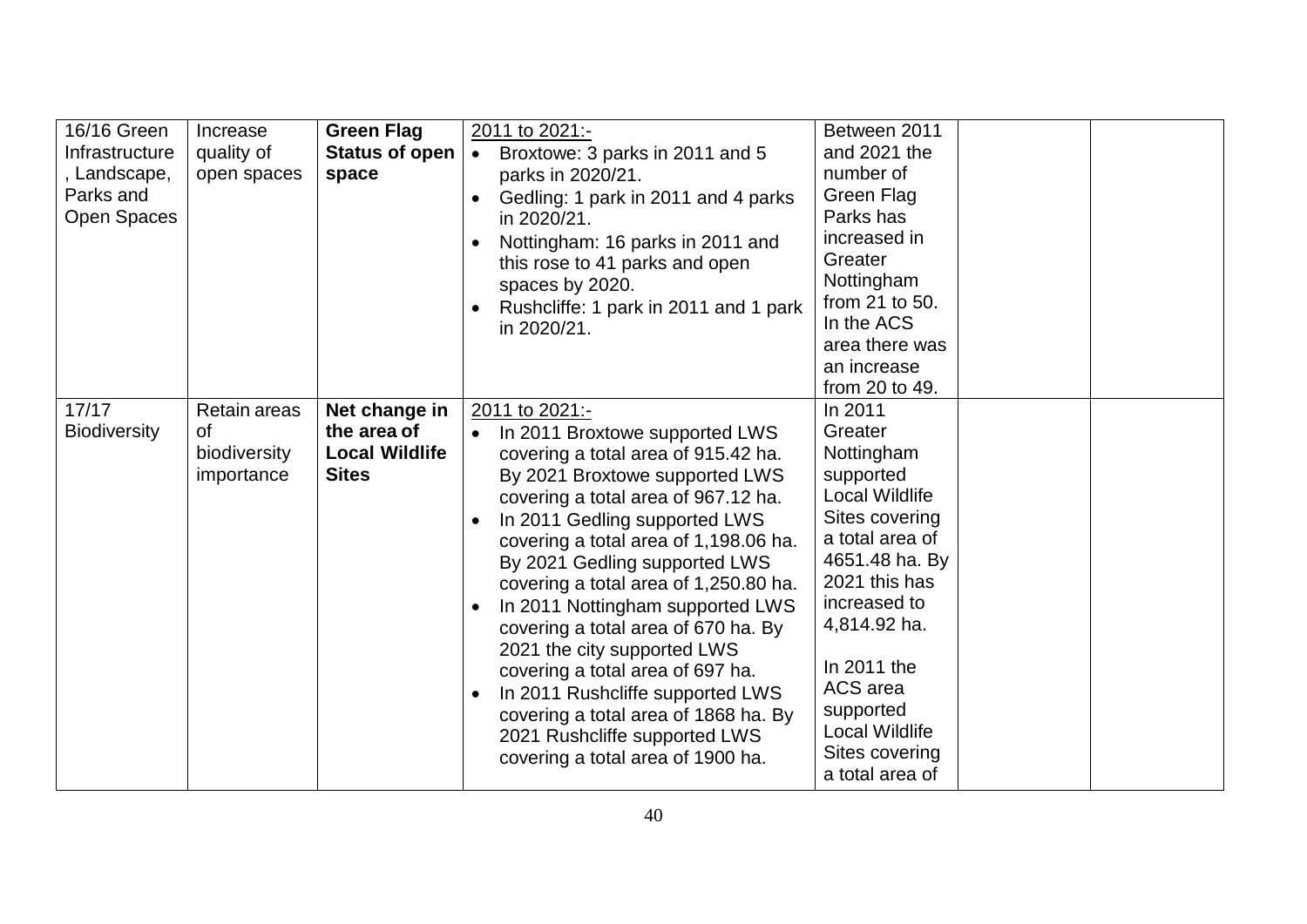| Source:-<br>Nottinghamshire Biological and | 2783.48 ha. By<br>2021, this has |  |
|--------------------------------------------|----------------------------------|--|
| <b>Geological Records Centre</b>           | increased to<br>2.914.92 ha.     |  |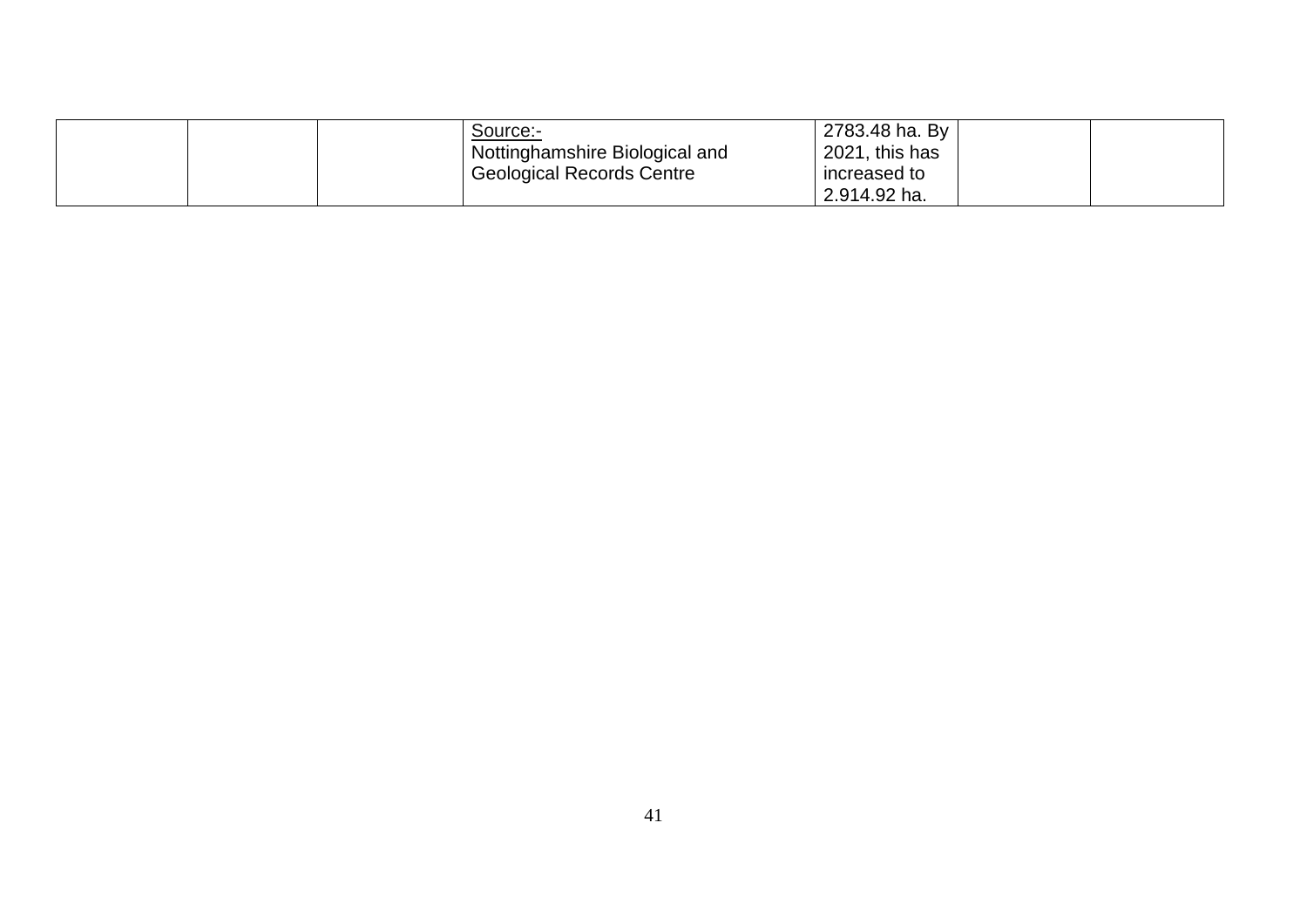## Monitoring of the delivery of major projects and sites outlined in Core Strategies

The table below provides an update on the progress on major projects and sites. As can be seen from the status column, of the sites, the majority have planning permission and many are under construction. In particular, Broxtowe has seen its sites gain outline planning permission, whilst construction is underway at several sites in Gedling, Nottingham and Rushcliffe.

The following policies are covered by the monitoring of major projects and sites: Policy 2/3 Spatial Strategy Policy 5/NA Role of the City Centre Policy 6/6 Role of Town and Local Centres Policy 7/7 Regeneration Policy 15/15 Transport Infrastructure Priorities Policy 18/18 Infrastructure

| <b>Local Authority</b> | Site ref                                             | <b>Name</b>                                                     | <b>Status</b>                                                                                                                                                                                                                                                                                                                                                                                            |
|------------------------|------------------------------------------------------|-----------------------------------------------------------------|----------------------------------------------------------------------------------------------------------------------------------------------------------------------------------------------------------------------------------------------------------------------------------------------------------------------------------------------------------------------------------------------------------|
| <b>Broxtowe</b>        | <b>ACS Policy 2</b><br>Part 3)a)i and<br>Part 4 a)   | <b>Boots &amp; Severn Trent</b><br>site in Broxtowe             | Outline planning permission granted 19/07/2021 (14/00515/OUT).<br>Reserved Matters (21/00672/REM) for 406 dwellings currently<br>pending consideration.                                                                                                                                                                                                                                                  |
| <b>Broxtowe</b>        | <b>ACS Policy 2</b><br>Part 3)a)ii                   | Field Farm, North of<br>Stapleford (Broxtowe)                   | Outline planning permission granted for 450 homes<br>(11/00758/OUT). Reserved matters (15/00841/REM) for 118<br>dwellings granted and houses under construction on western part<br>of site.<br>Hybrid application comprising full application for 132 dwellings and<br>outline application for up to 200 dwellings (20/00116/FUL) granted<br>on eastern part of site (partly supersedes original outline |
|                        |                                                      |                                                                 | permission).                                                                                                                                                                                                                                                                                                                                                                                             |
| <b>Broxtowe</b>        | <b>ACS Policy 2</b><br>Part 3)a)iii and<br>Part 4 b) | Land in the vicinity of<br>the proposed HS2<br>station in Toton | Outline planning permission granted for up to 500 homes.<br>(12/00585/OUT). Supplementary Planning Document (Toton and<br>Chetwynd Barracks Strategic Masterplan) currently being<br>prepared.                                                                                                                                                                                                           |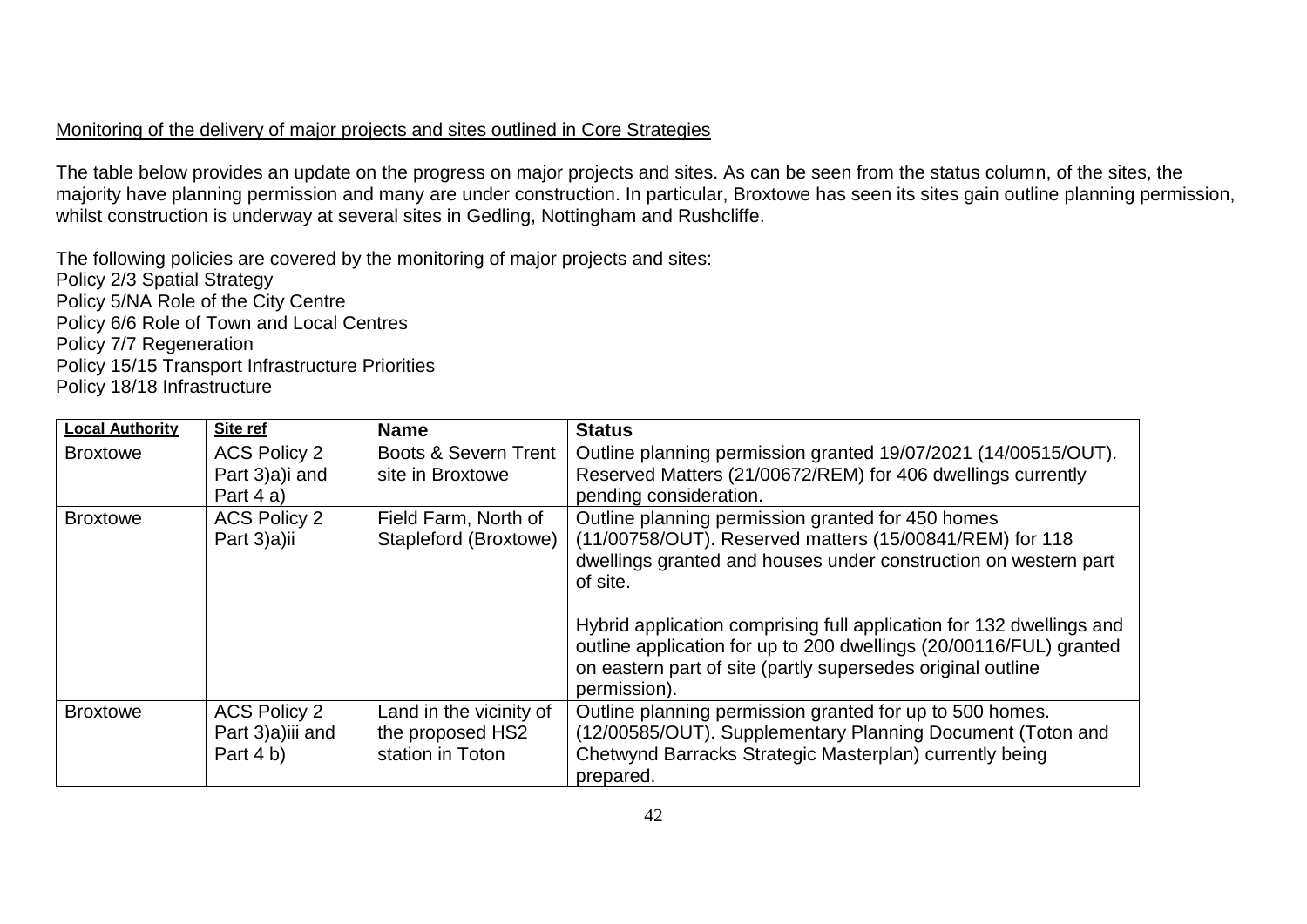| <b>Local Authority</b> | Site ref                                               | <b>Name</b>                   | <b>Status</b>                                                                                                                                                                                                                                                                                                                                                                                                                                                                                                                                                                                                                                                                                                                                                                                                                                                                                                                                                                                                                                                                                                                                                                                                                                                                                                    |
|------------------------|--------------------------------------------------------|-------------------------------|------------------------------------------------------------------------------------------------------------------------------------------------------------------------------------------------------------------------------------------------------------------------------------------------------------------------------------------------------------------------------------------------------------------------------------------------------------------------------------------------------------------------------------------------------------------------------------------------------------------------------------------------------------------------------------------------------------------------------------------------------------------------------------------------------------------------------------------------------------------------------------------------------------------------------------------------------------------------------------------------------------------------------------------------------------------------------------------------------------------------------------------------------------------------------------------------------------------------------------------------------------------------------------------------------------------|
| Gedling                | <b>ACS Policy 2</b><br>Part 3)b)i                      | North of Papplewick<br>Lane   | The site is currently under construction for 255 homes including the<br>additional 18 homes (2017/0201 and 2020/0258). As at 31 March<br>2022, 172 dwellings have been built.                                                                                                                                                                                                                                                                                                                                                                                                                                                                                                                                                                                                                                                                                                                                                                                                                                                                                                                                                                                                                                                                                                                                    |
| Gedling                | <b>ACS Policy 2</b><br>Part 3)b)ii and<br>Part $4 c$ ) | Top Wighay Farm in<br>Gedling | Part of site for 38 homes (2014/0950) is built. Outline planning<br>permission for mixed-use development including 805 homes and<br>land for employment purposes (up to 49,500 m2) (2020/0050)<br>granted in March 2022.                                                                                                                                                                                                                                                                                                                                                                                                                                                                                                                                                                                                                                                                                                                                                                                                                                                                                                                                                                                                                                                                                         |
| Gedling                | <b>ACS Policy 2</b><br>Part 3)a) iv and<br>Part 4 d)   | <b>Teal Close in Gedling</b>  | Outline planning permission for residential development,<br>employment uses and other uses (2013/0546). First housing phase<br>of 199 homes is currently under construction (2017/0800). Second<br>housing phase of 353 dwellings is also currently under construction<br>(2019/0152). Reserved matters application for the third and final<br>housing phase of 277 dwellings pending consideration<br>(2019/0560). As at 31 March 2022, 228 dwellings have been built.<br>184 dwellings on phase 1 with 15 plots remaining and 44 dwellings<br>on phase 2 have been built. A residential care home (66-bed) built<br>in March 2021 (2019/1191). Reserved matters in relation to<br>appearance, landscaping, layout and scale of the trade park and<br>unit 1 of the employment area was granted in November 2019<br>(2019/0614). Reserved matters in relation to appearance,<br>landscaping, layout and scale for the development of the six<br>employment units granted in June 2021 (2019/0615). Full<br>permission for a retail store granted in May 2021 (2020/1292).<br>Reserved matters in relation to access, appearance, landscaping,<br>layout and scale of the local centre comprising of public house,<br>commercial/retail terrace and children's day nursery pending<br>consideration (2019/0613). |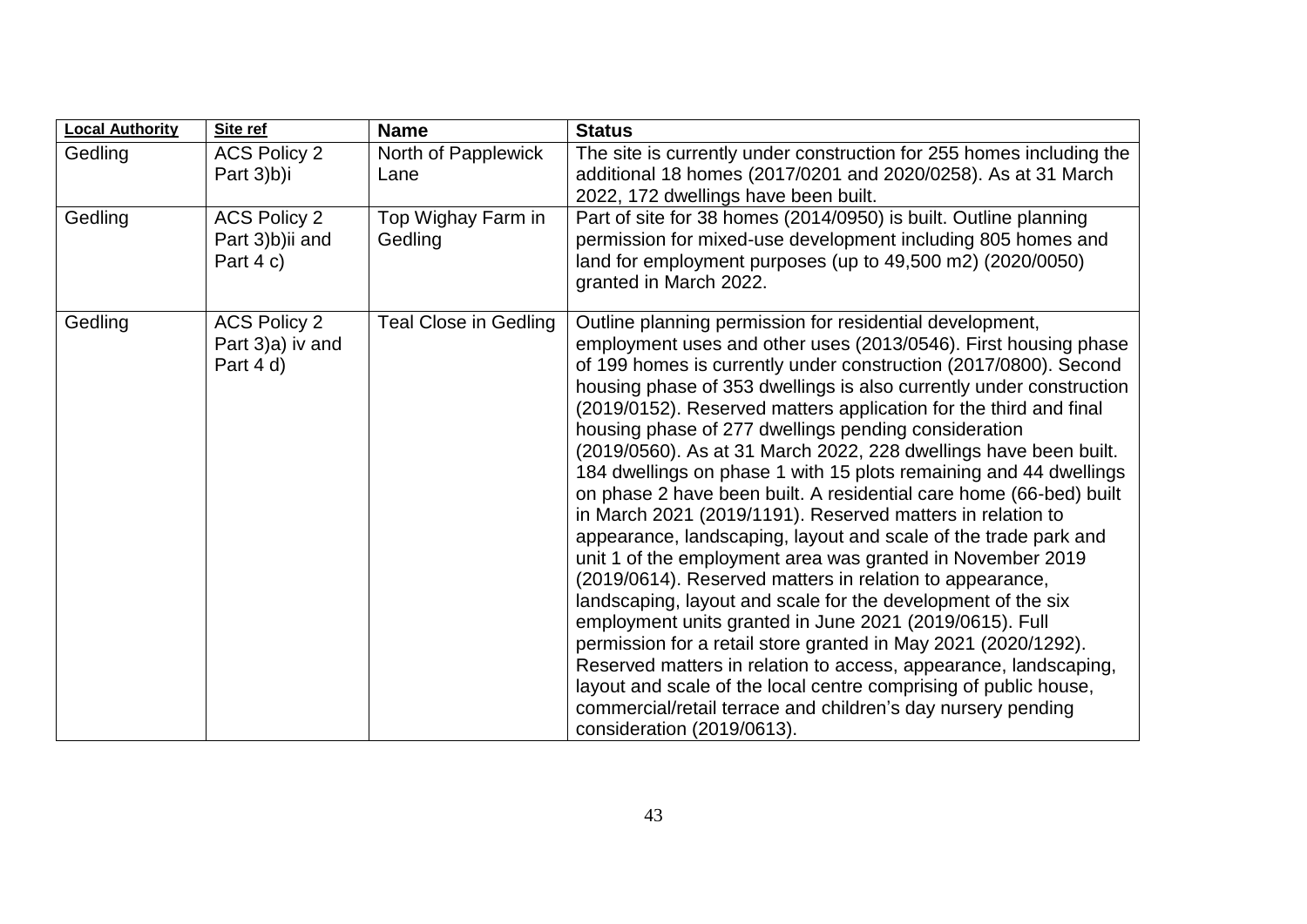| <b>Local Authority</b> | Site ref                                               | <b>Name</b>                                                    | <b>Status</b>                                                                                                                                                                                                                                                                                                                                                                                                                                                                                                                                                                                                                                            |
|------------------------|--------------------------------------------------------|----------------------------------------------------------------|----------------------------------------------------------------------------------------------------------------------------------------------------------------------------------------------------------------------------------------------------------------------------------------------------------------------------------------------------------------------------------------------------------------------------------------------------------------------------------------------------------------------------------------------------------------------------------------------------------------------------------------------------------|
| Gedling                | <b>ACS Policy 2</b><br>Part 3)a) v and<br>Part 4 e)    | <b>Gedling Colliery</b><br>Chase Farm in<br>Gedling            | Site is currently under construction for phase 1 (506 homes)<br>(2015/1376). Reserved matters for the second and final housing<br>phase of 433 dwellings (2021/1294) granted in March 2022. As at<br>31 March 2022, 340 dwellings have been built. Full planning<br>application for 24 dwellings on part of the site not covered by<br>2021/1294 was submitted in February 2022 and pending<br>consideration (2022/0200). The Gedling Access Road (now<br>Colliery Way) opened to traffic on 22 March 2022. . Outline<br>planning permission for a mix of employment units, pub/restaurant<br>and a drive through unit (2017/1571) granted in July 2020. |
| Nottingham             | <b>ACS Policy 2</b><br>Part 3)a) vi and<br>Part $4f$ ) | Boots Site in<br>Nottingham City                               | Grant conditional Outline Planning Permission 19/7/21<br>14/02038/POUT for mixed-use development comprising: up to<br>82,000sqm of employment, 675 residential units (230 in<br>Nottingham), non-residential institutions and up to 2,500sqm retail<br>& food/drink. Reserved Matters (21/01729/PRES4) for 216 units<br>pending consideration.                                                                                                                                                                                                                                                                                                           |
| Nottingham             | <b>ACS Policy 2</b><br>Part $4 g$ )                    | Southside<br>Regeneration Zone in<br>Nottingham City           | Many sites permitted, under construction or developed.                                                                                                                                                                                                                                                                                                                                                                                                                                                                                                                                                                                                   |
| Nottingham             | <b>ACS Policy 2</b><br>Part 4 h)                       | Eastside<br>Regeneration Zone in<br>Nottingham City            | Many sites permitted, under construction or developed.                                                                                                                                                                                                                                                                                                                                                                                                                                                                                                                                                                                                   |
| Nottingham             | <b>ACS Policy 2</b><br>Part 3)a) viii and<br>Part 4 i) | Eastcroft Area of the<br>Waterside<br><b>Regeneration Zone</b> | Extension and refurbishment of the Eastcroft EFW facility including<br>the addition of a third line with new boiler and grate granted<br>22/1/16.                                                                                                                                                                                                                                                                                                                                                                                                                                                                                                        |
| Nottingham             | <b>ACS Policy 2</b><br>Part 3)a) vii                   | <b>Stanton Tip</b>                                             | Environmental Impact Screening Opinion decided on 24/1/13 that<br><b>Environmental Assessment Required.</b>                                                                                                                                                                                                                                                                                                                                                                                                                                                                                                                                              |
| <b>Rushcliffe</b>      | Policy 20                                              | <b>Melton Road</b><br>Edwalton                                 | 750 dwellings predicted to be delivered 31 March 2021. 721<br>dwellings delivered by 31 March 2021                                                                                                                                                                                                                                                                                                                                                                                                                                                                                                                                                       |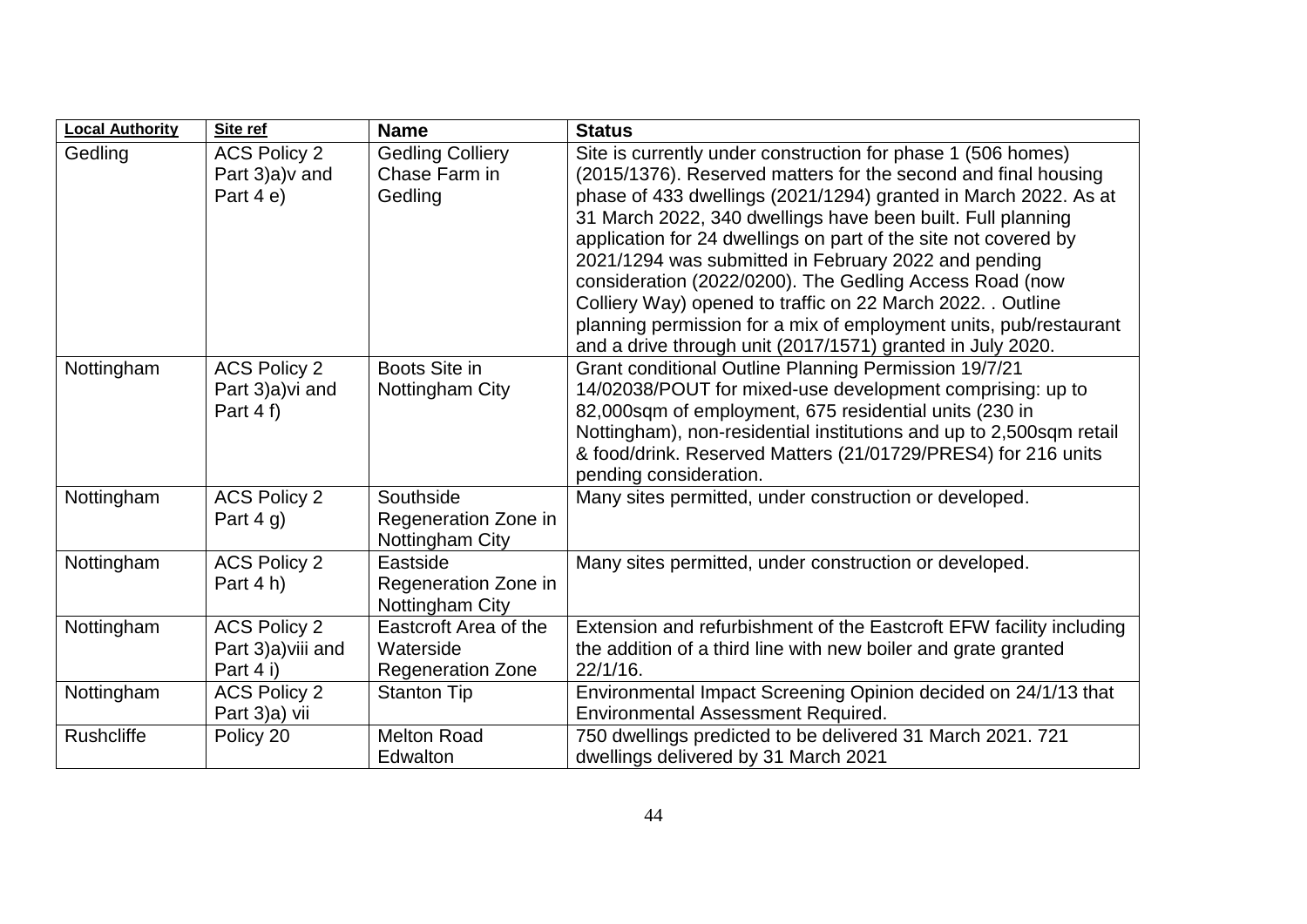| <b>Local Authority</b> | Site ref  | <b>Name</b>            | <b>Status</b>                                                       |
|------------------------|-----------|------------------------|---------------------------------------------------------------------|
| <b>Rushcliffe</b>      | Policy 21 | Land North of          | 750 dwellings predicted to be delivered 31 March 2021. 171          |
|                        |           | <b>Bingham</b>         | dwellings delivered by 31 March 2021                                |
| <b>Rushcliffe</b>      | Policy 22 | Former RAF Newton      | 550 dwellings predicted to be delivered 31 March 2021. 0 dwellings  |
|                        |           |                        | delivered by 31 March 2021 however development has                  |
|                        |           |                        | commenced                                                           |
| <b>Rushcliffe</b>      | Policy 23 | <b>Former Cotgrave</b> | 470 dwellings predicted to be delivered 31 March 2021. All          |
|                        |           | Colliery               | dwellings delivered by 31 March 2021                                |
| <b>Rushcliffe</b>      | Policy 24 | South Of Clifton       | 1250 dwellings predicted to be delivered 31 March 2021. 0           |
|                        |           |                        | dwellings delivered by 31 March 2021 however development has        |
|                        |           |                        | commenced.                                                          |
| <b>Rushcliffe</b>      | Policy 25 | East of                | 870 dwellings predicted to be delivered 31 March 2021. 9 dwellings  |
|                        |           | Gamston/North of       | delivered by 31 March 2021. Part of the site has an outline         |
|                        |           | Tollerton              | planning application under consideration for up to 2,250 dwellings. |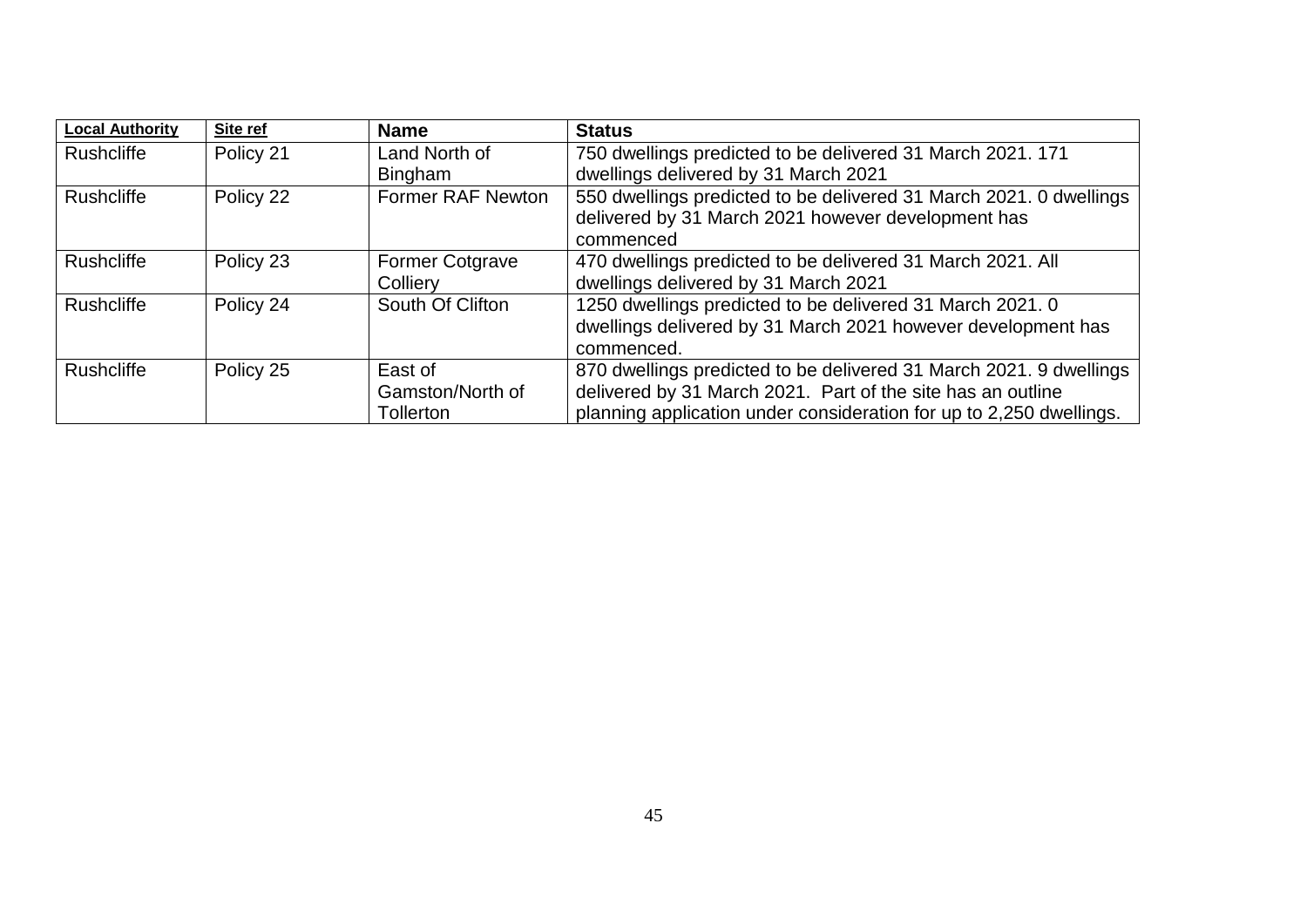## **ITEM 9 HE Capacity Funding –** Quarter 4 (Year 5) January to March 2022

#### **1.0 Summary**

1.1 To report to ESG the progress made on Homes England (HE) Capacity Funding projects.

#### **2.0 Recommendations**

It is recommended that Executive Steering Group **NOTE** this report and the details set out in Appendix 3.

#### **3.0 Background**

3.1 The Greater Nottingham Joint Planning Advisory Board successfully bid for £855,000 of HE grant funding in Spring 2017. Under the conditions of the grant award, the Partners are required to provide monitoring information to HE on a quarterly basis and identify key risks, issues and mitigation measures.

## **4.0 Progress/updates – Quarter 4 (Year 5) January to March 2022**

- 4.1 Progress/updates for this quarter is set out at the end of this report.
- 4.2 At its meeting of 3 June 2021, ESG approved the repurposing of £98,684 funding, initially secured for Stanton Regeneration site, for studies in relation to accelerating housing delivery on Land South West of Kirk Hallam. A report was scheduled for Erewash Borough Council's Executive in November 21 to authorise disbursement of these monies for use on Kirk Hallam Relief Road. This was delayed and went to May 3<sup>rd</sup> Executive meeting and was approved.
- 4.3 In respect of projects relating to Gedling, a verbal update will be provided at the meeting.

#### **5.0 Risks and Issues**

5.1 JPAB agreed to work up some reserve projects for both any underspend of the HCA funding and also to have projects 'oven ready' should further opportunities for grant funding come forward. These will continue to be progressed.

#### **6.0 Next Steps**

6.1 Authorities will continue to populate the monitoring spreadsheet and work up reserve projects. Progress on quarter 4, year 5 will be reported to the next JPAB meeting.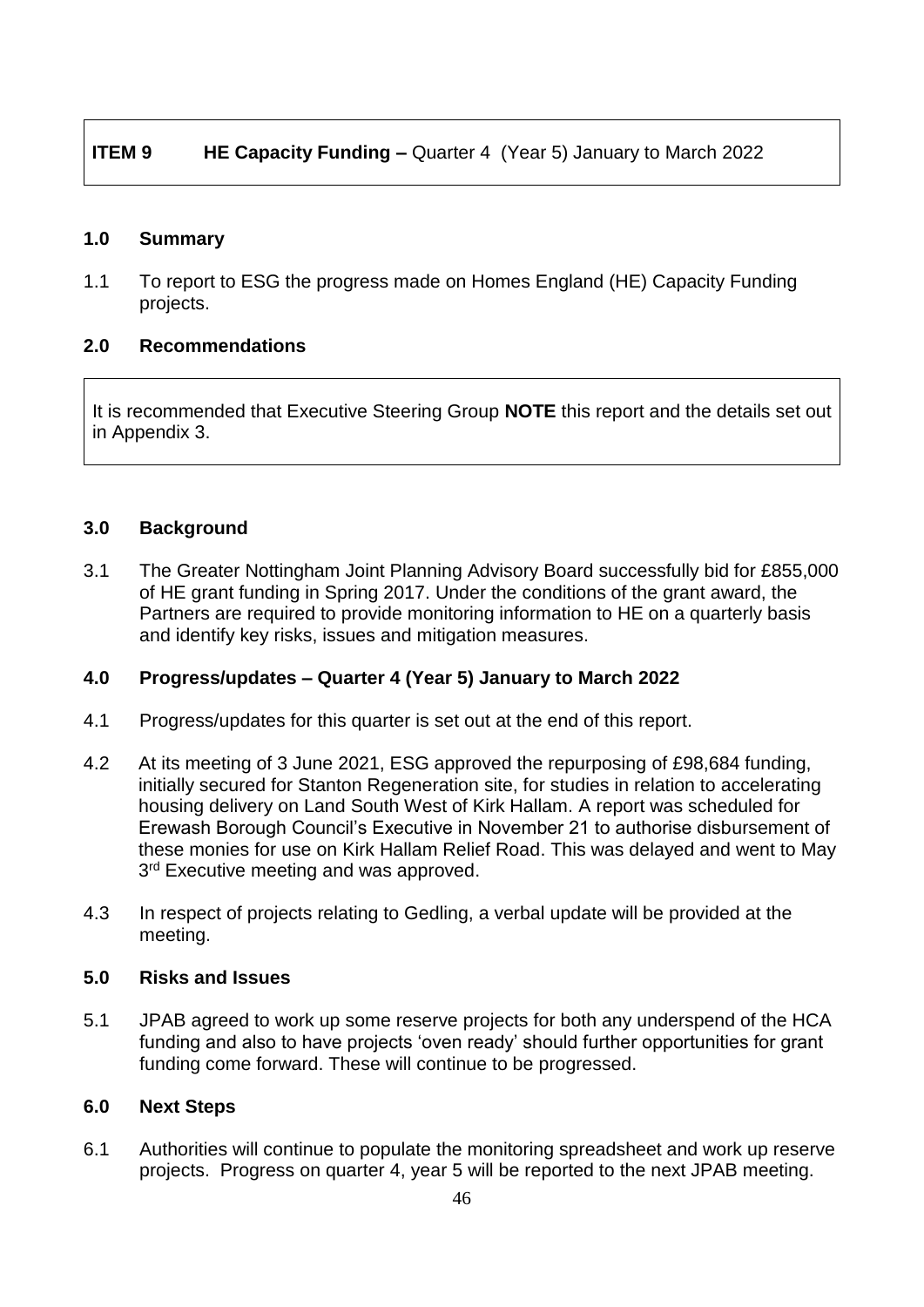## **Contact Officer:**

Peter McAnespie Partnerships and Local Plans Manager Nottingham City Council

Tel: 0115 876 4068 E-Mail: [peter.mcanespie@nottinghamcity.gov.uk](mailto:peter.mcanespie@nottinghamcity.gov.uk)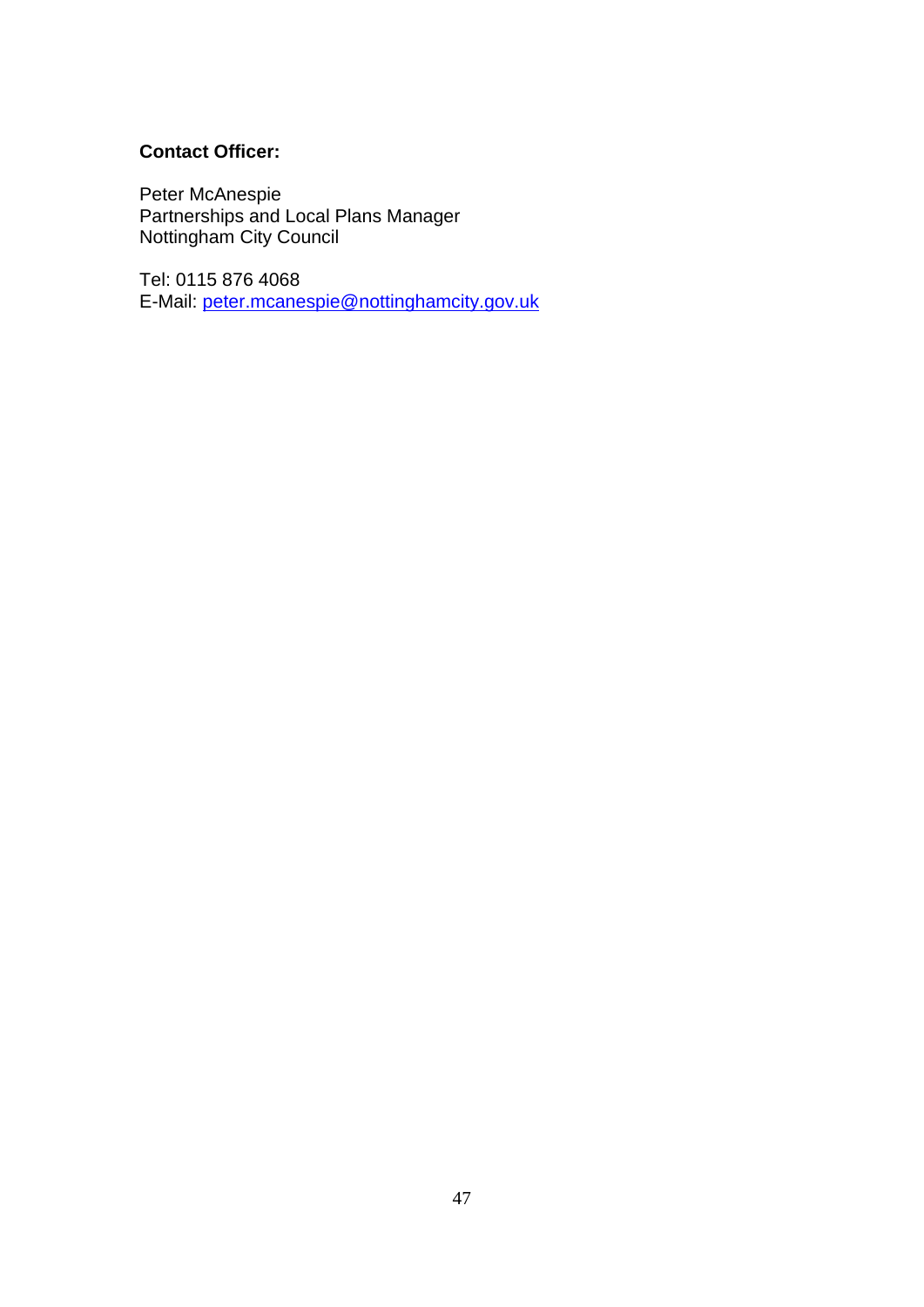## **Erewash:**

- At its meeting of 3 June 2021, ESG approved the repurposing of £98,684 funding, initially secured for Stanton Regeneration site, for studies in relation to accelerating housing delivery on Land South West of Kirk Hallam. A report was scheduled for Erewash Borough Council's Executive in November 21 to authorise disbursement of these monies. This has been delayed and will now be taken to its April 22 Executive meeting.
- Grant total: £100,000. Remaining: £98,684.

## **Gedling:**

- **A60 corridor transport assessment:** The transport modelling of the initial and additional scenario has now been completed and the report finalised. The remaining funding has been repurposed to fund a temporary post to support the delivery of housing in Gedling Borough and the successful candidate started in post on 22nd July 2021.
- Grant total: £90,000. Actual: £42,675. Committed: £46,140.36 (Full commitment of funds).
- **Station Road and Burton Road:** A verbal update will be provided at the meeting. Savills were appointed to comment on the business case, factoring in issues such as Right to Buy in Quarter 3. Since then the decision has been taken to tender for a design and build partner to develop both sites. Previously, the draft tender was being worked on in advance of a claim being submitted for both the Savills consultancy (£5k) and the costs of resolving a right of way issue with Severn Trent (£15k).
- **Killisick Fields:** A verbal update will be provided at the meeting. This is a significant land holding for the Council, however the identified site includes 2 further land owners. Discussions have taken place with Homes England's Acquisitions team, in view of the number of land owners involved, however the decision has been taken to progress the whole site with the Council being represented by an independent land agent – Bruton Knowles. Initial expenditure is expected to be around £20k.
- Grant total: £42,967. Remaining: £42,967. Full commitment of funds anticipated.

## **NCC:**

- **Waterside**: Ownership is complex in this area and due to historic uses viability is likely to be challenging. However, on the basis of dialogue to date the team have managed to introduce stakeholders to Blueprint and engage them positively about relocation.
- Progressing with a feasibility brief for viability work. Landowners are to share contamination information prior to the report being commissioned however this has been delayed as landowners have had a fire on site so all energies have been on day to day operation matters.
- Grant total: £70,000 plus £5,120 repurposed from Island Site. Remaining: £19,424. Full commitment of funds anticipated.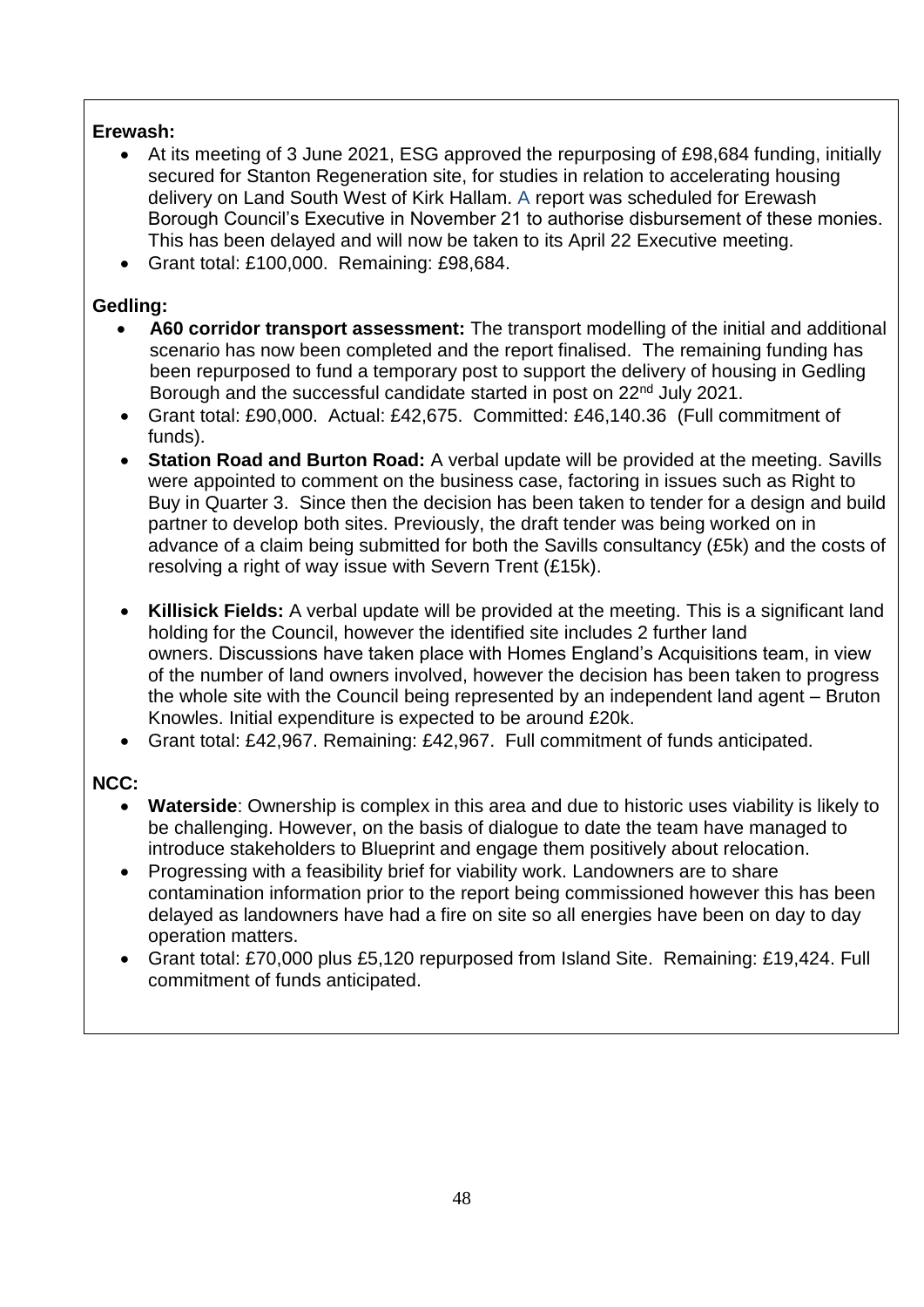Closed Projects: Homes England funded element of work complete:

- Ashfield: Harrier Park/Rolls Royce. Broomhill Farm funding repurposed to procure Conurbation Planning Policy Manager post.
- Broxtowe: Walker Street
- NCC: Island, River Leen and Padstow sites. Remaining Island Site funding repurposed for Waterside site.
- Rushcliffe: SSDO to support delivery of housing at Former RAF Newton, North of Bingham, South of Clifton Strategic Allocation, East of Gamston.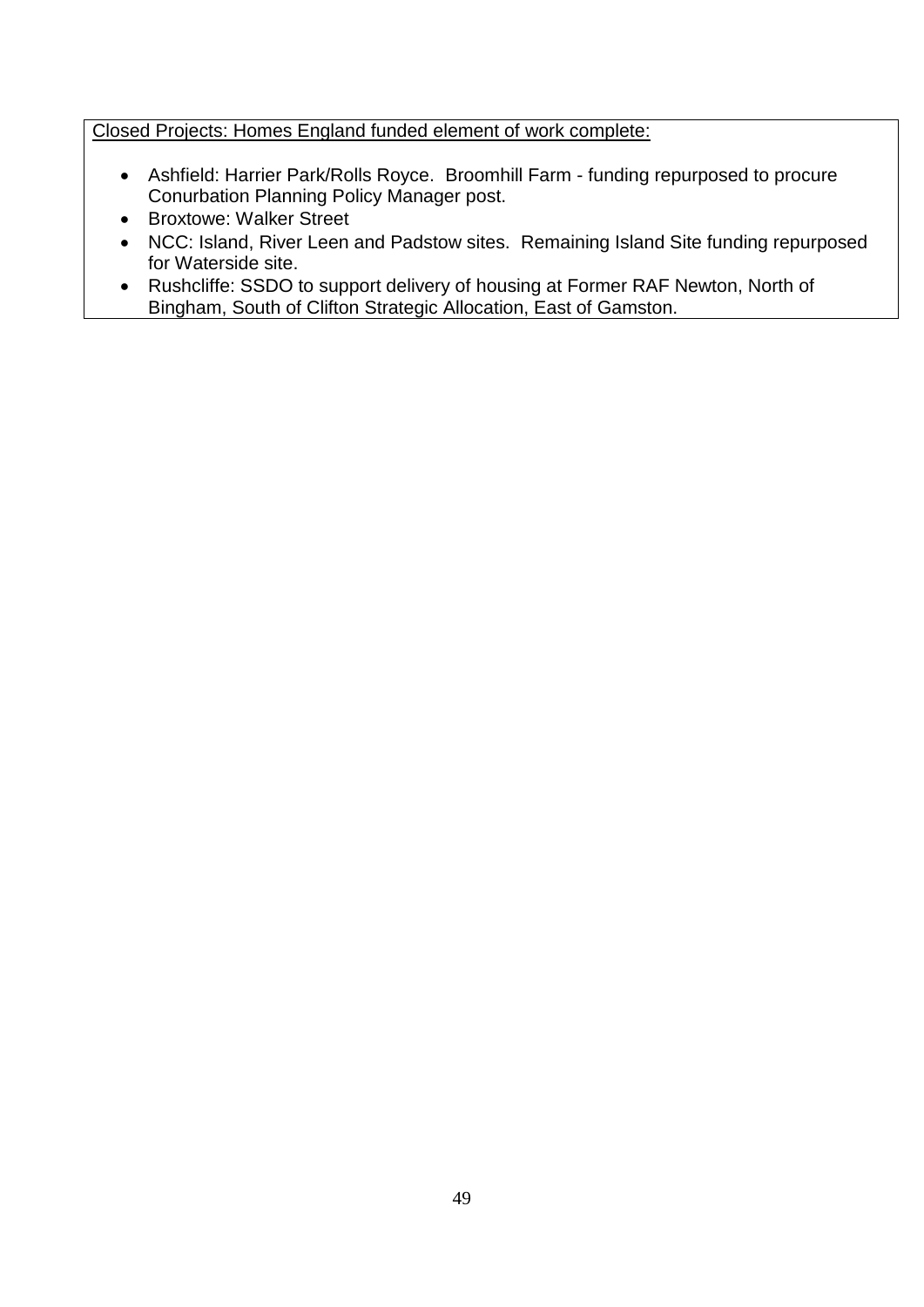#### **1.0 SUMMARY**

1.1 This report updates JPAB on progress with the Nottinghamshire/Nottingham and Derbyshire Waste and Minerals Local Plans.

#### **Recommendations**

It is recommended that Joint Planning Advisory Board **NOTE** the progress with the Nottinghamshire/Nottingham and Derbyshire Waste and Minerals Local Plans.

## **2.0 Plans Update**

#### **Nottinghamshire/Nottingham**

- 2.1 The new Nottinghamshire Minerals Local Plan covering the period to 2036 was adopted by the County Council at its meeting on 25 March 2021.
- 2.2 Nottinghamshire County and Nottingham City Councils are preparing a single Joint Waste Plan to replace the 2013 Waste Core Strategy. Consultation on Issues and Options for the Plan was completed in May 2020. AECOM were commissioned by the two Councils to prepare a Waste Needs Assessment which reported in August 2021. This provides an estimate of future waste arisings and in light of available waste treatment capacity, inform what levels of additional facility the Joint Waste Local Plan will need to plan for.
- 2.3 A Joint Draft Waste Plan was released for community engagement between 7 February and 4 April 2022. We received 275 different representations from over 40 organisations and individuals during the consultation period. The comment and feedback has now been collated into our consultation system and is now being considered. Amendments will be made to the Plan where considered necessary and the evidence documents (in particular the Waste Needs Assessment) revised and updated. The final Plan will be prepared and considered by each Council during the Autumn/Winter and published in early 2023 for formal representations prior to submission and examination. It is still planned to adopt the joint Plan later in 2023.

#### **Derbyshire/Derby**

2.4 Consultation on a range of minerals topic papers entitled 'Towards a Minerals Local Plan' – Proposed Approach was carried out in Spring 2018. Consultation on a Regulation 18 Joint Derbyshire and Derby Draft Minerals Local Plan was published on 2nd March 2022 and ran for a period of 8 weeks to 26th April 2022. 6 face-to-face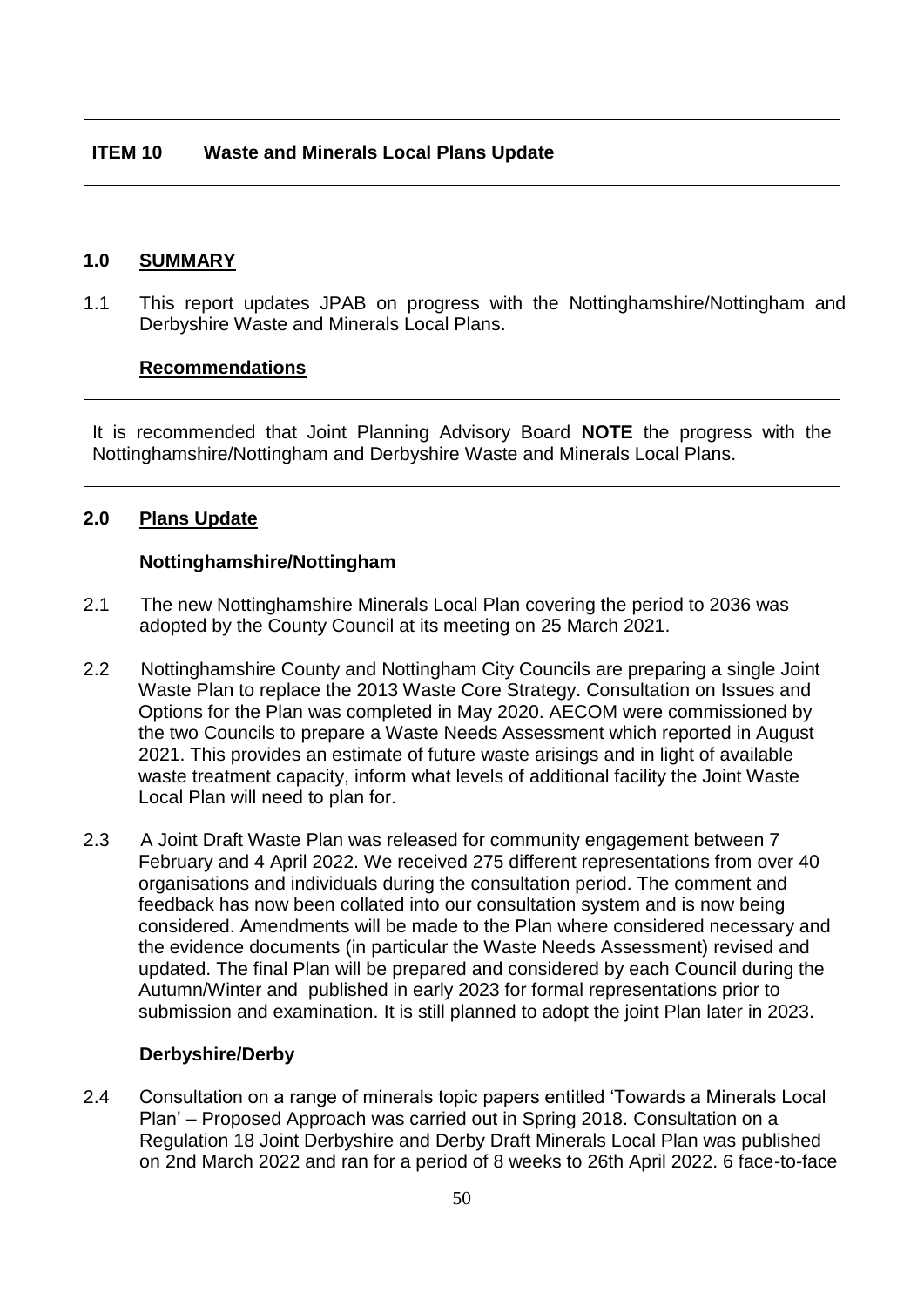public drop-in sessions were carried out across a number of locations in the County as part of the consultation process. The County Council is now logging all representations that have been received and is drafting responses to those representations. Key issues and concerns made in the representations largely relate to the Plan's policy approach to fracking; climate change; the need to protect the coal resource from development; and specific concerns on the allocation of individual sand and gravel sites in the south of the County. It is anticipated that the next formal stage of the Plan preparation will the publication of a Regulation 19 Publication Plan at the end of 2022.

- 2.5 A series of background and evidence papers on local and strategic waste matters have been prepared. This includes an updated forecasting approach on waste capacity need across the plan period. It also provides a summary of the quantities of waste generated which now encompasses the period from 2006-2018. The papers include a series of questions or gaps in knowledge/evidence which will be used as the basis for the consultation roll out. The consultation will be a hybrid between issues and preferred approach.
- 2.6 Subject to agreement by the Derby and Derbyshire Joint Advisory Committee, it is anticipated that consultation on the papers will take place in late Spring 2022 and will also include running some drop in events (subject to ongoing Covid-19 restrictions) around the County to give residents the opportunity to view and comment. This will then be used to draw up the draft plan for consultation in late 2022.

#### **Lead Officers:**

Matt Gregory, Greater Nottingham Planning Manager [matt.gregory@nottinghamcity.gov.uk,](mailto:matt.gregory@nottinghamcity.gov.uk) 0115 876 3981

Stephen Pointer, Team Manager Planning Policy, Nottinghamshire County Council [stephen.pointer@nottscc.gov.uk,](mailto:stephen.pointer@nottscc.gov.uk) 0115 993 9388

Steve Buffery, Team Leader Policy and Monitoring Derbyshire County Council [Steven.Buffery@derbyshire.gov.uk](mailto:Steven.Buffery@derbyshire.gov.uk) 01629 539808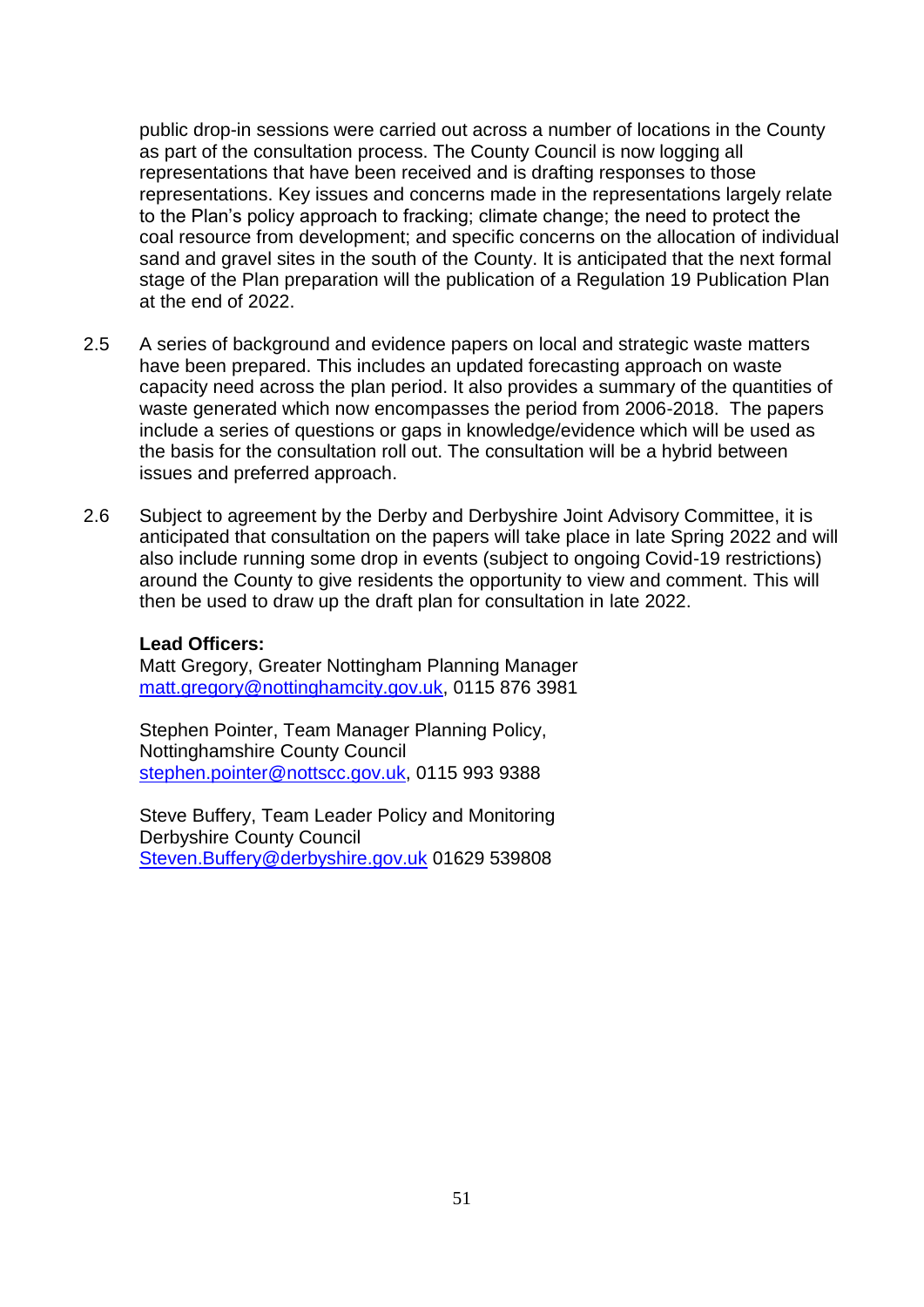#### **1.0 SUMMARY**

1.1 This report updates Joint Planning Advisory Board on the Partnership's revenue budget.

#### **Recommendations**

It is recommended that Joint Planning Advisory Board:

- (a) **NOTE** the budget position at the close of 2021/22; and
- (b) **APPROVE** the budget for 2022/23; and
- (c) **NOTE** the partner contributions to the work of JPAB during 2022/23.

#### **2.0 Financial Position at close of 2021/22`**

- 2.1 Nottingham City Council is the accountable body for the Greater Nottingham Planning Partnership (for which JPAB provides the political governance). Accordingly, Nottingham City Council is responsible for managing the partnership's budget.
- 2.2 **Table 1** below shows the JPAB revenue budget position at the end of the financial year 2021/22. Those elements not spent during 2021/22 are available to roll forward to 2022/23.
- 2.3 The anticipated JPAB budget for 2022/23 is set out at **table 2** below.

## **Revenue Budget 2021/22 £220,071**

Made up of:-

- Carry forward from 2020/21 of £149,271
- Partner contributions of £70,800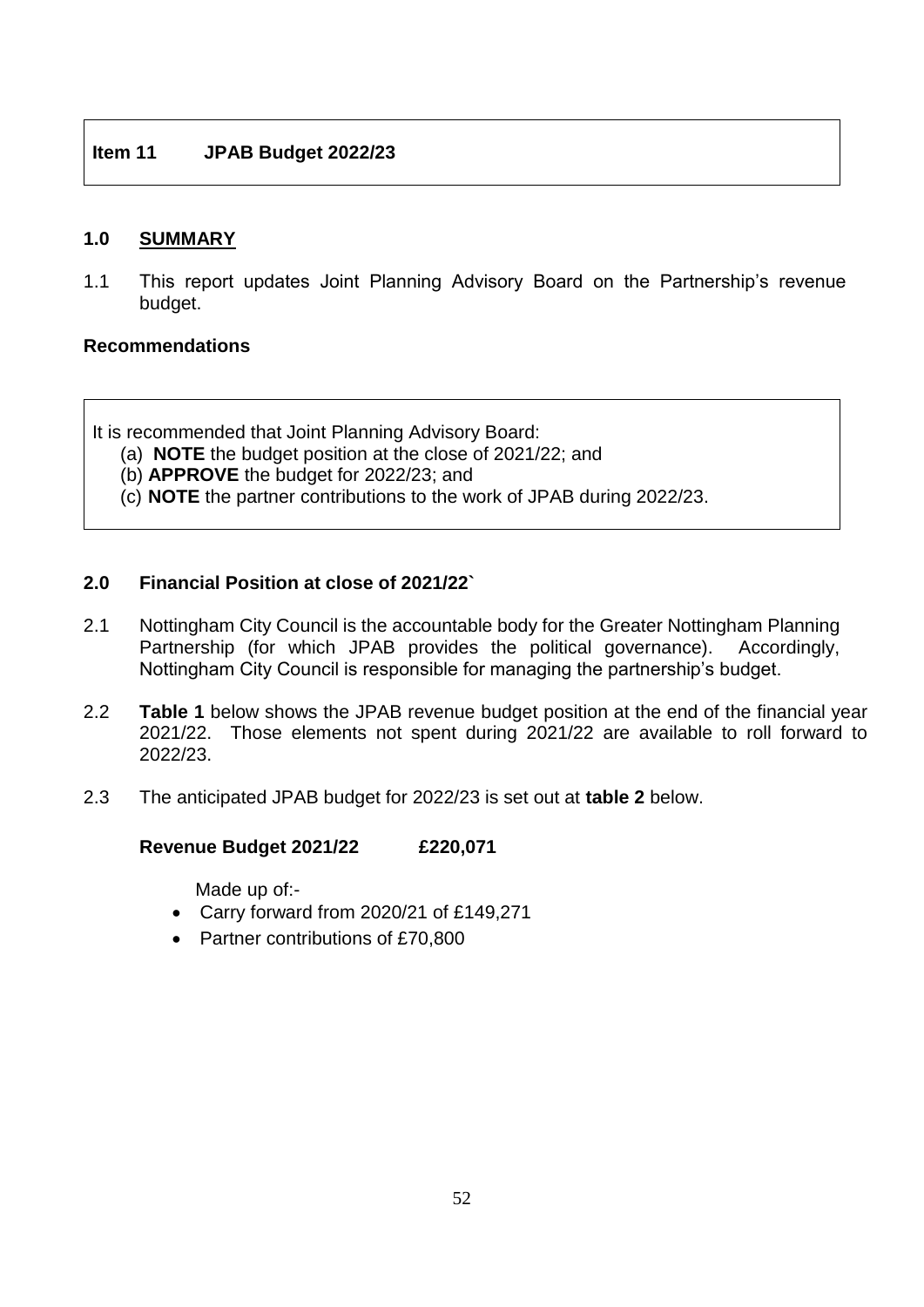## 2.4 **Table 1: JPAB Revenue Budget at end of 2021/22**

| <b>Anticipated</b><br>expenditure:<br><b>Description</b> | <b>Amount</b> | <b>Status</b>                       |
|----------------------------------------------------------|---------------|-------------------------------------|
| Salaries/Partnership<br>Support                          | £18,000       | Paid                                |
| Salaries/Partnership<br>Support                          | £44,258       | Carry forward (for future support)* |
| NCC Ad hoc support<br>(Workshop facilitation)            | £2,400        | Paid                                |
| <b>BBC Secretariat</b>                                   | £2,000        | Paid                                |
| Audit                                                    | £1,000        | <b>Carry Forward</b>                |
| <b>Admin Travel</b>                                      | £1,000        | <b>Carry Forward</b>                |
| <b>BBC Masterplanning</b>                                | £5,700        | <b>Carry Forward</b>                |
| <b>HE Capacity Funding</b><br>Monitoring (2019/20)       | £1,920        | <b>Carry Forward</b>                |
| <b>INOVEM</b> consultation<br>database                   | £14,040       | <b>Carry Forward</b>                |
| Project<br>Management/Planner<br>support (PDF)*          | £39,197       | Paid                                |
| Project<br>Management/Planner<br>support (PDF)*          | £48,921       | <b>Carry Forward</b>                |
| Severence Risk<br>Contingency                            | £10,000       | <b>Carry Forward</b>                |
| <b>Total Paid</b>                                        | £61,597       |                                     |
| <b>Total Carry Forward</b><br>to 2022/23                 | £158,474      |                                     |

\* Instead of the normal salary support, NCC has decided to carry this funding forward to provide longer term Project Management/Planner support.

2.5 The remaining budget of £158,474 is carried forward to 2022/23.

## **3.0 Financial Position at beginning of 2022/23**

3.1 The anticipated JPAB budget for 2022/23 is set out at table 2 below.

## **Revenue Budget 2022/23 £229,274**

Made up of:-

Carry forward from 2021/22 of £158,474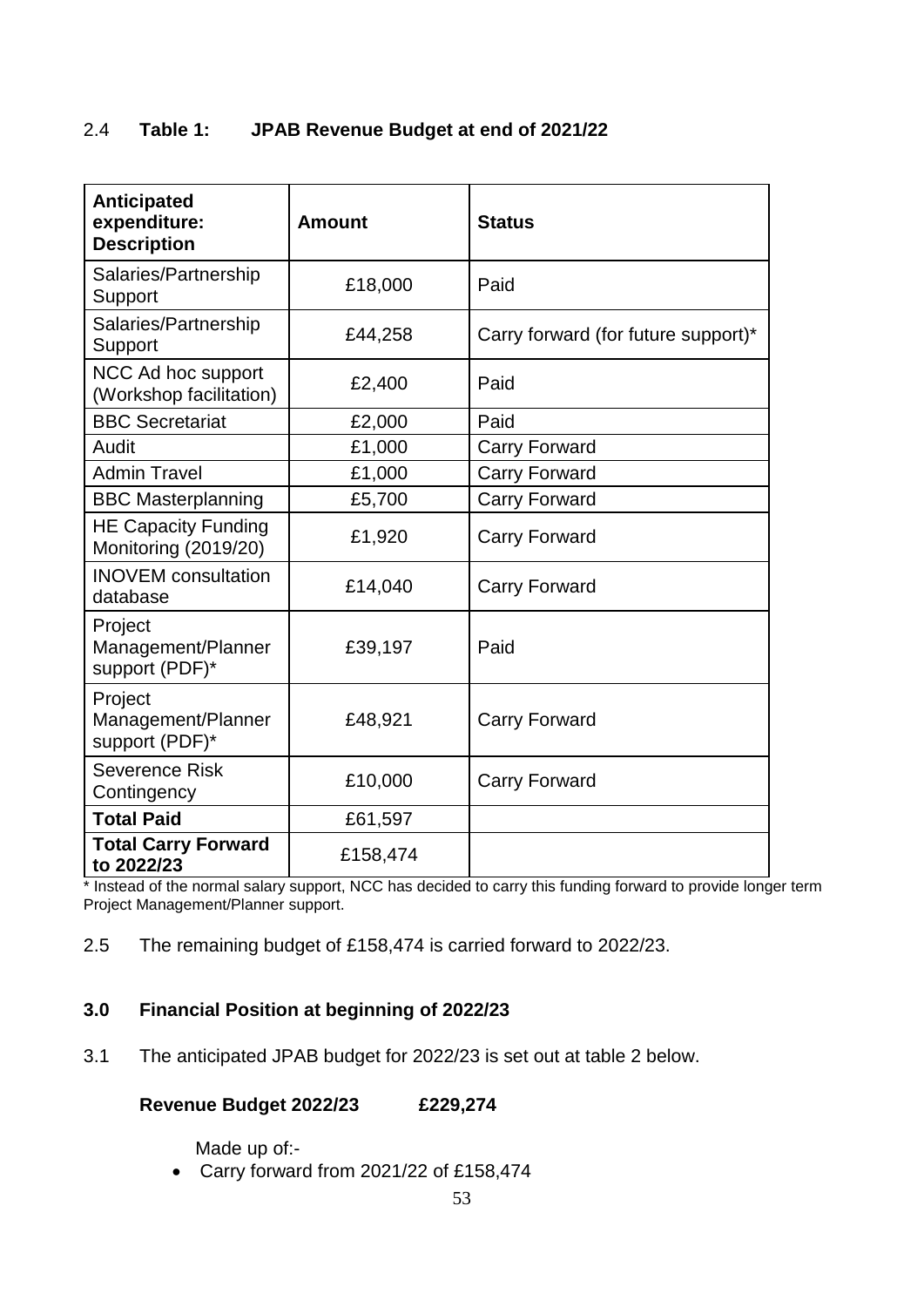• Partner contributions of £70,800

## 3.2 **Table 2: JPAB Revenue Budget for 2022/23**

| <b>Anticipated expenditure:</b><br><b>Description</b>        | <b>Amount</b> | <b>Status</b>               |
|--------------------------------------------------------------|---------------|-----------------------------|
| <b>Salaries/Partnership Support</b>                          | £62,258       | Committed                   |
| NCC Ad hoc support                                           | £2,000        | Anticipated                 |
| <b>BBC Secretariat</b>                                       | £2,000        | Committed                   |
| Audit                                                        | £1,000        | Anticipated                 |
| <b>Admin Travel</b>                                          | £1,000        | Anticipated                 |
| <b>BBC Masterplanning</b>                                    | £5,700        | Committed                   |
| <b>INOVEM</b> consultation database                          | £14,040       | Committed                   |
| Project Management/Planner<br>support*                       | £93,179       | Committed (over 2<br>years) |
| Severence Risk Contingency                                   | £10,000       | Contingency                 |
| <b>Total Committed and Anticipated</b><br><b>Expenditure</b> | £191,177      |                             |
| <b>Unallocated Budget*</b>                                   | £38,097       |                             |

\* Including carry forward from Salaries/Partnership support

3.3 The outstanding amount of £38,097 is available as a JPAB contribution to the work of preparing the Greater Nottingham Strategic Plan.

## **Other Funding**

3.4 Table 3 below shows other funding attributed to some partners as part of the Brownfield Register pilot scheme in 2016. This funding is available to those Councils as individual contributions to future JPAB work.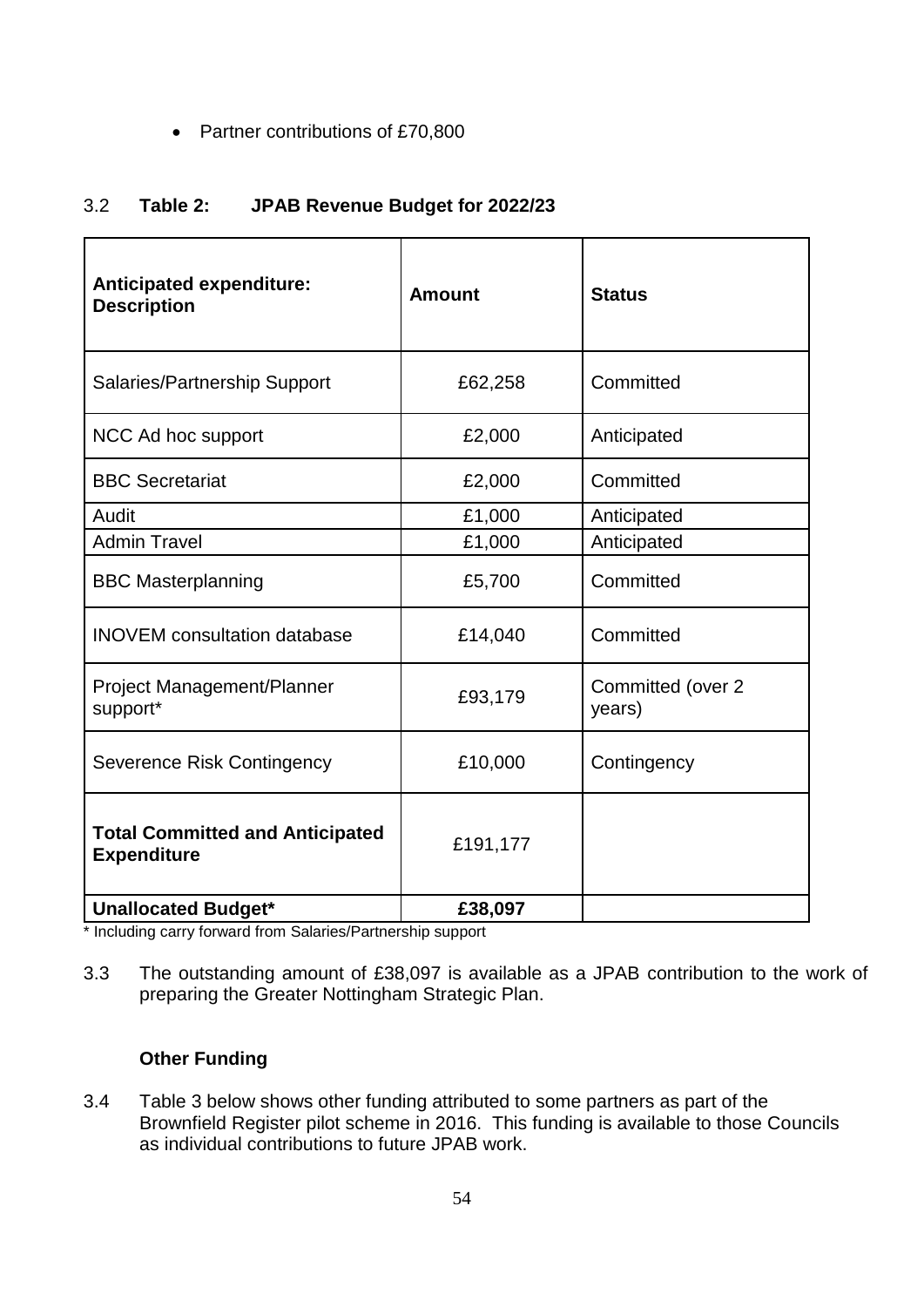## **Table 3: Other Funding**

| Other partnership funding           | Amount | <b>Status</b>     |
|-------------------------------------|--------|-------------------|
| 4 x Brownfield Land Registers (BBC, |        |                   |
| GBC, NCC, RBC)                      |        | £37,811   Ongoing |

## **4.0 Partner Contributions**

4.1 Following the agreement of the partner Councils in 2016 to contribute to the ongoing work of the partnership, each Council makes annual contributions to the work of JPAB, which currently are:

| <b>Partner</b>                    | <b>Proposed Contribution</b> |
|-----------------------------------|------------------------------|
| <b>Ashfield District Council</b>  | £4,800                       |
| <b>Broxtowe Borough Council</b>   | £9,600                       |
| <b>Derbyshire County Council</b>  | £0                           |
| Erewash Borough Council           | £9,600                       |
| <b>Gedling Borough Council</b>    | £9,600                       |
| <b>Nottingham City Council</b>    | £18,000                      |
| Nottinghamshire County Council    | £9,600                       |
| <b>Rushcliffe Borough Council</b> | £9,600                       |
| <b>TOTAL</b>                      | £70,800                      |

4.2 The 2022/23 contributions are now due and will be requested in due course.

**Contact officer:-** Matt Gregory Greater Nottingham Planning Manager 0115 876 3981 [matt.gregory@nottinghamcity.gov.uk](mailto:matt.gregory@nottinghamcity.gov.uk)